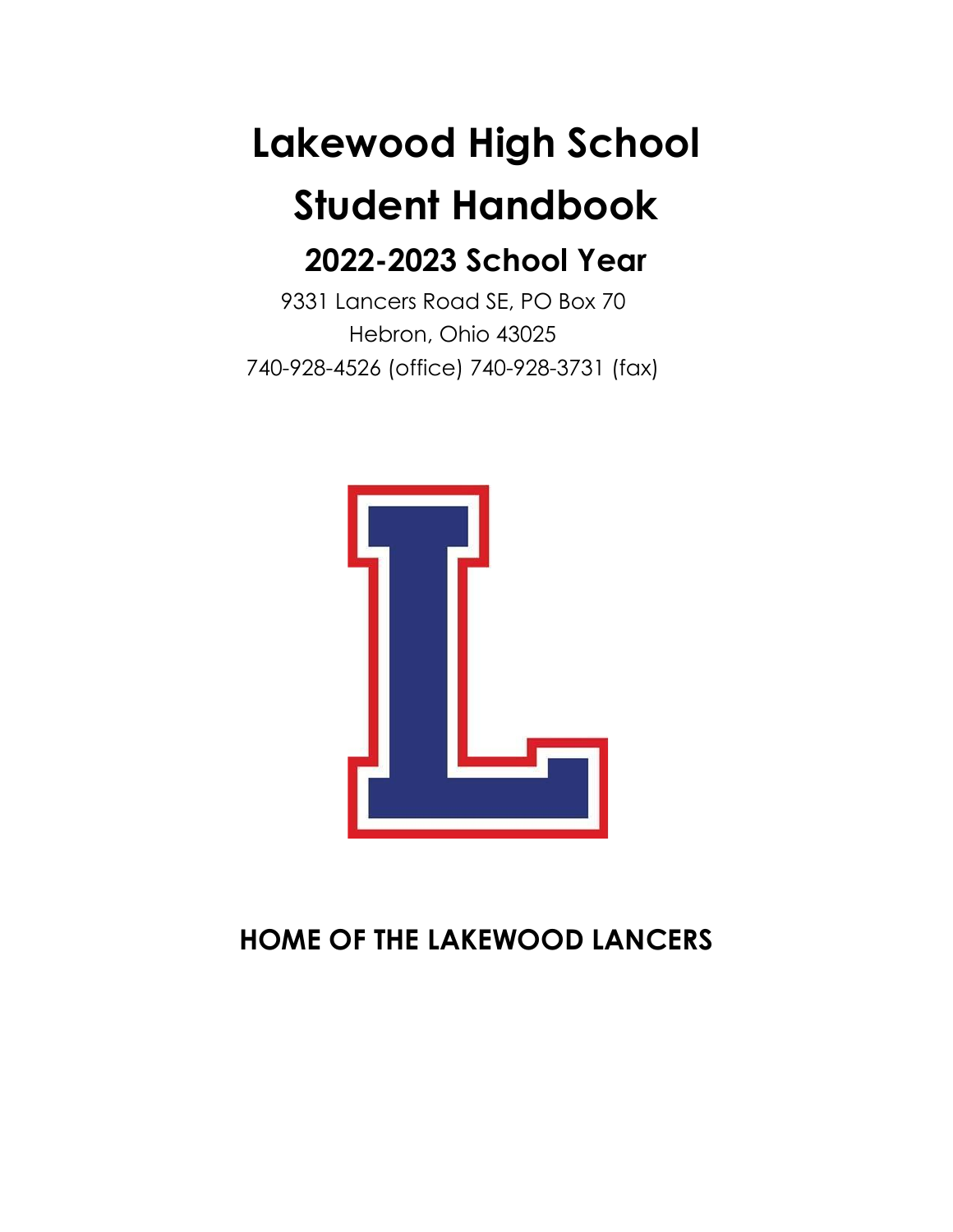| Principal's message - 2022-2023 school year                     | 7  |
|-----------------------------------------------------------------|----|
| <b>Mission statements</b>                                       | 8  |
| Handbook Purpose                                                | 8  |
| Lakewood Local School District: Vision, Mission and Core Values | 8  |
| <b>Bell schedules</b>                                           | 10 |
| Regular day bell schedule                                       | 10 |
| EOC exam schedule                                               | 10 |
| Two-hour early release schedule                                 | 10 |
| A. Academics                                                    | 12 |
| Grading scale                                                   | 12 |
| Academic terms                                                  | 12 |
| Academic bankruptcy                                             | 13 |
| Advanced Placement grades & test fees                           | 13 |
| Schedule change policy                                          | 13 |
| Credit flexibility                                              | 13 |
| Correspondence course                                           | 14 |
| College Credit Plus Program/concurrent enrollment               | 14 |
| Early release work program (Ohio Means Jobs Readiness Seal)     | 14 |
| Valedictorian & Salutatorian                                    | 15 |
| Parent-teacher conferences                                      | 16 |
| <b>B.</b> Graduation requirements                               | 17 |
| Credits & courses                                               | 17 |
| Demonstrate learning                                            | 18 |
| Graduation options                                              | 18 |
| Interim reports                                                 | 19 |
| Special programs                                                | 19 |
| Student testing                                                 | 20 |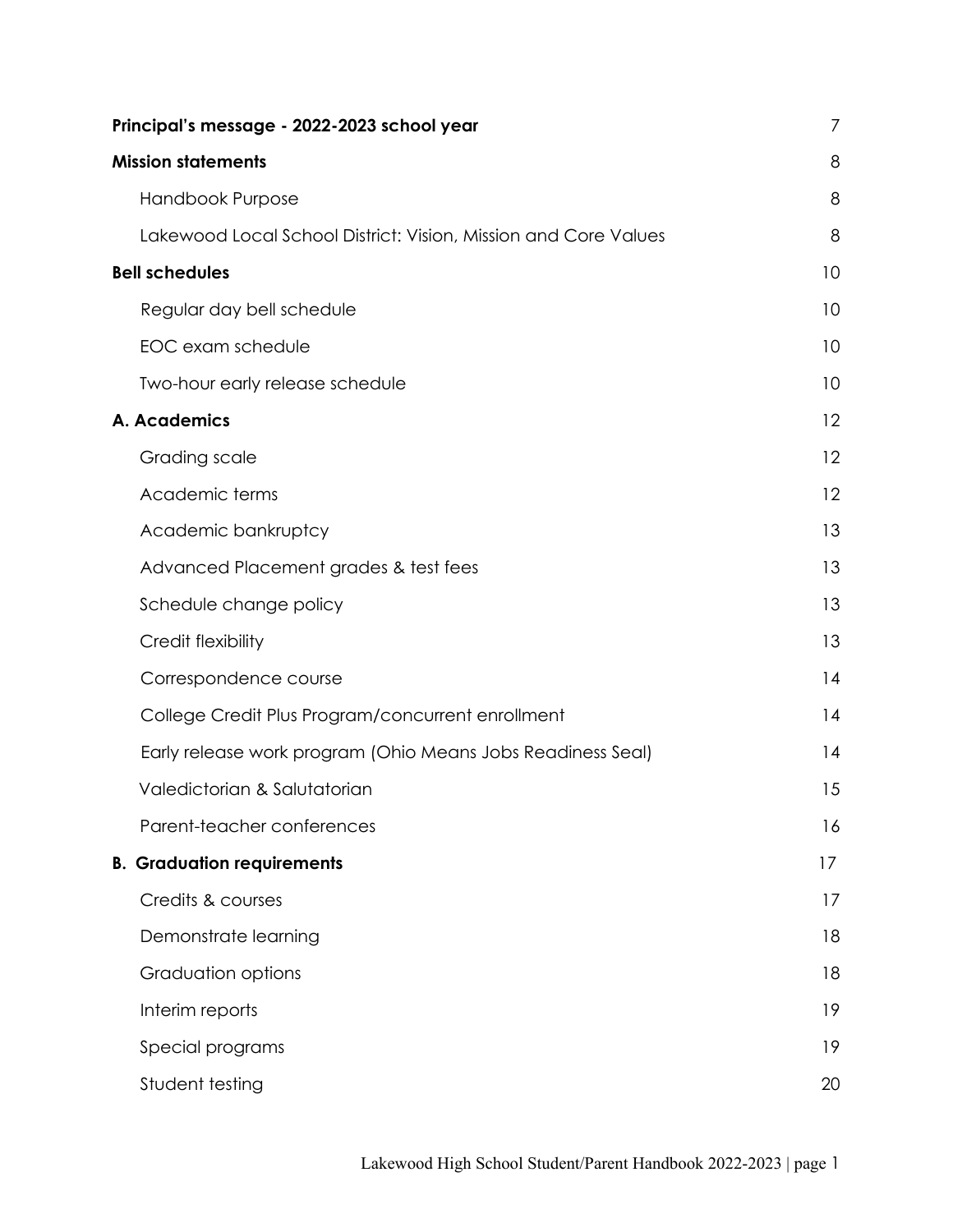| C. Attendance                                                       | 21 |
|---------------------------------------------------------------------|----|
| <b>Excused Absences and Tardiness</b>                               | 21 |
| Excessive absences                                                  | 23 |
| <b>Excused absences</b>                                             | 23 |
| Unexcused absence                                                   | 24 |
| Truancy/habitual absence                                            | 24 |
| Reporting an absence                                                | 24 |
| Tardy to school or class                                            | 25 |
| Early dismissal                                                     | 26 |
| <b>Educational Options Attendance</b>                               | 26 |
| College visitation policy                                           | 27 |
| Pre-planned absences                                                | 28 |
| Illness while in school                                             | 28 |
| Make up work                                                        | 28 |
| School's right to challenge excessive absenteeism                   | 29 |
| D. Discipline                                                       | 30 |
| <b>Belief statement</b>                                             | 30 |
| Assault / battery / unauthorized touching                           | 32 |
| Behavior at school events                                           | 32 |
| Selling / Buying / Trading Items in school                          | 32 |
| Cell phones / electronic devices / audio or video recording devices | 32 |
| Cheating                                                            | 34 |
| Compliance with directions / insubordination                        | 34 |
| Damage to private property                                          | 35 |
| Damage to school property                                           | 35 |
| Dangerous weapons and instruments                                   | 35 |
| Degrading acts                                                      | 35 |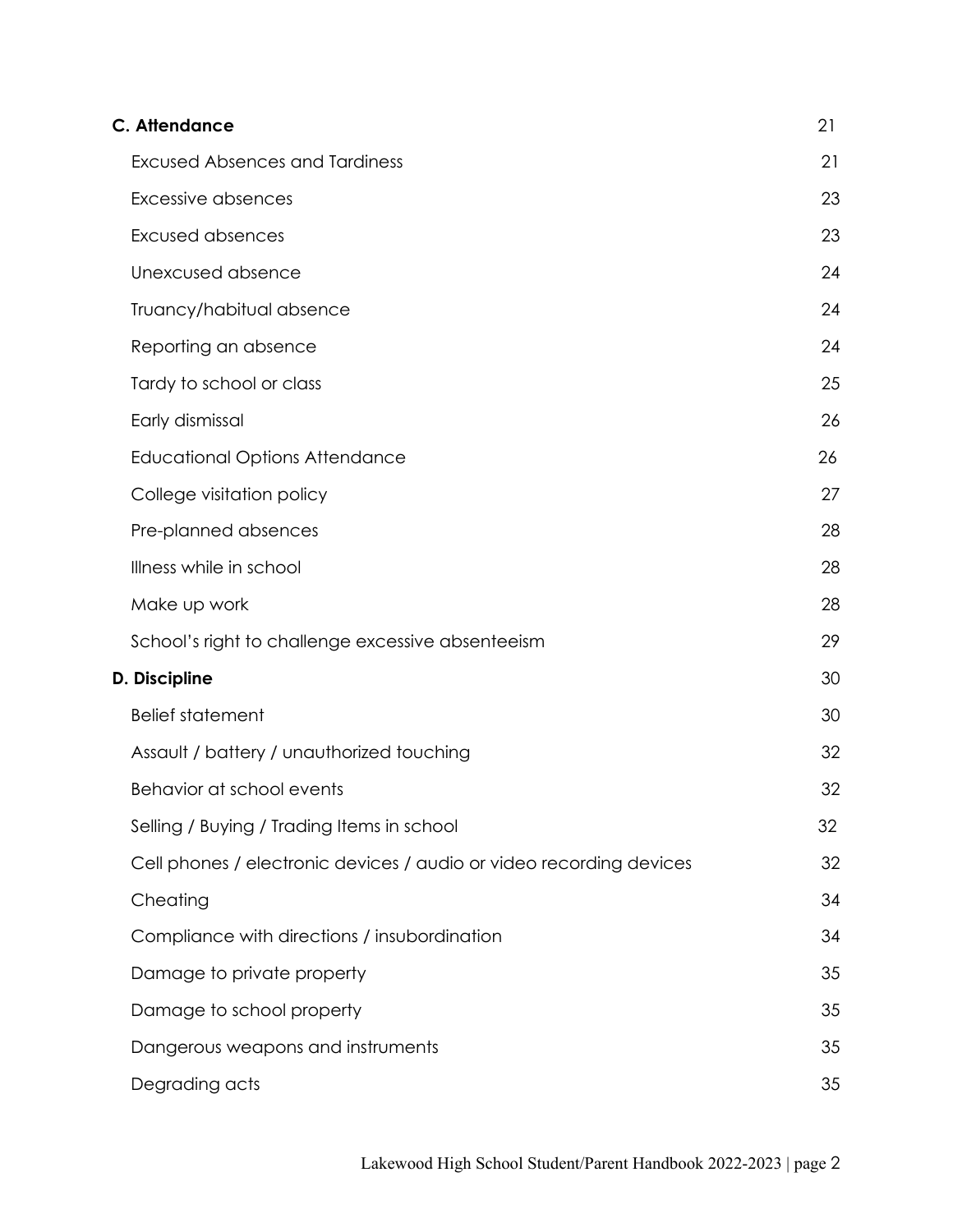| Disrespectful comments / actions toward staff                  | 36 |
|----------------------------------------------------------------|----|
| Disruption of school                                           | 36 |
| False information                                              | 36 |
| Fighting / Unauthorized Touching                               | 36 |
| Forgery                                                        | 36 |
| Hazing                                                         | 36 |
| Inappropriate language / gestures / writing                    | 37 |
| Inducing panic                                                 | 37 |
| Internet use / violation of AUP                                | 37 |
| Headphones / earbuds                                           | 37 |
| Narcotics, alcoholic beverages & drugs (including counterfeit) | 38 |
| Offensive / pornographic material                              | 40 |
| Plagiarism                                                     | 40 |
| Public display of affection                                    | 40 |
| Repeat violations                                              | 41 |
| Setting or attempting to set a fire                            | 41 |
| Sexual harassment                                              | 41 |
| Theft and vandalism                                            | 41 |
| Taunting/harassment / intimidation/bullying / dating violence  | 41 |
| Threats/ menacing                                              | 42 |
| Tobacco                                                        | 42 |
| Use of profane or abusive language                             | 43 |
| Description of disciplinary actions                            | 43 |
| Restitution                                                    | 44 |
| Penalties for misconduct                                       | 44 |
| After school detention                                         | 44 |
| AM / PM Detention                                              | 44 |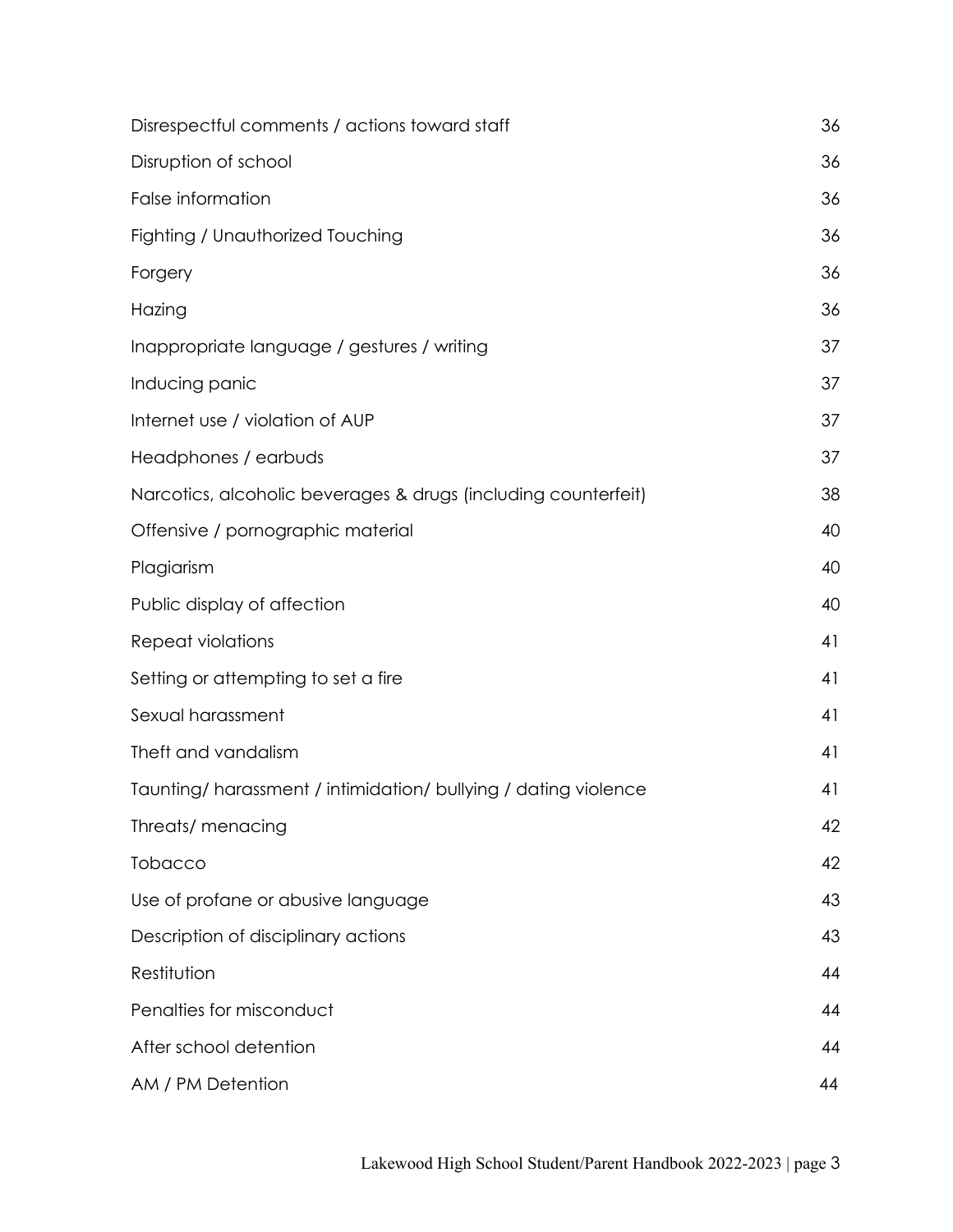| Lunch detention                                           | 44 |
|-----------------------------------------------------------|----|
| Saturday school                                           | 45 |
| Wednesday School                                          | 45 |
| Social probation                                          | 45 |
| In school Detention (ISD)                                 | 46 |
| Emergency removal                                         | 46 |
| Alternative learning school                               | 47 |
| Out of school suspension (OSS)                            | 47 |
| Expulsion from school                                     | 48 |
| Due process for suspension and expulsions                 | 48 |
| Methods of Discipline / Accountability                    | 48 |
| <b>E. Medical</b>                                         | 50 |
| Clinic / school nurse information                         | 50 |
| Emergency medical/prescription medication release forms   | 50 |
| OTC medications                                           | 50 |
| Illness at school                                         | 50 |
| Lice & other pests                                        | 51 |
| Immunizations                                             | 51 |
| Insurance                                                 | 51 |
| Prescription / over the counter medication administration | 51 |
| <b>F. General information</b>                             | 53 |
| Acceptable use policy (AUP) / Internet use                | 53 |
| Assemblies / pep rallies                                  | 53 |
| <b>Bus passes</b>                                         | 53 |
| Bus rules & discipline procedures                         | 53 |
| Cars parked on school property                            | 57 |
| Elevator                                                  | 57 |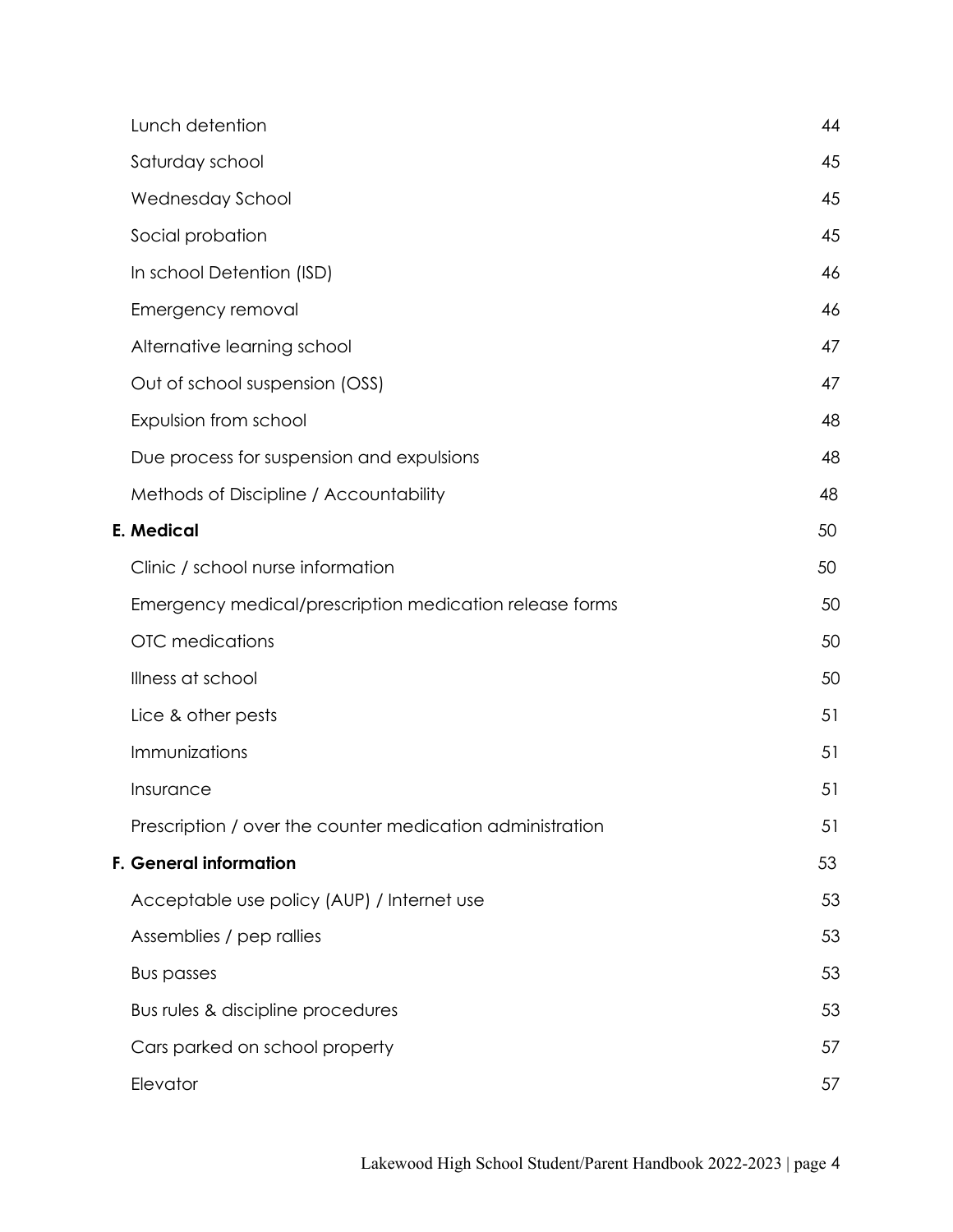| Dances                                            | 57 |
|---------------------------------------------------|----|
| <b>Dress Code</b>                                 | 58 |
| Drones (UAV's)                                    | 59 |
| Equal education opportunity                       | 59 |
| Family Educational Rights and Privacy Act (FERPA) | 59 |
| Fees                                              | 61 |
| Field trips                                       | 63 |
| Hall passes                                       | 63 |
| <b>Honors GPA Calculation</b>                     | 63 |
| Guidance                                          | 64 |
| Individuals with disabilities                     | 64 |
| Lost and found                                    | 65 |
| Interruption during the school days               | 65 |
| Lunch / cafeteria                                 | 65 |
| Lunch procedures                                  | 65 |
| Parent pick up / drop off procedures              | 66 |
| Parking and safe automobile operation             | 66 |
| Parking permits                                   | 67 |
| Publications                                      | 68 |
| <b>Public Records Policy</b>                      | 68 |
| Signs and posters                                 | 69 |
| Safety drills                                     | 69 |
| Emergency closings and delays                     | 69 |
| School lockers                                    | 69 |
| Search and seizure                                | 70 |
| Student personal property                         | 70 |
| Video surveillance                                | 71 |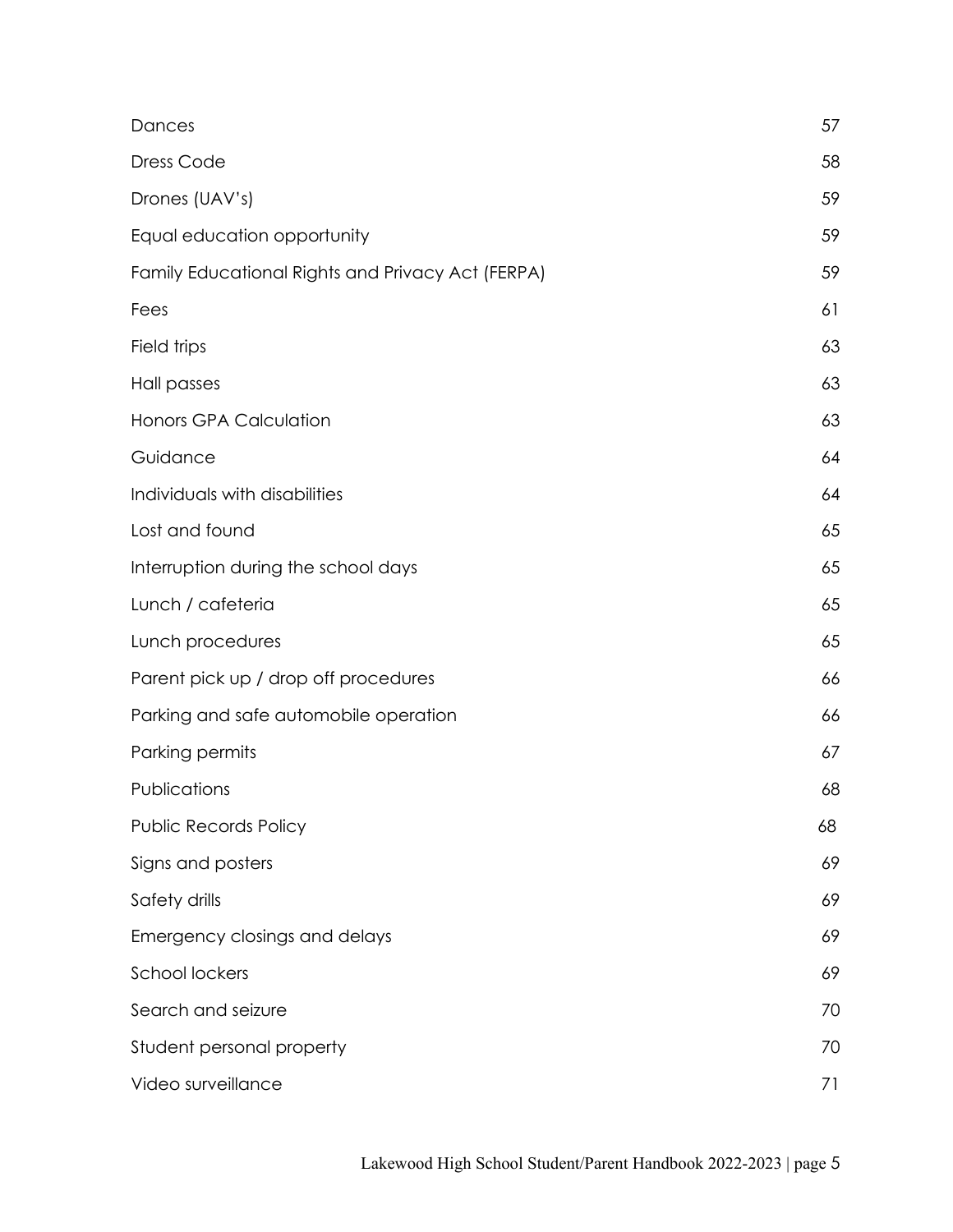| <b>Visitors</b>                                                 | 71 |
|-----------------------------------------------------------------|----|
| Wellness policy                                                 | 71 |
| <b>G. Extracurricular activities</b>                            | 72 |
| Athletic Code of Conduct/extra-curricular handbook              | 72 |
| Extracurricular membership                                      | 72 |
| National Honor Society                                          | 72 |
| Student attendance at extracurricular activities                | 73 |
| Student council                                                 | 73 |
| Work permits                                                    | 73 |
| Random urine drug testing program                               | 74 |
| H. Appendices                                                   | 78 |
| School songs                                                    | 78 |
| Certificated staff roster                                       | 79 |
| <b>Classified staff roster</b>                                  | 81 |
| Telephone numbers                                               | 81 |
| Notice of right to know teacher qualifications                  | 82 |
| Drug testing policy and expectations informed consent agreement | 83 |
| Consent to Perform Urinalysis for Drug Testing                  | 84 |
| Drug Testing Program Voluntary Enrollment Agreement             | 85 |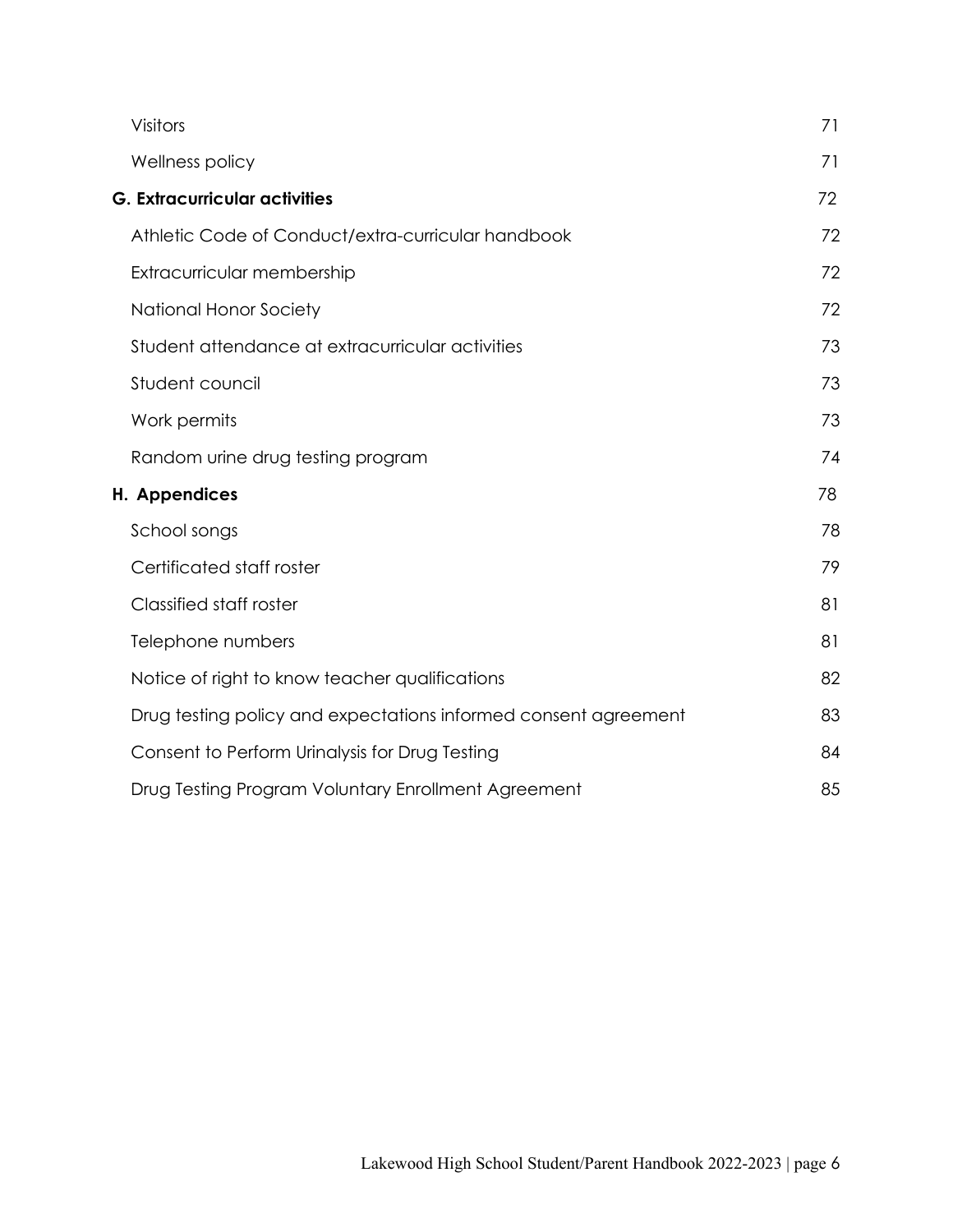# **Principal's message - 2022-2023 school year**

Dear Parents and Students,

Welcome to the 2022-2023 school year. I am proud of how all Lancers answered the challenges of the last school year and I truly believe that 22-23 will be one of our best years yet. We have an important year ahead of us at Lakewood High School. We are continuing to expand resources for our students so they can take advantage of opportunities to find their path in life after graduation. In addition to traditional high school courses, students can pursue internships, industry credentials, work based learning and AP and CCP coursework. Graduation and the next phase of our students' lives are just around the corner, we want to ensure our students leave here ready to take on the world.

We have two new staff members this year. Ms. Charlotte Mahoney will be taking Mrs. Kleemeyer's place as our new Spanish teacher. In addition, we will be welcoming a new math teacher to LHS. Please take the opportunity to welcome both teachers as you see them during our first couple days of the school year.

Mr. Clark and the rest of the building custodial and maintenance crew have been hard at work cleaning, painting, waxing and mowing in and around the building to make sure it is ready to go for the 2022-23 school year.

This handbook outlines various expectations and guidelines for students. By following these expectations and guidelines, our students help to create a safe and productive educational environment where all students become career and college ready. Please become familiar with the expectations and policies in this handbook. The LHS Student Handbook is available on our district website

[\(https://www.lakewoodlocal.k12.oh.us/Resources.aspx\)](https://www.lakewoodlocal.k12.oh.us/Resources.aspx) and in the Final Forms registration portal.

We continue to strive to foster a family atmosphere where all of our staff, students, parents and community members feel welcome, safe and valued at LHS. Once a student enters Lakewood High School they become part of our extended family. We want to work collaboratively to ensure that our students have the best learning environment possible. You can find important information on our district webpage, our building webpage, our counselors webpage, in your child's Class Google Classroom and on Progressbook. If you have any questions or concerns, please feel free to contact me at 740-928-4526 or email me at kkrier@lakewoodlocal.org.

It is going to be a great year. GO LANCERS!

Kevin Krier, Principal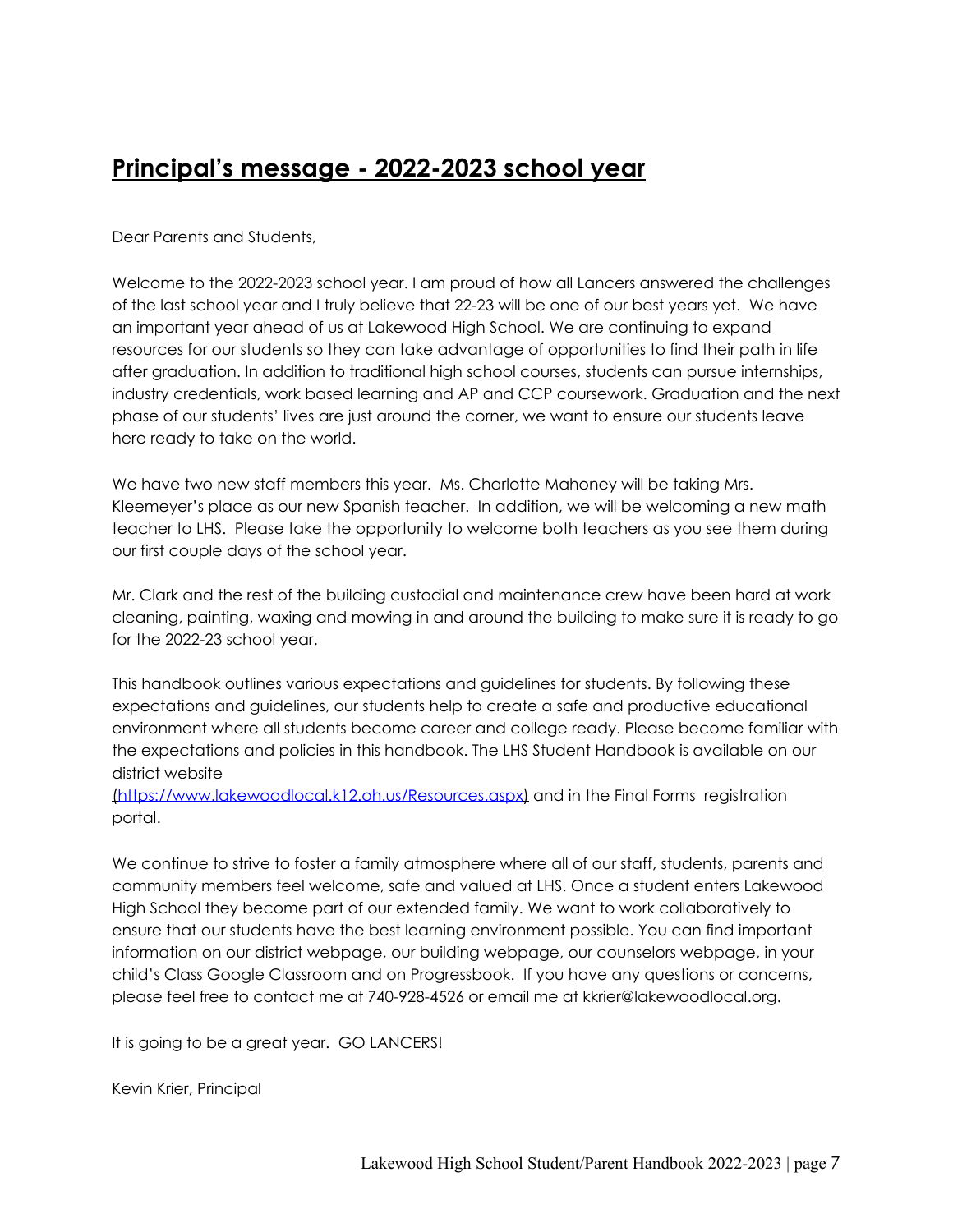# **PURPOSE**

This student handbook was developed to answer many questions commonly asked that students and parents may have during the school year. It also is developed to provide information related to Lakewood Local School District Board of Education policies and procedures.

This handbook contains important information. Please take time to become familiar with the information contained in the handbook. If you have questions that are not addressed in the handbook, you are encouraged to talk to teachers or the building principal.

This handbook replaces all prior handbooks and other written material on the same subjects. This handbook does not equate to an irrevocable contractual commitment to the student, but only reflects the status of the Board's policies and the school's rules as of June 2022. If any policies or guidelines referenced herein are revised after June 2022, the language in the most current policy or administrative guidelines prevails. Current copies of all Board policies are available online at [www.lakewoodlocal.k12.oh.us](http://www.lakewoodlocal.k12.oh.us/) and click on District/Board of Education.

#### **MISSION STATEMENT**

We are a community of learners inspiring each student to explore, grow, and achieve.

#### **VISION STATEMENT**

Lakewood…

- Integrity
- Passion
- Innovation
	- …Home

#### **CORE VALUES**

The Lakewood Local Schools community values…

- The pursuit of excellence
- An unwavering belief in the potential of all students
- Partnerships among students, family, staff and community
- Trust and respect for all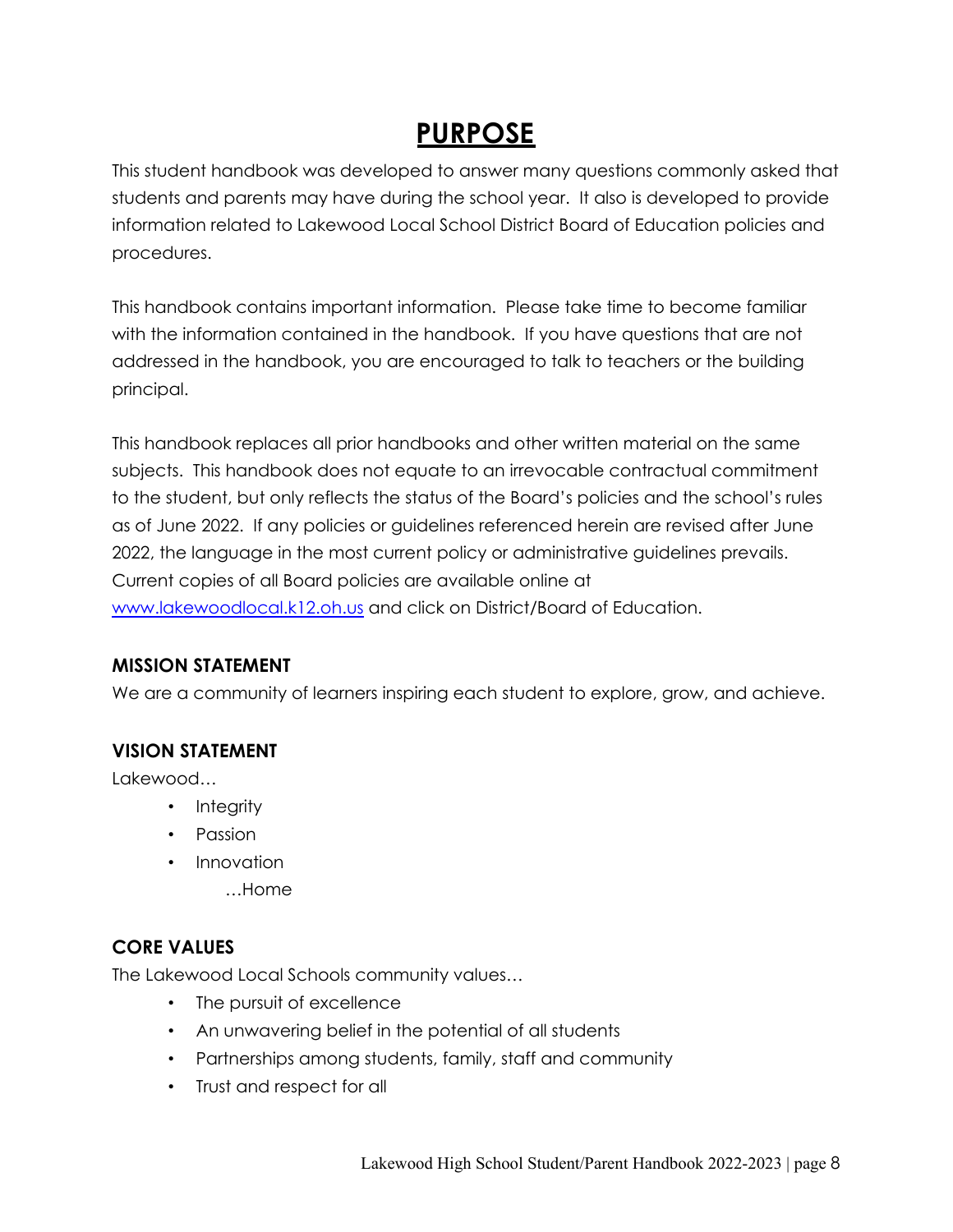- Honesty
- Safety and well-being

*The Lakewood Local School District does not discriminate on the basis of race, color, national origin, sex, religion, age or disability in employment or provision of services*

#### **CONTACT INFORMATION**

| Office Hours:                | 7:00 AM - 2:30 PM          |
|------------------------------|----------------------------|
| Phone Number:                | 740-928-4526               |
| Principal:                   | Kevin Krier                |
|                              | kkrier@lakewoodlocal.org   |
| <b>Assistant Principal:</b>  | David Hayward              |
|                              | dhayward@lakewoodlocal.org |
| <b>Building Secretaries:</b> | Chris Wogan                |
|                              | cwogan@lakewoodlocal.org   |
|                              | Penny Truex                |
|                              | ptruex@lakewoodlocal.org   |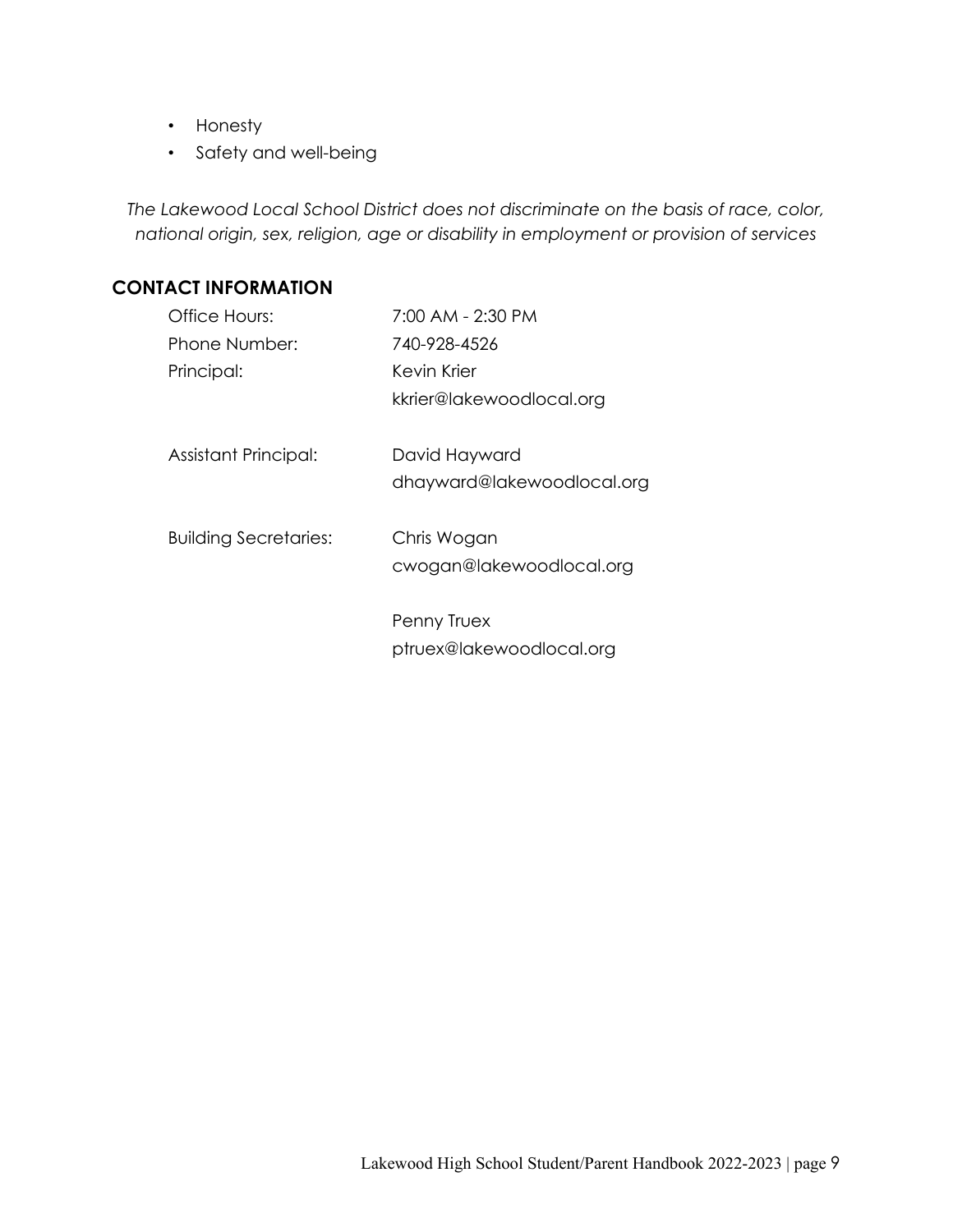# **BELL SCHEDULES**

The student school day starts at 7:35 A.M. and ends at 2:20 P.M. Doors open for students at 7:25 A.M.

**Regular Day Bell Schedule Two-Hour Early Release Bell Schedule**

| <b>Early Warning Bell</b> | 7:30 AM          | <b>Early Warning Bell</b> | 7:30 AM           |
|---------------------------|------------------|---------------------------|-------------------|
| Period 1                  | 7:35 - 8:22 AM   | Period 1                  | $9:35 - 10:03$ AM |
| Period 2                  | $8:26 - 9:10$ AM | Period 2                  | 10:07 - 10:34 AM  |
| Period 3                  | $9:14 - 9:58$ AM | Period 3                  | 10:38 - 11:05 AM  |
| Period 4                  | 10:02 - 10:46 AM | Period 4                  | 11:09 - 11:36 AM  |
| Period 5A                 | 10:50 - 11:21 AM | Period 5A                 | 11:40 - 12:10 PM  |
| Period 5B                 | 11:25 - 11:56 AM | Period 5B                 | 12:14 - 12:44 PM  |
| Period 6                  | 12:00 - 12:44 AM | Period 6                  | 12:48 - 1:16 PM   |
| Period 7                  | 12:48 - 1:32 AM  | Period 7                  | 1:20 - 1:48 PM    |
| Period 8                  | $1:36 - 2:20$ AM | Period 8                  | 1:52 - 2:20 PM    |

#### **EOC Testing Schedule**

| Testing   | 7:35 - 10:15 AM    |
|-----------|--------------------|
| Period 1  | 10:35 - 10:54 AM   |
| Period 2  | 10:58 - 11:17 AM   |
| Period 5A | $11:21 - 11:51$ AM |
| Period 5B | 11:55 - 12:25 PM   |
| Period 3  | 12:29 - 12:48 PM   |
| Period 4  | $12:52 - 1:11$ PM  |
| Period 6  | $1:15 - 1:34$ PM   |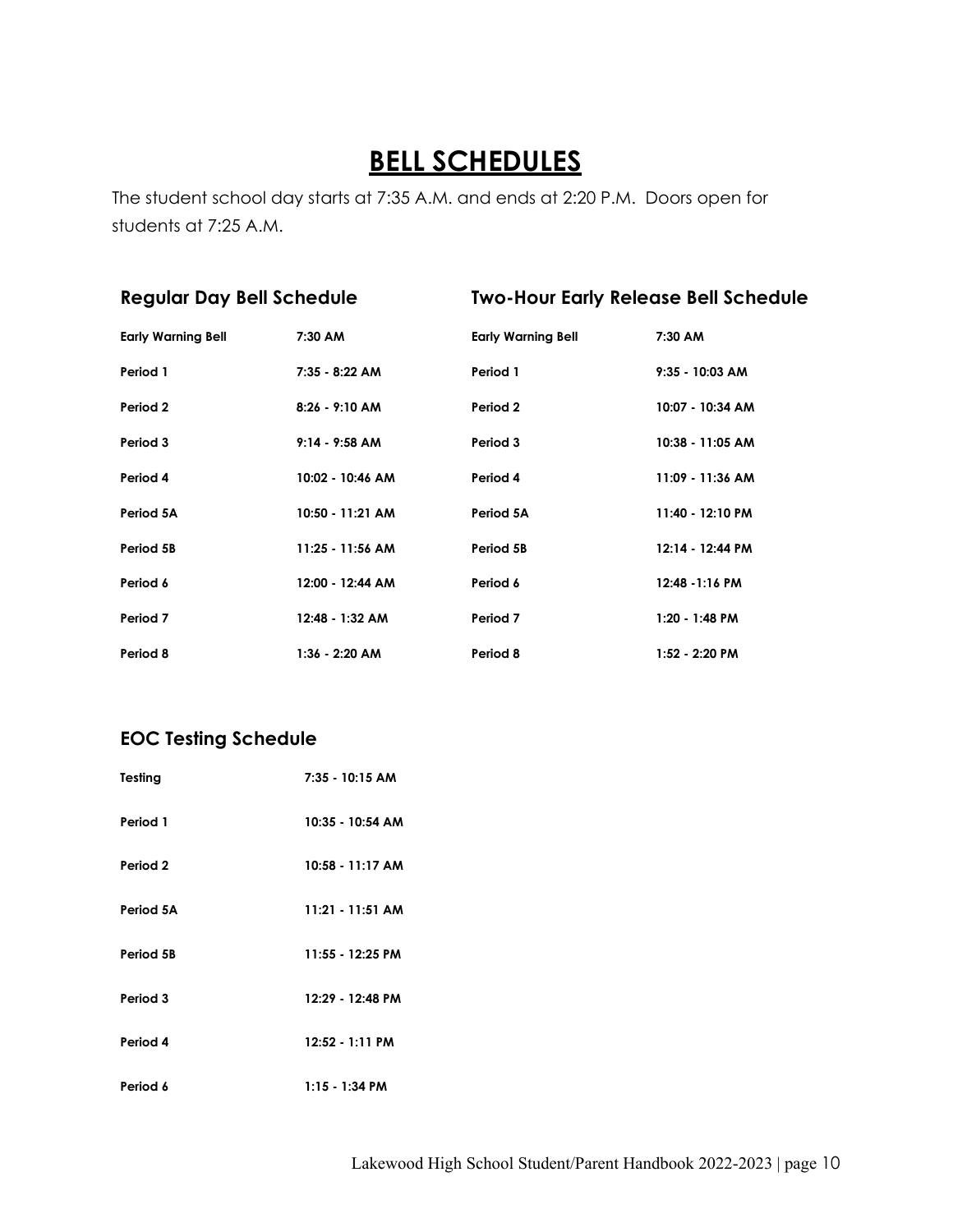**Period 7 1:38 - 1:57 PM**

**Period 8 2:01 - 2:20 PM**

#### **SCHOOL CANCELLATIONS**

In the event that school is canceled, the district will notify parents using Final Forms and social media. Please be sure to update contact information during your annual registration in Final Forms or as the need arises.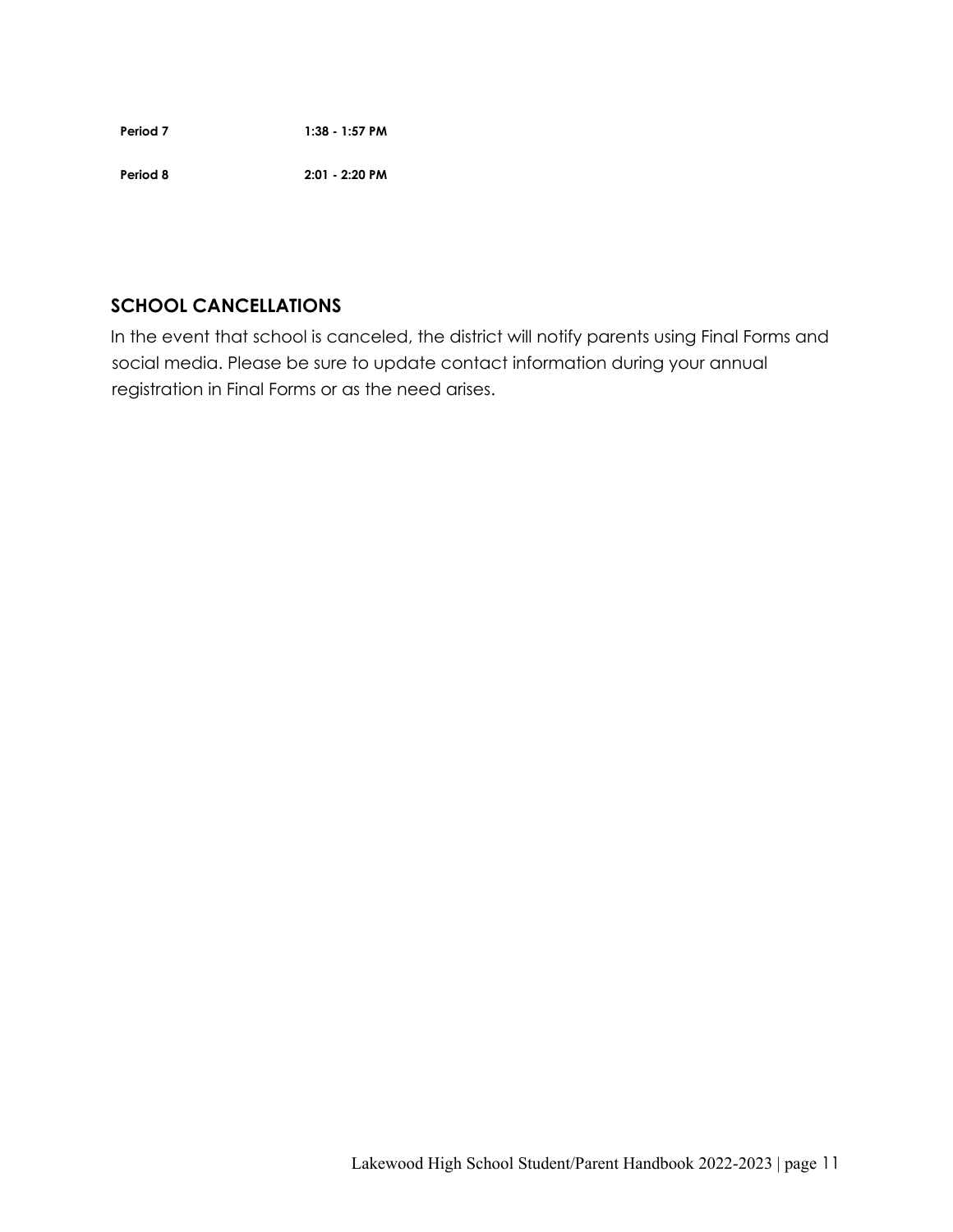# **A. ACADEMICS**

## **GRADING SCALE**

Each student will receive a grade card at the conclusion of each nine-week grading period. The grading periods are as follows:

Lakewood Local Schools **District Grading Scale** (adopted 2/8/1999)

| A+ | 100-98   | A  | 97-93     |
|----|----------|----|-----------|
| A- | 92-90    | B+ | 89-87     |
| B  | 86-83    | B- | 82-80     |
| C+ | 79-77    | С  | 76-73     |
| C- | 72-70    | D+ | 69-67     |
| D  | 66-63    | D- | $62 - 60$ |
| F  | $59 - 0$ |    |           |

#### **ACADEMIC TERMS**

| First Nine Weeks Concludes on  | October 13, 2022  |
|--------------------------------|-------------------|
| Second Nine Weeks Concludes on | December 16, 2022 |
| Third Nine Weeks Concludes on  | March 17, 2023    |
| Fourth Nine Weeks Concludes on | May 25, 2023      |

**Semester Classes** - Interim reports for each of the two nine weeks. Final grade is determined by two nine weeks grades plus exam grade. To pass the class, the student must pass two of three grades resulting in at least a D- average for the semester. **In addition, the student must take the exam or its equivalent and display acceptable effort.**

**Year Classes** - Interim reports each of the four nine weeks; grades each of the four nine weeks. First semester grade is determined by averaging the two nine weeks grades plus exam grade. The student must pass two of the three grades resulting in at least a D- to pass the semester. **In addition, the student must take the exam or its equivalent and display acceptable effort.**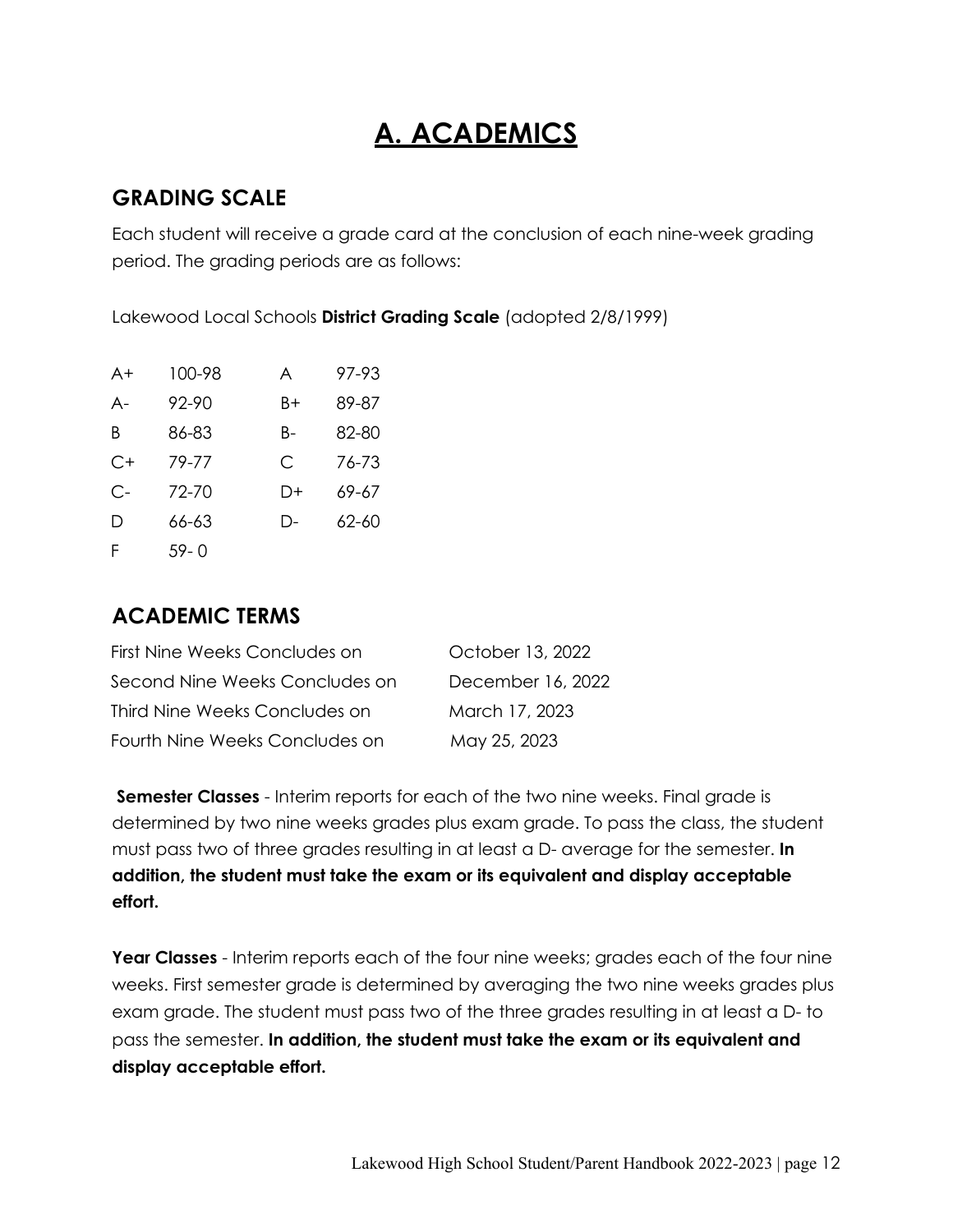The student must pass the second semester in order to pass a class, following the rules for first semester. The two semester grades must average a D- in order to receive credit for the class.

# **ACADEMIC BANKRUPTCY**

In claiming Academic Bankruptcy, students may repeat a class, and erase from their GPA and transcript, in which they have received a lower grade. Academic Bankruptcy is not available to be used for any weighted class.

# **ACADEMIC PRINCIPAL AND HONOR LIST**

After each grading period, the Principal's List and Honor Roll is announced. Students qualify for the Principal's List with all A's. The Honor Roll is all A's and B's. If a student receives a "U" (unsatisfactory) or an "I" (incomplete) in any class the student will not qualify for either list.

# **ADVANCED PLACEMENT GRADES AND TEST FEES**

Students enrolled in Advanced Placement classes will receive a weighted grade based on a 5-point scale. Students will need to have their AP test fees paid before school is released for Spring Break. For the 2022-2023 school year that date is March 20, 2023.

# **SCHEDULE CHANGE POLICY**

Schedule changes will only be permitted for those students who failed a prerequisite for a scheduled class, for those students who attended summer school or for changes deemed necessary by the counselors and/or administration to maintain the educational process at L.H.S. Students dropping classes after the first two weeks of instruction will receive a failing grade for the course. Each student must schedule a lunch.

# **CREDIT FLEXIBILITY**

In 2006, the Ohio General Assembly established the Ohio Core Curriculum (SB 311), which directed the State Board of Education to develop a statewide plan for implementing methods for students to earn units of high school credit based on the demonstration of competency.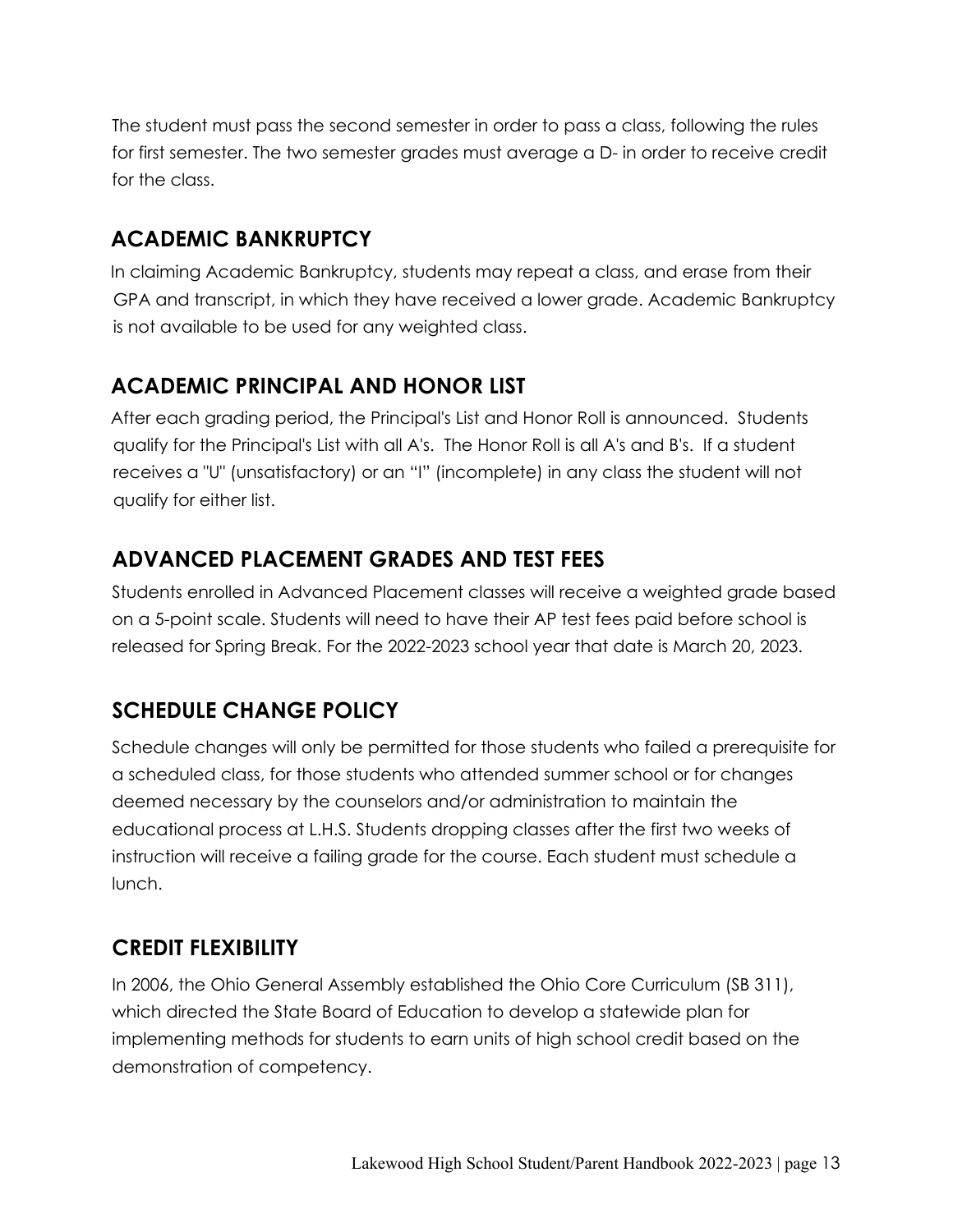Flexibility was provided to students and educators to successfully meet these higher expectations. Implementation for Credit Flexibility began with the 2011-2012 school year. Credit Flexibility at Lakewood High School includes learning opportunities and experiences that occur outside the realm of a "normal" school day. We fully realize the educational nature of such ventures, and we encourage students to take advantage of these opportunities by offering credit based on their experiences. Any Credit Flexibility options need to be pre-approved by multiple parties if high school credit is to be earned. Credit Flexibility includes independent study, testing out/ demonstrated mastery, online coursework and other educational options including, but not limited to internships, educational travel, service learning and mentoring opportunities. See a school counselor to begin the application procedures.

# **CORRESPONDENCE COURSE**

Lakewood High School students may enroll in a correspondence course to retake a class that has been failed. All correspondence course tests and the final exam must be completed by May 12. This change of policy went into effect September 1, 1996.

# **COLLEGE CREDIT PLUS PROGRAM/CONCURRENT ENROLLMENT**

College Credit Plus is a program open to all students. This program enables eligible students to take college courses while in high school at a state technical college or four-year university or college at no cost to the student for tuition, books, or fees. Students and parents must attend an informational meeting in the spring and must meet all application deadlines.

Concurrent Enrollment is defined as taking college courses at a state technical college or four-year university or college at the expense of the student and their family. Concurrent Enrollment is permitted with the written permission of the high school administration and/or guidance counselor.

# **EARLY RELEASE WORK PROGRAM (OHIO MEANS JOBS READINESS SEAL)**

There are three ways a student may be excused from regular class attendance:

1. Enrollment in an approved work study program such as CBI, ITech, OMJ work study program etc.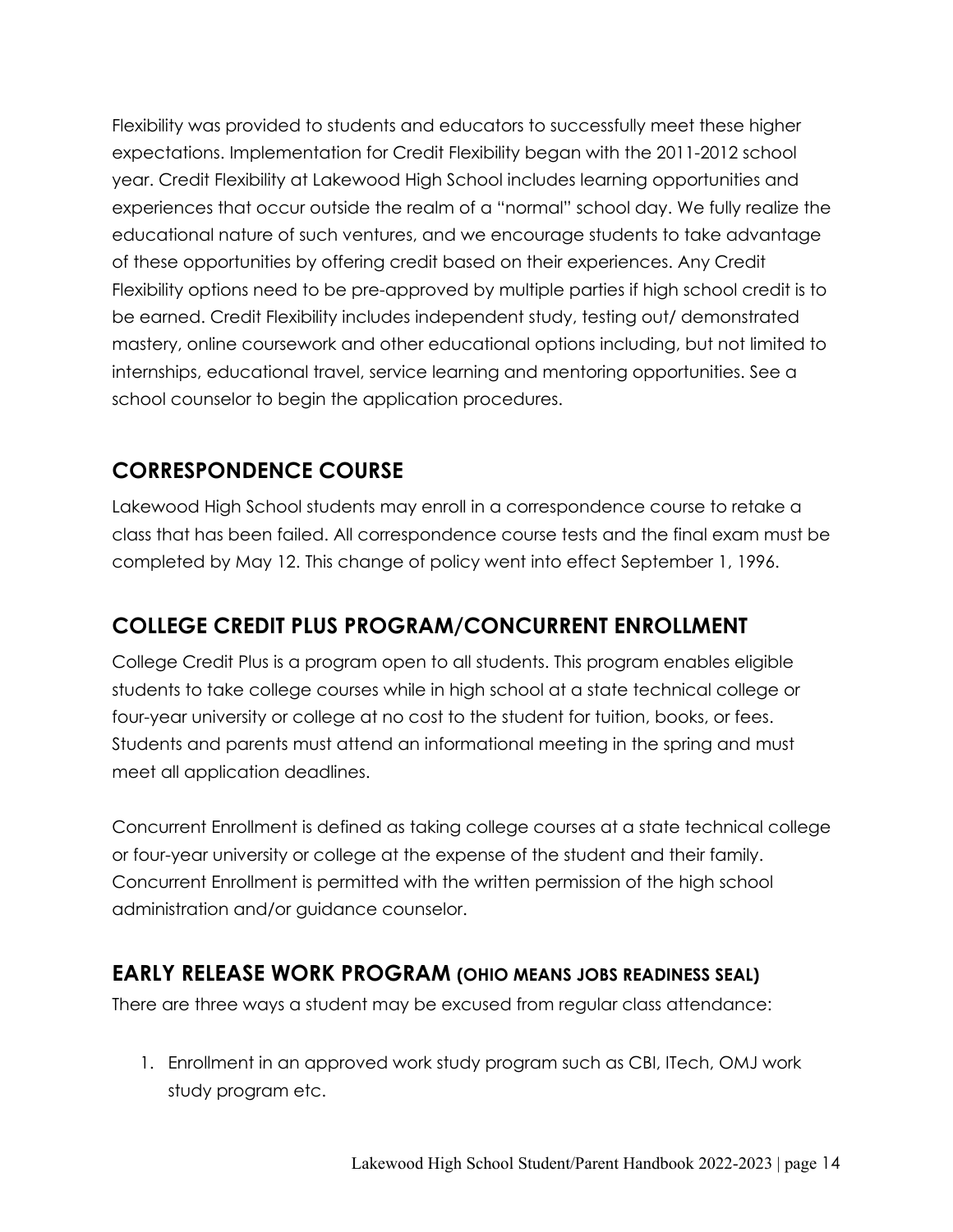- 2. Participation in off-campus CCP course or courses
- 3. Verifiable internship or externship for which credit can be awarded
- → All required EOC points for Graduation earned or on track to earn all Graduation points.
- → Student must maintain full time student status at LHS
- ➔ Meet the required amount of high school credits to be promoted to the next grade level with a GPA of 2.5 cumulative, must maintain 2.5 each quarter throughout the year
- → Work/Internship/Externship-signed Work Release Contract
- **→** Permission signed from parent/ guardian

# **VALEDICTORIAN & SALUTATORIAN**

In order to qualify for Valedictorian and Salutatorian, a student must have been a fulltime student at Lakewood High School for their Junior **and** Senior year.

- The selection of the Valedictorian and Salutatorian will take place at the end of the school year.
- The graduating Senior Student with the highest grade point average will receive the Valedictorian Award. If two or more students tie for the highest grade point average, duplicate Valedictorian Awards will be presented.
- The graduating Senior Student with the second highest grade point average will receive the Salutatorian Award. If two or more students tie for the second highest grade point average, duplicate Salutatorian Awards will be presented.
- See page 54 for how to calculate an Honors GPA.

Valedictorian and Salutatorian recognition will be granted only to students who have completed the courses that follow:

- 1. Four (4) units of English: English 9, 10, 11 (Two years must be Pre AP or AP English), Senior year the student must take one credit (unit) of college bound English electives
- 2. Two (2) units in the same Foreign Language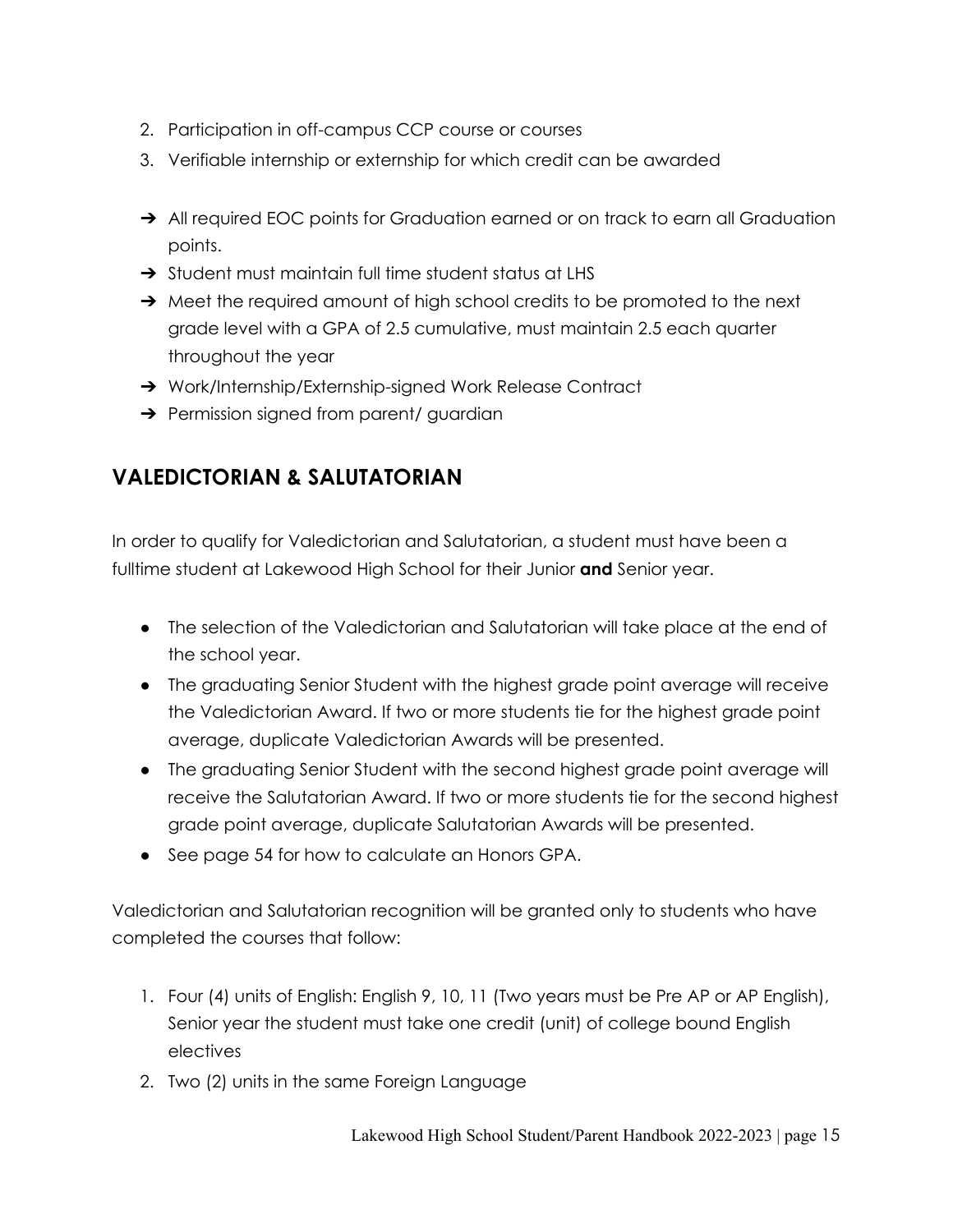- 3. Four (4) units of Mathematics including two of the following courses: Geometry, Advanced Math, Calculus, or AP Calculus
- 4. Three (3) units of Science including two of the following courses: Biology II, Chemistry or AP Chemistry, Physics
- 5. All other requirements for graduation from High School
- 6. Advanced courses taken at public or parochial high schools and universities during summer or as part of the educational options program will count in the Honors Program
- 7. **No** courses taken through correspondence courses will be counted towards the above requirements.

# **PARENT-TEACHER CONFERENCES**

We will hold team/student led conferences highlighting individual student data. We have found that the data provides a comprehensive report of your child's progress. Please feel free to contact your student's teachers at any time if you have questions or concerns about their progress. In most cases, teacher email addresses are the first letter of their first name, then their last name followed by @lakewoodlocal.org, all lower case. An example would be, kkrier@lakewoodlocal.org. You can find a comprehensive contact list for the LHS staff on the Lakewood Local Schools web page.

<https://www.lakewoodlocal.k12.oh.us/StaffDirectory1.aspx>

| September 21, 2022 | $3:30-6:30$ pm |
|--------------------|----------------|
| November 30, 2022  | $3:30-6:30$ pm |
| February 8, 2023   | $3:30-6:30$ pm |

# **INSTRUCTIONAL MATERIALS**

All student instructional materials (e.g. laptops, classroom/library books, textbooks) are loaned to students for appropriate use during the school year and are to be handled with care per staff directions. If lost or damaged, the student is responsible for the cost of replacing the item.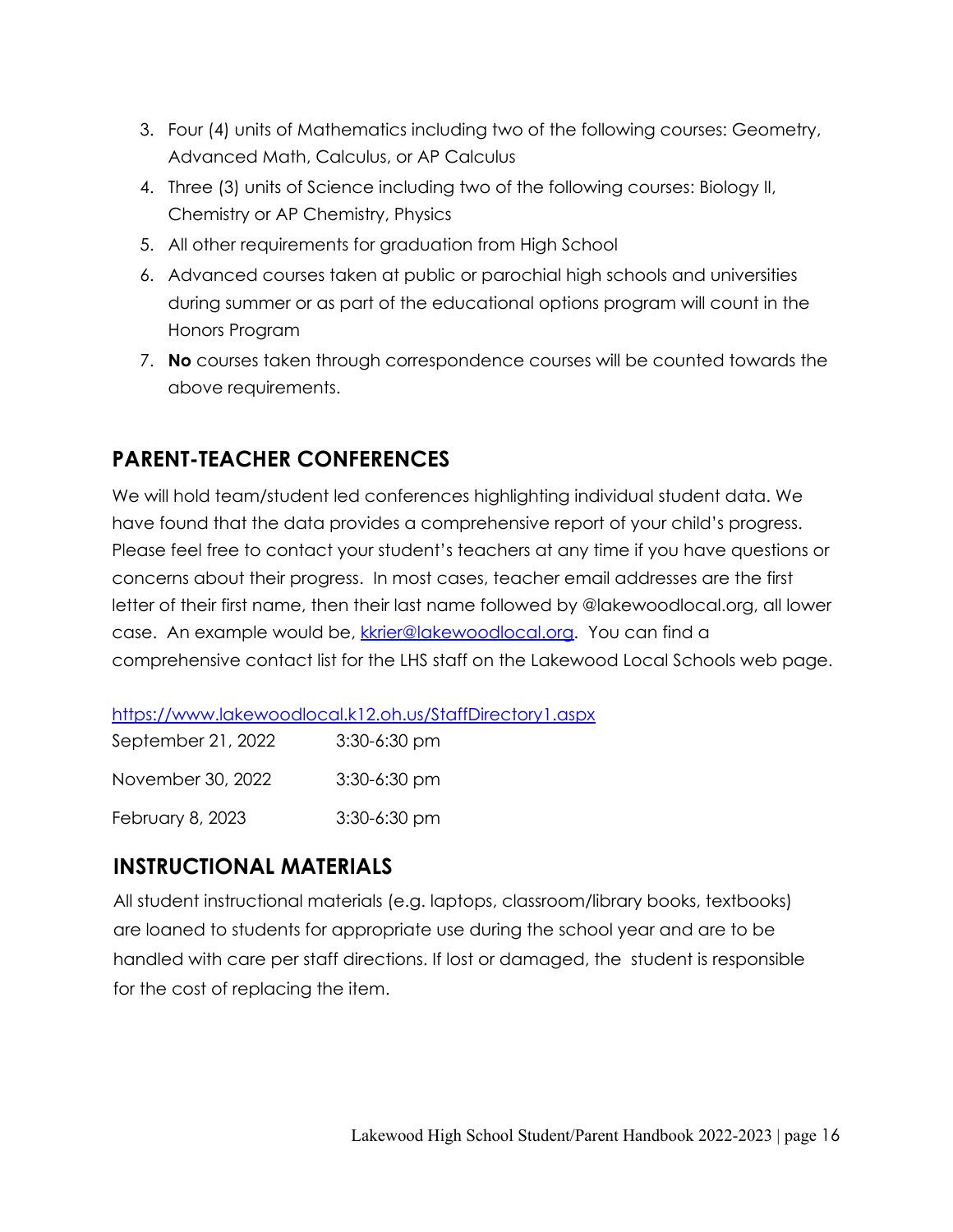# **B. GRADUATION REQUIREMENTS:**

As a student, you have **multiple pathways** to earn a high school diploma so that you can move on to your next steps in education or a career:

# **CREDITS & COURSES**

You must complete and earn a state minimum of 20 credits in specific subjects. Additionally, you must receive instruction in economics and financial literacy and complete at least two semesters of fine arts. Your district may have more graduation requirements. Your school counselor has this information.

Take and earn a state minimum of 20 credits in specific subjects. The Lakewood Local School District requires 21 Credits for graduation.

| <b>Courses</b>        | <b>State Minimum</b> |
|-----------------------|----------------------|
| English language arts | 4 credits            |
| Health                | $\frac{1}{2}$ credit |
| <b>Mathematics</b>    | 4 credits            |
| Physical education    | $\frac{1}{2}$ credit |
| Science               | 3 credits            |
| Social studies        | 3 credits            |
| Electives             | 5 credits            |

**Other requirements:** You also must receive instruction in **economics** and **financial literacy** and complete at least **two semesters of fine arts**. Students will also need to complete at least **one information technology class** and a **careers class** at Lakewood High School.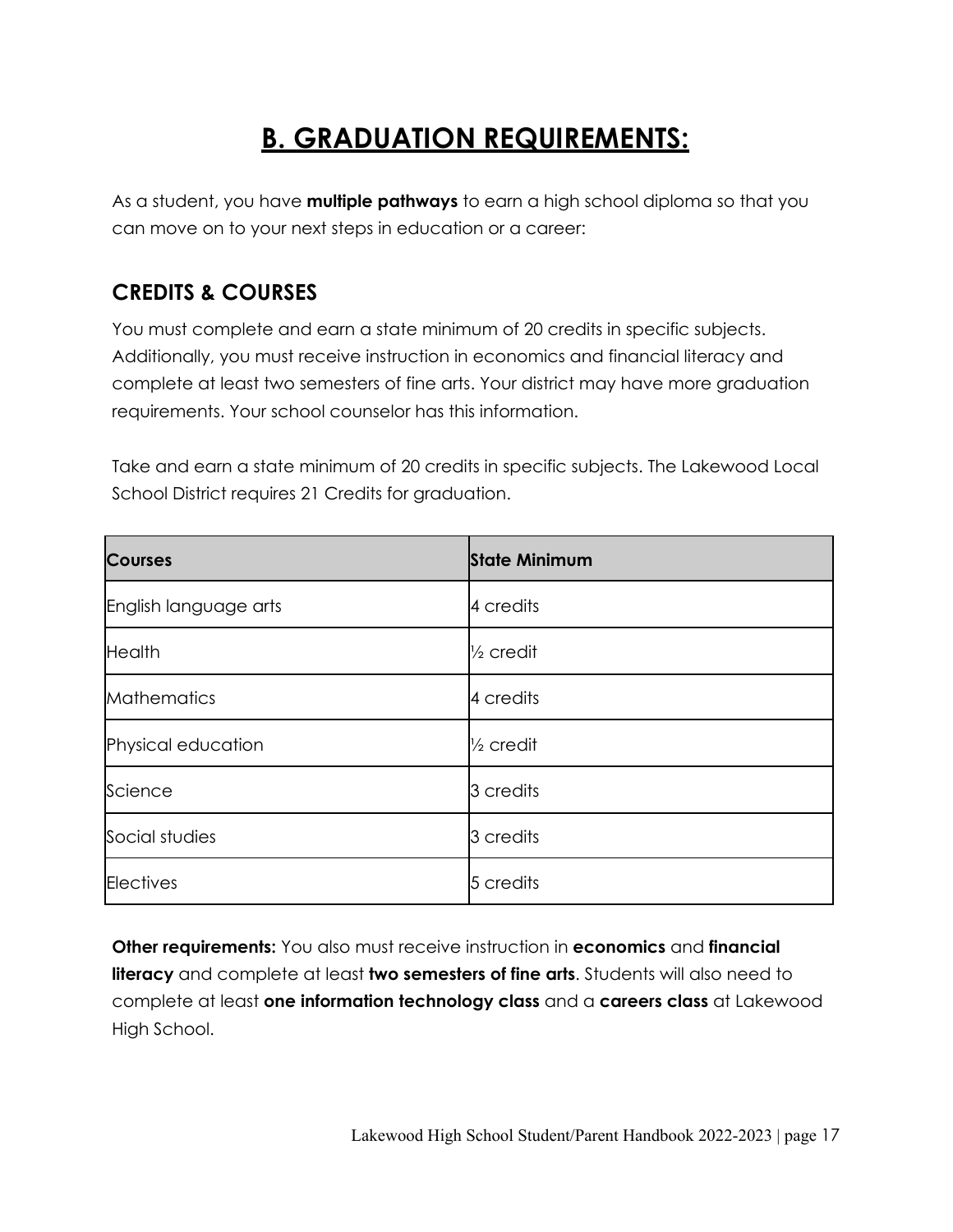# **DEMONSTRATE LEARNING**

**The Classes of 2023 and beyond will need to meet the criteria below to earn their high school diploma.**

Graduation Requirements that apply to the Classes of 2023 and beyond.

There are 3 prongs to meeting the requirements for graduation in this pathway:

- 1) Complete State/Local Credit requirements.
- 2) Show competency.
- 3) Show readiness.

#### **In addition to meeting all local credit requirements for graduation, all students must demonstrate "COMPETENCY":**

Earn the required score (684) on the Algebra and English 2 EOC assessments. Students must attempt to retake at least 1 time if they do not pass.

OR

- OPTION 1: Demonstrate 2 Career-Focused Activities (at least 1 Foundational)
	- FOUNDATIONAL- Proficient scores on the WebXams, earn a 12-point credential, participate in a pre-apprenticeship or acceptance into an approved apprenticeship program.
	- SUPPORTING- Work-Based Learning, Earn the required score on WorkKeys, earn the Ohio Means Jobs Readiness Seal.

#### OR

● OPTION 2: Show evidence that the student has signed a contract to enter a branch of the U.S. Armed Forces upon graduation.

OR

● OPTION 3: Earn college credit for one college level math or English course through Ohio's free College Credit Plus program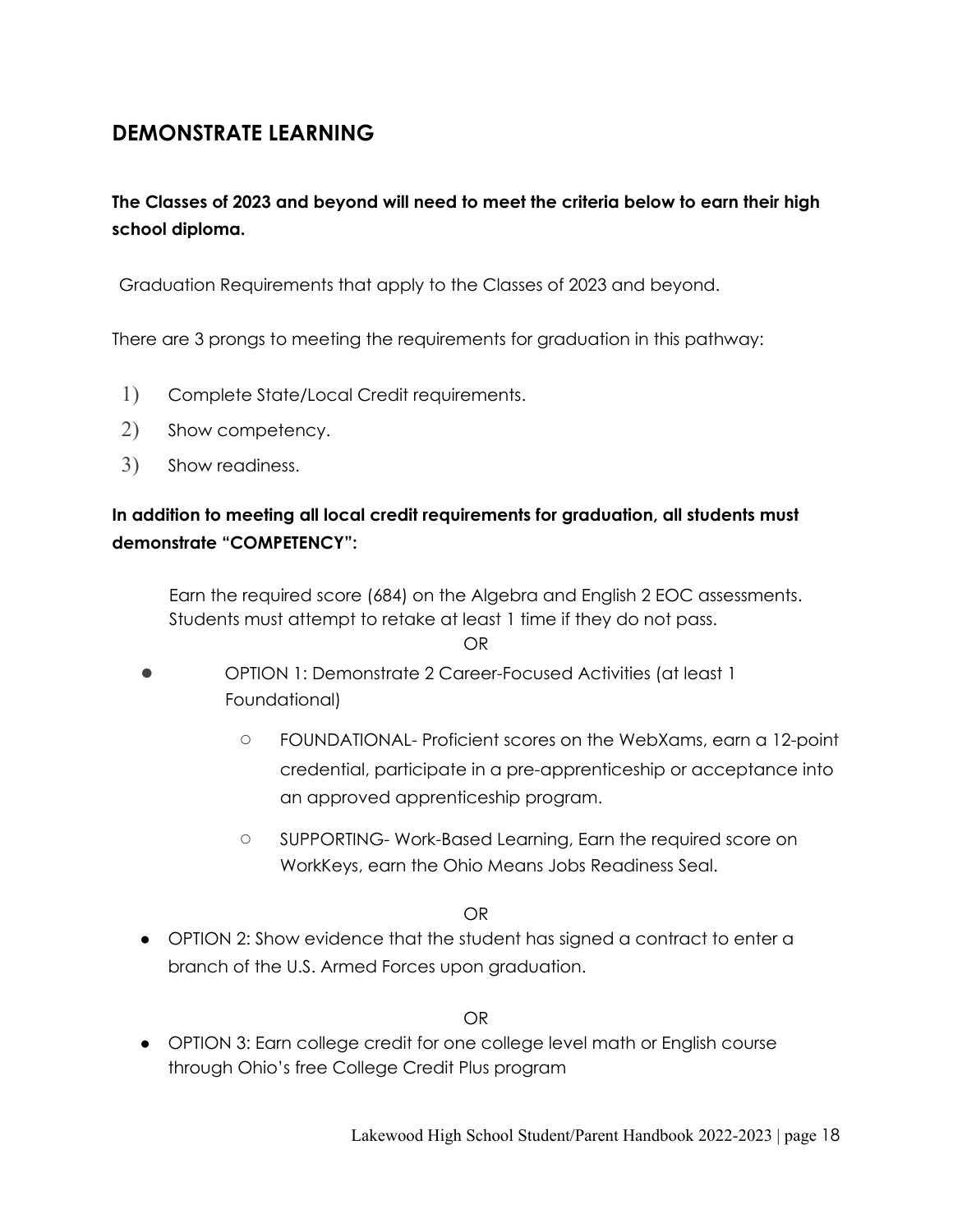OR

● OPTION 4: Earn a remediation free score on the ACT

#### **Next all students must demonstrate "Readiness"**

Students must earn two Diploma Seals from the following list (one must be from the Ohio designed list):

#### OHIO LIST:

Ohio Means Jobs Readiness Seal, Science Seal, Industry Recognized Credential Seal,Seal of Biliteracy, College Ready Seal, Honors Diploma Seal, Military Enlistment Seal, Technology Seal, Citizenship Seal LOCAL GRADUATION SEALS:

Community Service Seal, Fine and Performing Arts Seal, Student Engagement Seal

### **INTERIM REPORTS**

Parents will be notified of their student's progress periodically throughout the year. Interim reports will be posted to your student's ProgressBook at the midpoint of each nine weeks. If parents have any questions regarding their student's academic performance, they should feel free to contact the school for information regarding the online Parent Progress Book application.

### **SPECIAL PROGRAMS**

The Lakewood School District has available a broad range of assistance for students who have unique educational needs. The services available include the following:

- Speech/Hearing and Language Therapy
- Learning Disabled Tutoring
- Classes for Developmentally Disabled Students
- Psychological Services
- Classes for Learning Disabled Students
- Guidance Services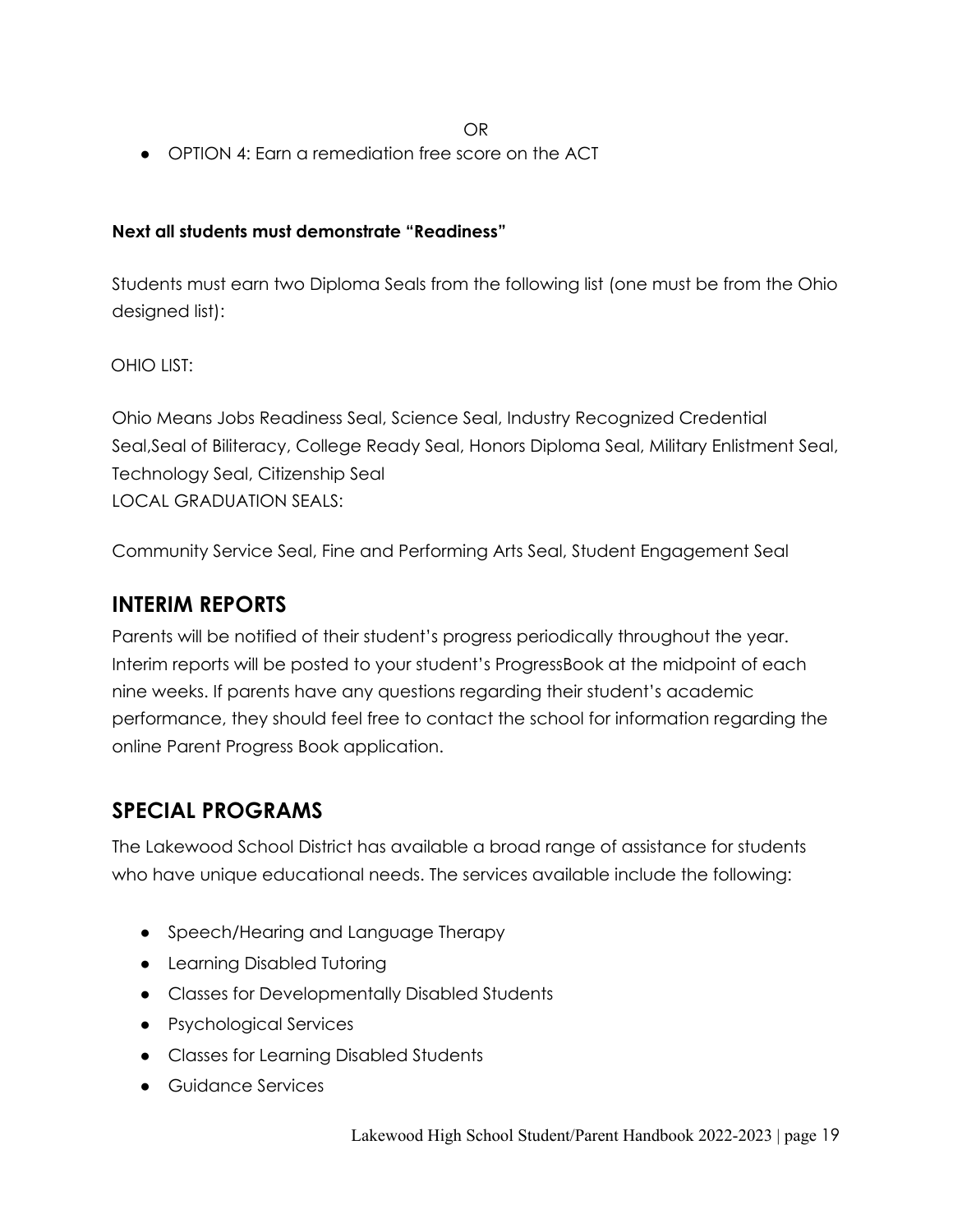# **STUDENT TESTING**

**State testing:** In accordance with the Ohio Department of Education, Lakewood will administer End of Course assessments (EOC) near the end of the school year for first time test takers, and multiple times throughout the year for students who do not obtain a qualifying score. This testing applies to all students enrolled in Biology, English 9, English 10, Algebra 1, Geometry, American History and American Government.

**End of Course exam summer remediation:** The Ohio Department of Education offers an additional summer testing period during the month of July. Any student who does not pass an EOC assessment with a score of "3" or better has the opportunity for test specific classroom remediation followed by taking the assessment. Summer remediation and testing is not mandatory but highly encouraged. LHS has a very high success rate with students who participate. Remediation and testing dates are set by the Ohio Department of Education. Those dates will be communicated once we have the information.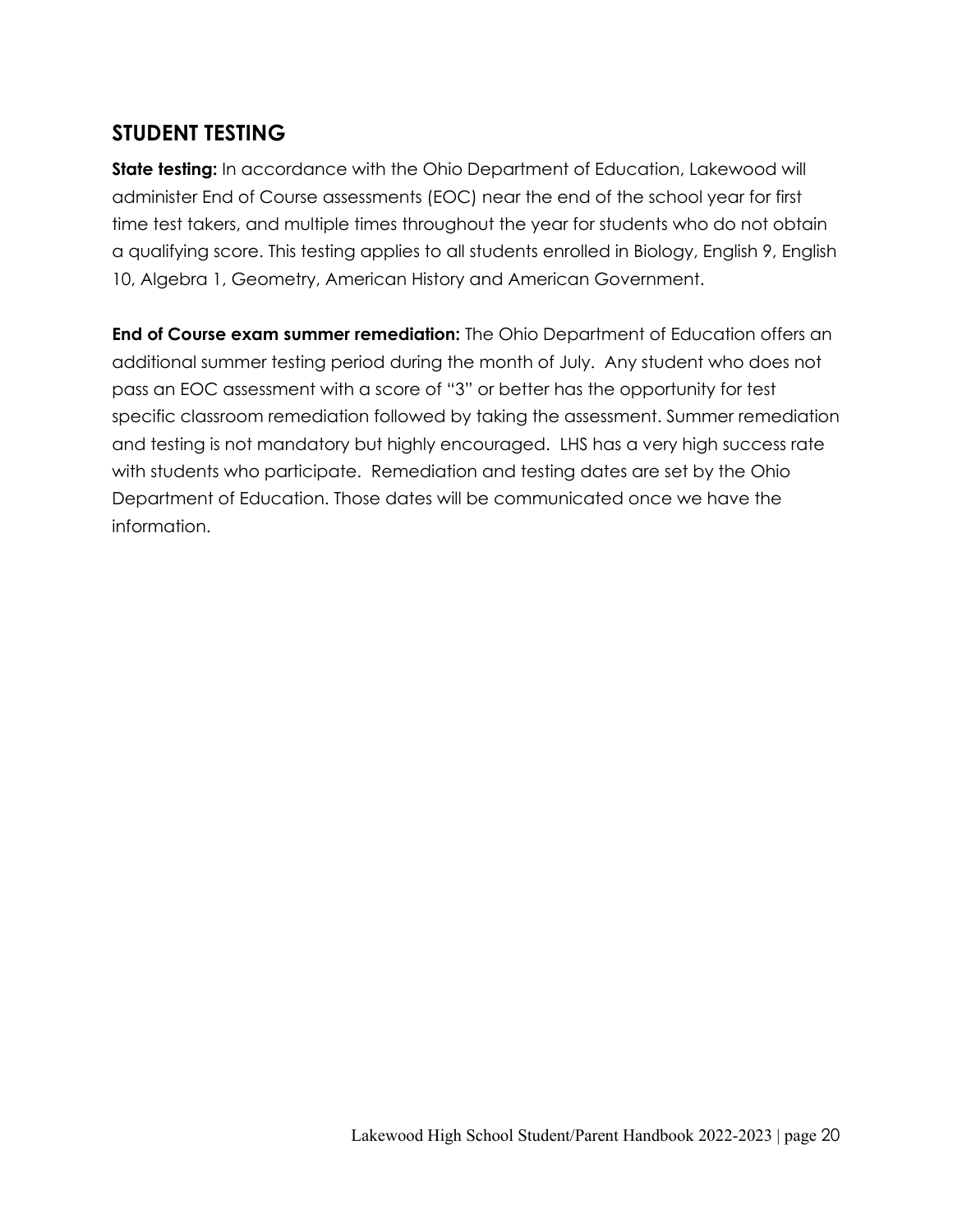# **C. ATTENDANCE**

The faculty and administration of Lakewood High School believe that school attendance is one of the best indicators of student success in school. Regardless of the reason for absence, each missed class diminishes a student's success. Our most successful students have perfect or nearly perfect attendance records. These families know that approximately seven hours of instruction are lost during a day of absence. Helping our children maintain good school attendance is the responsibility of every parent. It is also one of the greatest things parents can do for their children.

Students are required by law to attend school. Section 3321.04 of the Ohio Revised Code states that every parent, guardian, or other person having charge of any child of compulsory school age (between 6 and 18 years of age) must send such child to a school which conforms to the minimum standard prescribed by the state board of education for the full time the school attended is in session. Such attendance must begin within the first week of the school term, or within one week of the date on which the child begins to reside in the district. Schools are required to notify parents within 2 hours of the start of school if their child was not marked in attendance.

#### **EXCUSED ABSENCES AND TARDIES**

The statutes governing school attendance are very specific and leave specific guidelines to school authorities for regulation of student attendance. As outlined in the ORC the school can only excuse a student's absence and tardiness for the following:

- 1. Personal illness
- 2. Appointment with a health care provider
- 3. Illness in the family necessitating the presence of the child
- 4. Quarantine of the home
- 5. Death of a relative
- 6. Work at home due to the absence or incapacity of a parent or guardian
- 7. Observance of a religious holiday
- 8. Out-of-state travel (up to a maximum twenty-four (24) hours per school year that the student's school is open for instruction) to participate in a District-approved enrichment or extracurricular activity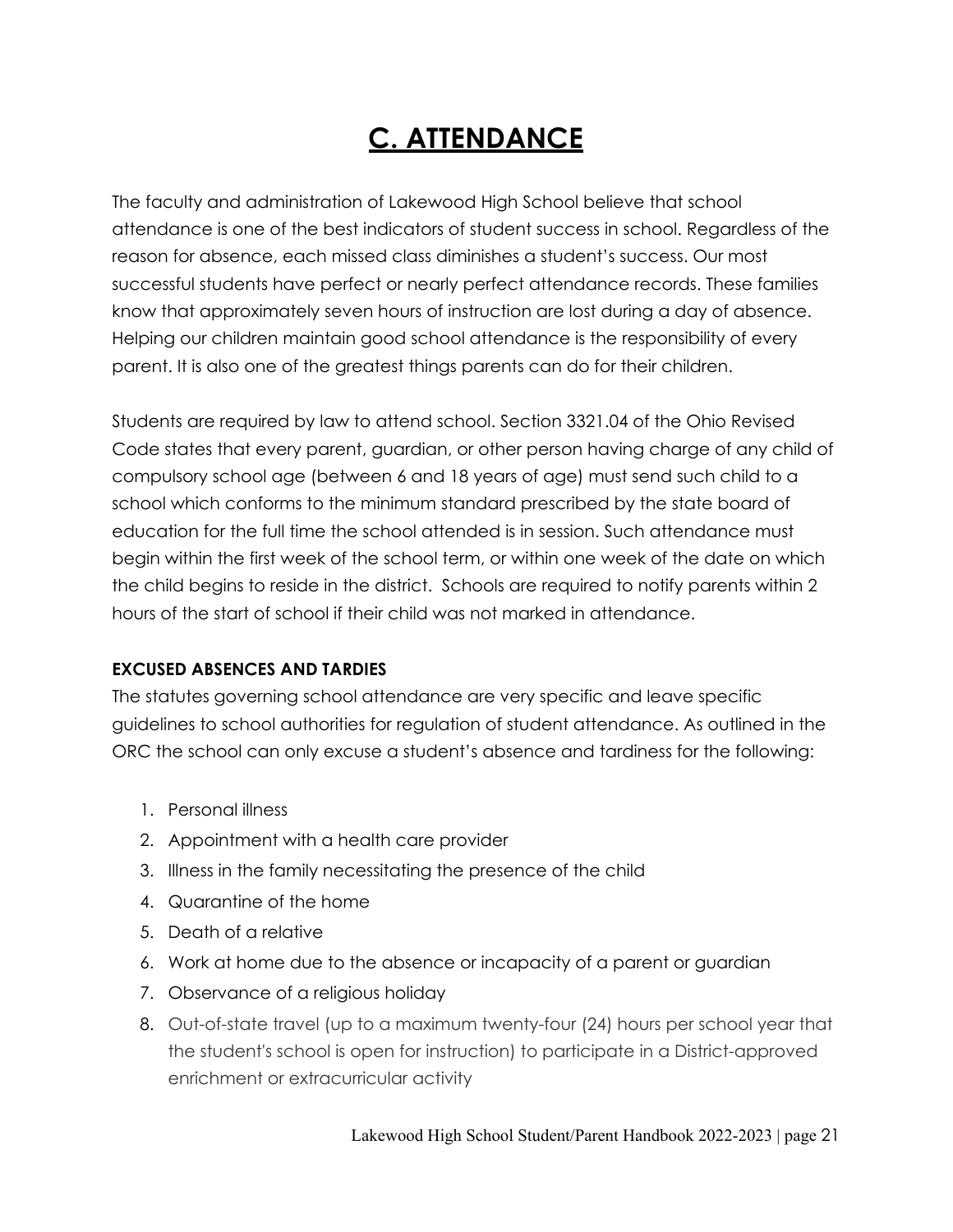- 9. Such good cause as may be acceptable to the Superintendent
- 10. Service as a precinct officer at a primary, special, or general election in accordance with the program set forth in Policy 5725
- 11. College Visitation
- 12. Medically necessary leave (ordered by a doctor)
- 13. Absences due to a student's placement in foster care or change in foster care placement or any court proceedings related to their foster care status
- 14. Absences due to a student being homeless

In addition to these LHS will excuse student absence from school for the following:

- 1. Approved field trips and school sponsored/related activities.
- 2. Pre-planned absences, which require advanced notification and approval of administrative authority (i.e. family trips). Pre-planned absence forms may be picked up in the office and, whenever possible, should be completed at least one week in advance of the absence.

*Absences from school for reasons other than those listed above will be considered unexcused. Students may be denied credit for makeup work associated with an unexcused absence.*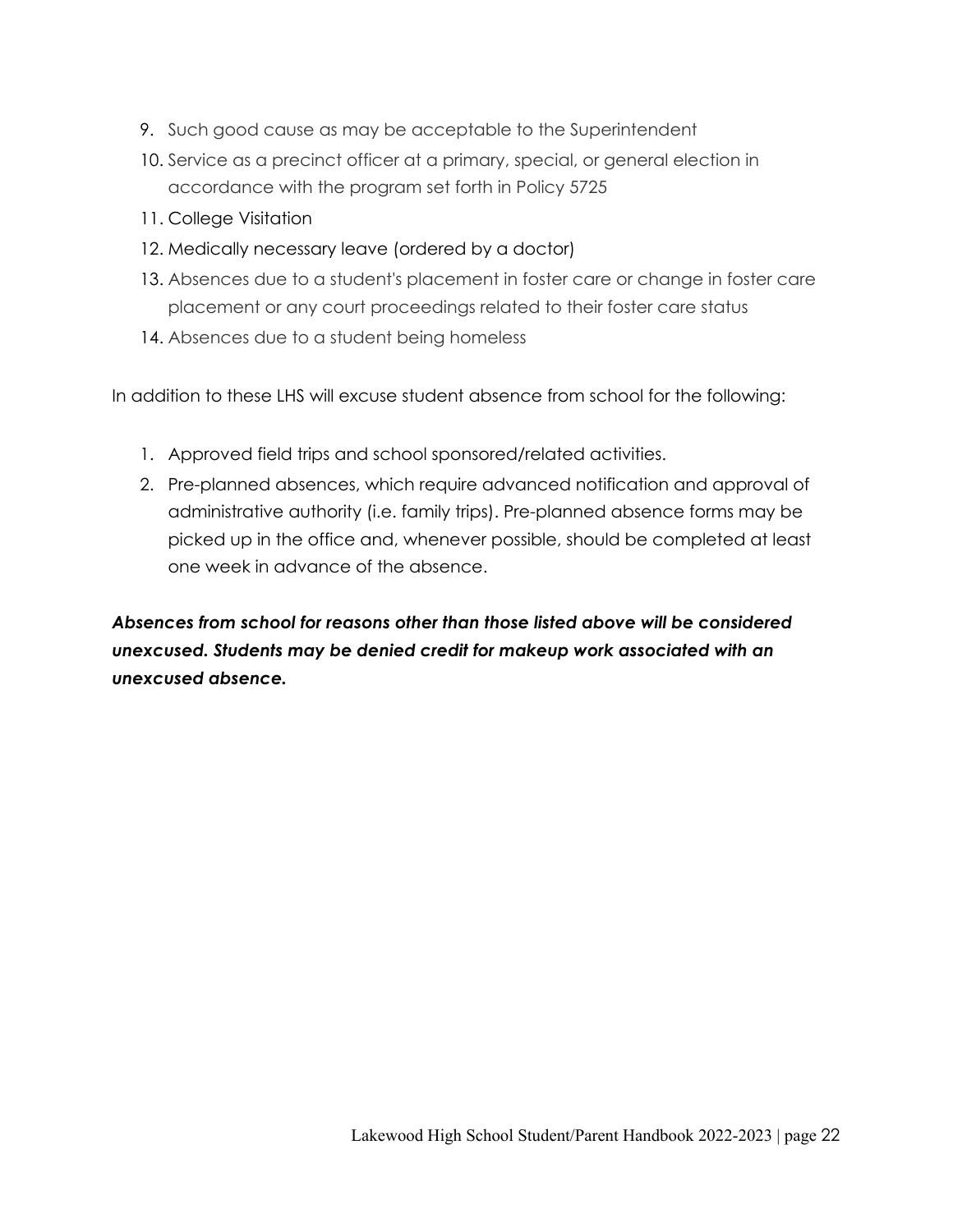# **Excessive Absences**

When a student of compulsory school age is absent from school with combined non medical excused absences and unexcused absences in excess of thirty-eight (38) or more hours in one (1) school month or sixty-five (65) or more hours in a school year, that student is considered excessively absent from school.

The following "medical excuses" will not count toward a student's excessive absence hours: (1) personal illness; (2) illness in the family necessitating the presence of the child; (3) quarantine of the home; (4) health care provider appointments (doctor, dentist, mental health provider, etc.); (5) medically necessary leave for a pregnant student in accordance with Policy 5751; (6) death in the family; or (7) other set of circumstances the Superintendent deems on a case-by-case basis to be a good and sufficient cause for medical absence from school.

A medically excused absence occurs any time a student is out of school due to illness or medical visit (physician, dentist, mental health, etc.). A medical excuse for personal illness will be accepted in the form of a doctor's note within five (5) school days of the absence or parent call-in on the day of the absence due to illness or doctor's visit. A student may have up to ten (10) medically excused absences without a doctor's note but with a phone call from a parent/guardian. This policy will be extended beyond ten (10) days if the student or someone in the student's family is in quarantine due to a recognized pandemic/epidemic (e.g., COVID-19) or experiencing symptoms of the pandemic/epidemic.

# **EXCUSED ABSENCE**

The Ohio Revised Code gives the school the authority to challenge any and all absences, and require medical documentation for absences beyond what is deemed allowable. **When a student reaches 65 hours of excused (not including medical/exempt) absences, medical/exempt documentation will be required for all future absences for the remainder of the school year. Parents/Guardians must provide acceptable written documentation within five school days following an absence. Failure to provide acceptable written documentation may result in the affected absence(s) being permanently recorded as unexcused.**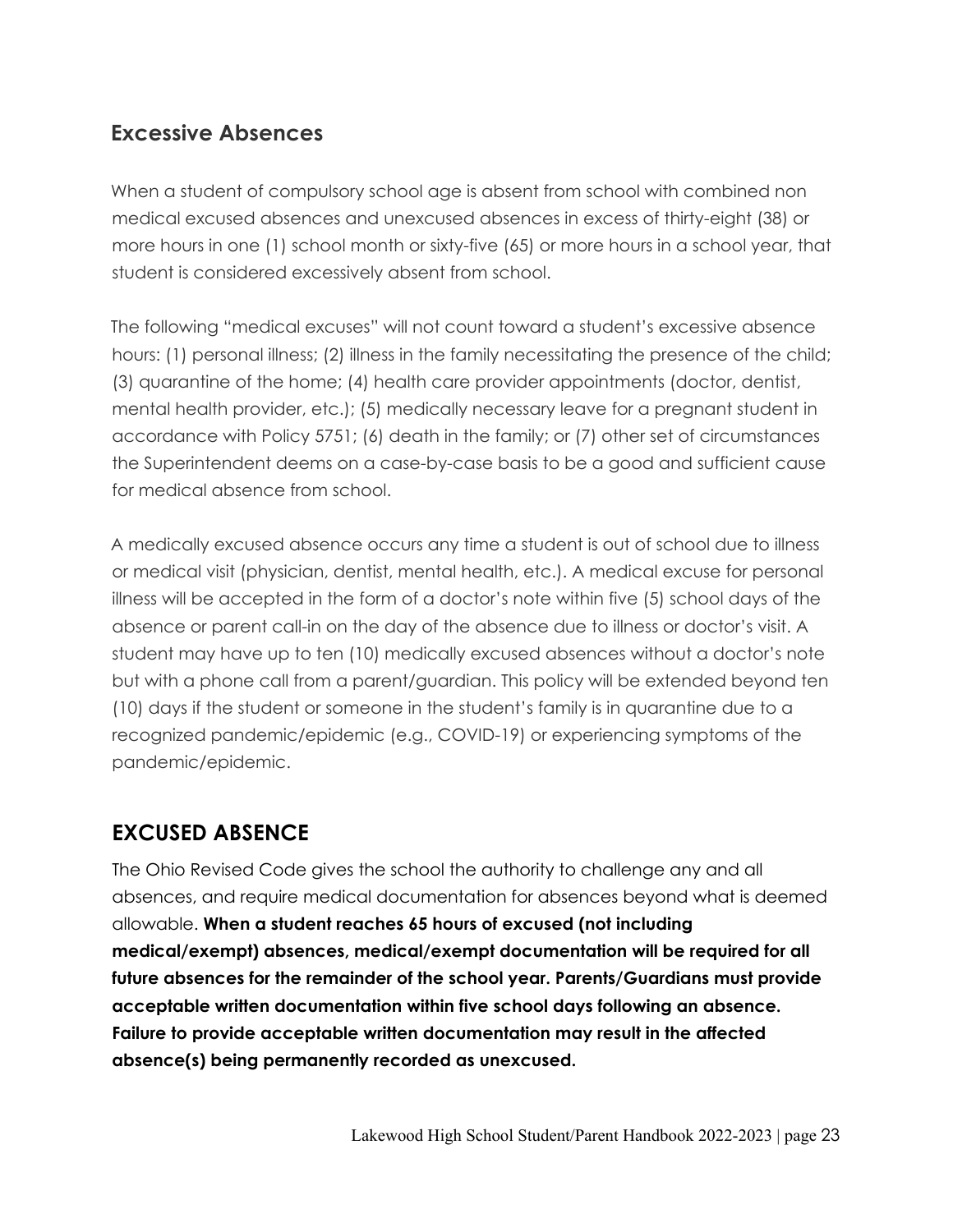# **UNEXCUSED ABSENCE**

Any time a student is absent from school for a reason other than those listed above for excused or medical/exempt absences, the absence will be considered unexcused. Failure to report your student absent and provide a parent note **(within 5 school days)** for otherwise excused absences will also result in those absences being permanently recorded as unexcused.

# **TRUANCY/HABITUAL ABSENCE**

Truancy is an absence involving willful violation of the state's school attendance law. A student who is habitually truant or absent will be subject to disciplinary action which can include a referral to juvenile court. Parents can also be held responsible by the court for truancy or habitual absenteeism. A student will be considered "habitually truant" under state law if the student is absent without a legitimate excuse for thirty (30) or more consecutive hours, for forty- two (42) or more hours in one (1) school month, or for seventy-two (72) or more hours in one (1) school year. Once a student has met this criteria, the truancy officer will make three (3) good faith attempts to contact the **parent** and schedule an absence intervention plan. The plan can be implemented whether or not the parent is present. Once the plan is implemented, a sixty (60) day period will start. If during that 60 days the student misses thirty (30) consecutive hours, or forty-two (42) hours in a school month, the truancy officer can file a complaint with juvenile court. When a student of compulsory school age is absent from school with combined non-medical excused school absences and unexcused absences in excess of thirty-eight (38) or more hours in one (1) school month, or sixty-five (65) or more hours in a school year, that student is considered "excessively absent" from school.

# **REPORTING AN ABSENCE**

To excuse an absence:

- 1. The parent should call the school before 8:00 a.m. to notify the school that the student will be absent for the day (ORC 3332.05) at 740-928-4526. Failure to do so will cause an attendance telephone call to be made to the parent at home or at work.
- 2. On the first day back to school after any absence, the student will bring a **signed note from the parent** indicating the reason for the absence or tardy to the office.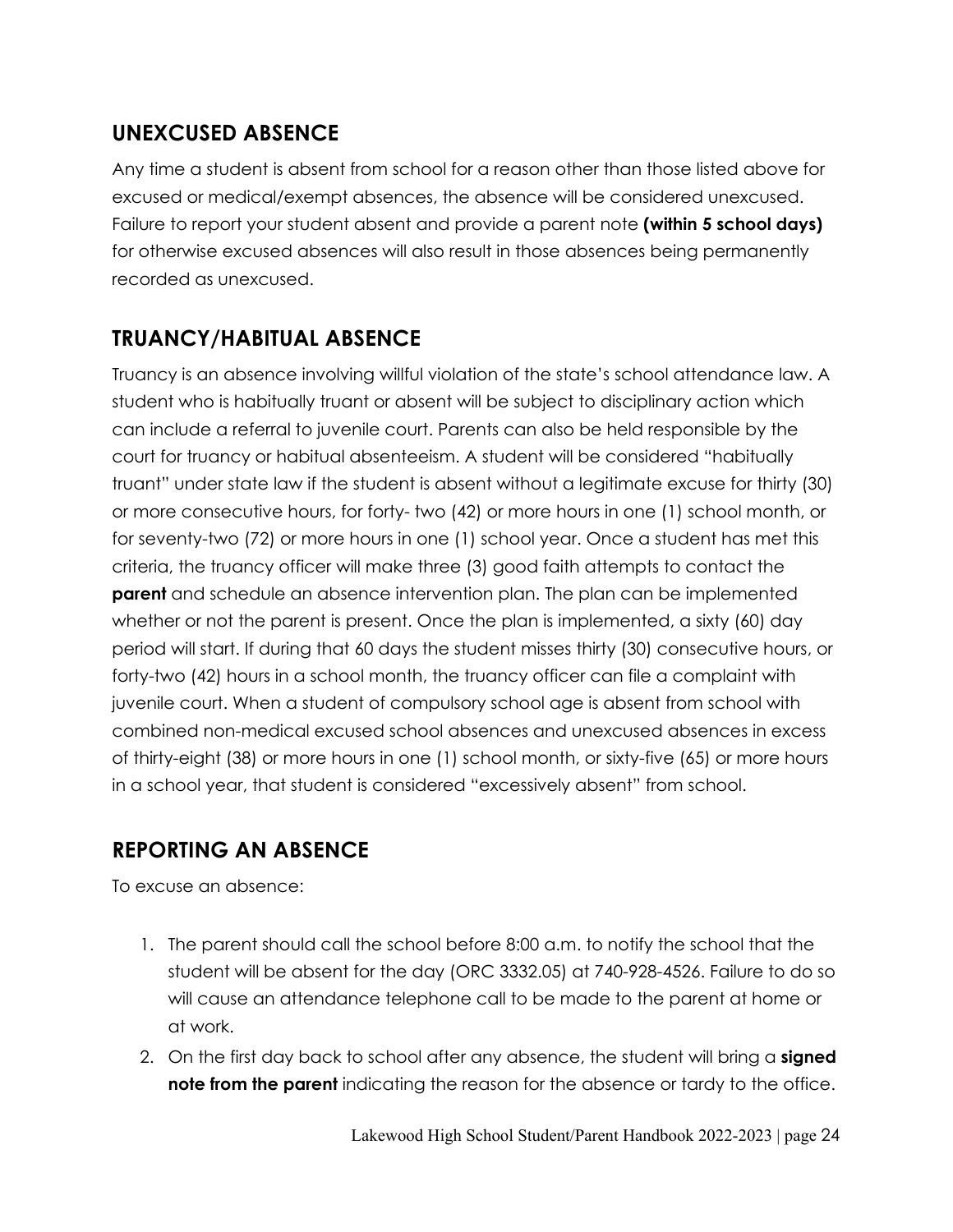- 3. The office will issue either an excused (green), or medical/ exempt (yellow) readmit slip to the student if the reason for absence is allowable under Board Policy. *A returning student is responsible for presenting this readmit slip to the teacher in each of his/her classes.* If the student returns to school without a signed note, the student will receive no readmit slip (unexcused), and make up work for credit may be denied.
- 4. When a student returns to class following an absence, it is his/her responsibility to present the applicable readmit slip to his/her teachers in order to clear the absence. All absences must be cleared within two school days, or be permanently recorded as unexcused. Consequently, the student may be denied makeup work for credit.
- 5. Students who miss school for medical reasons and appointments should provide the office with medical verification signed by the doctor. **Medical excuses will only be accepted up to 5 days following the medical appointment/treatment.** Absences not accompanied by the necessary phone calls/notes will be considered unexcused.
- 6. Eighteen-year-old students are not permitted to write their own notes to excuse absences or tardiness or to sign out of school without parent permission.

# **TARDY TO SCHOOL OR CLASS**

Students who arrive at their class after 7:35 a.m. are considered tardy. Students who are unexcused (no parent note, no medical or no pass) may be subject to disciplinary action. The following policy will be used to correct tardiness to school or class:

1st Offense: Warning 2nd Offense: Warning 3rd Offense: Behavioral Referral for an After-School Detention 4th Offense: Behavioral Referral for two After-School Detentions and the completion of a Student Attendance Contract and Monitoring Form 5th Offense: Behavioral Referral for a 2 hour Saturday School or equivalent consequence, revision of the Student Attendance Contract and Monitoring Form, and a parent meeting. 6th Offense: Behavioral Referral for a 4 hour Saturday School or equivalent consequence, revision of the Student Attendance Contract and Monitoring Form, and

a referral to SHIFT(Diversionary program through Licking County Probate-Juvenile Court)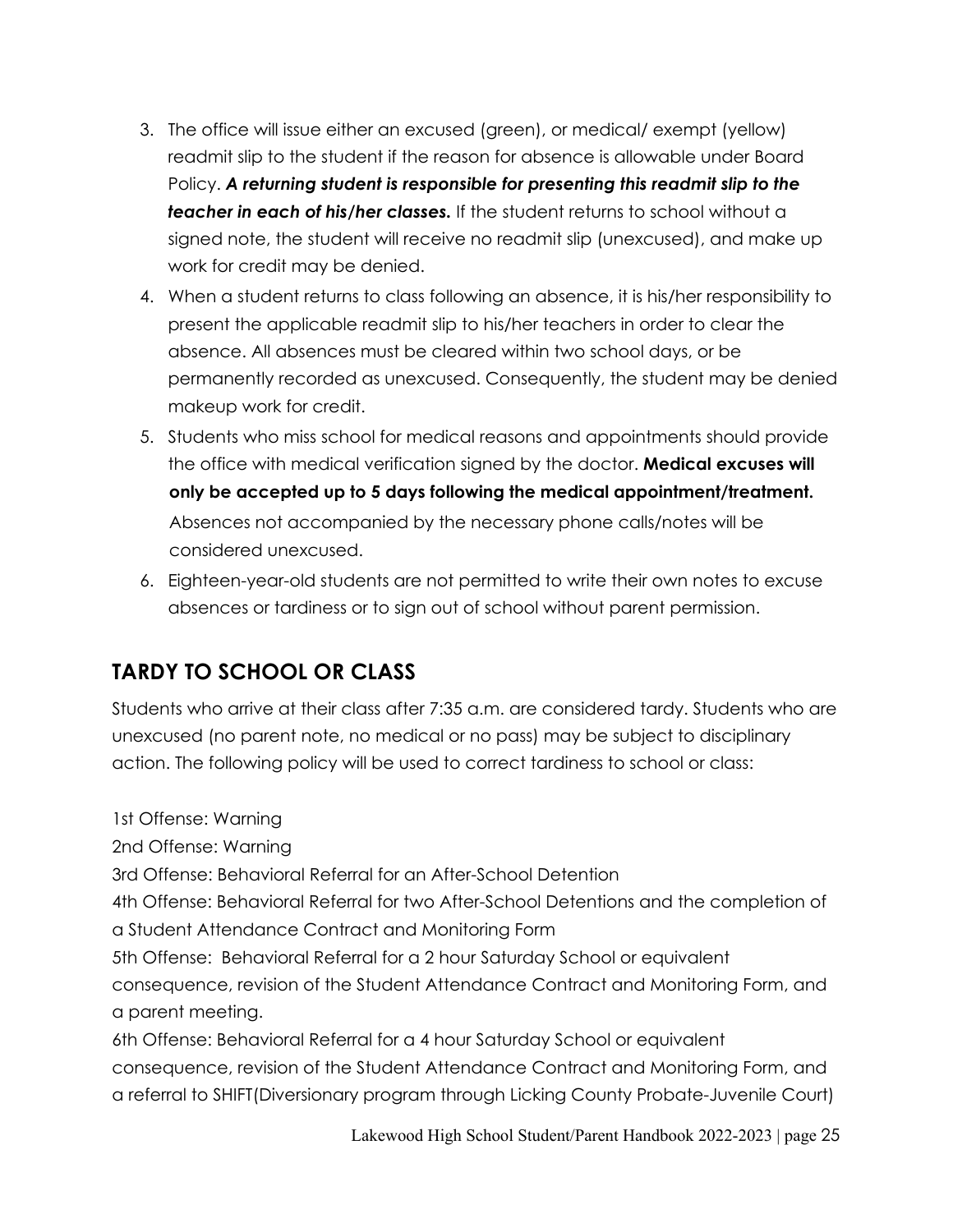7th Offense: Behavioral Referral for In-School Detention, revision of the Student Attendance Contract and Monitoring Form, a follow-up referral to SHIFT(Diversionary program through Licking County Probate-Juvenile Court) and loss of driving privileges.

Students get a fresh start each 9 weeks.

Students who are tardy to school must report to the office upon their arrival (before going to class) to sign in. The student will be issued an excused or unexcused tardy based on the circumstances surrounding the tardy. **Tardy students who do not report to the office upon their arrival to school will not be admitted to class, and may be subject to disciplinary action.** Students who are tardy to school or class by 15 minutes or more are considered absent for that period.

# **EARLY DISMISSAL**

To be excused during the day a student must obtain an "early dismissal pass" from the office. Notes from parents need to be submitted in the office **BEFORE 1ST PERIOD i**n order for an early dismissal pass to be issued. Otherwise, parents should plan to report to the office to sign their student out. An early dismissal pass will show the time that the student should be dismissed from class and should be shown to the teacher prior to being excused. Secretaries **WILL NOT** take early dismissals over the phone. In the case of an emergency call in, the administration alone reserves the right to permit a child to go home upon request of a parent or guardian. *Students leaving campus must speak with office personnel prior to leaving. Students leaving without permission from the office staff are subject to disciplinary action. It is important to understand that all missed time from school counts toward the assigned attendance designation listed in H.B. 410.*

# **Educational Options Program**

Students have flexibility to log on during the day; however, there will be days when students are asked to Zoom or talk with teachers at specific times. Exact Zoom times will be determined by each course, but students can expect to Zoom with each core classroom teacher at least three times a week. To maintain good attendance, students should log on and engage in the curriculum every day and establish a structure and routine for learning. The expectation is that students stay on pace with their lessons by following the due dates listed in Edmentum. Attendance will be tracked through online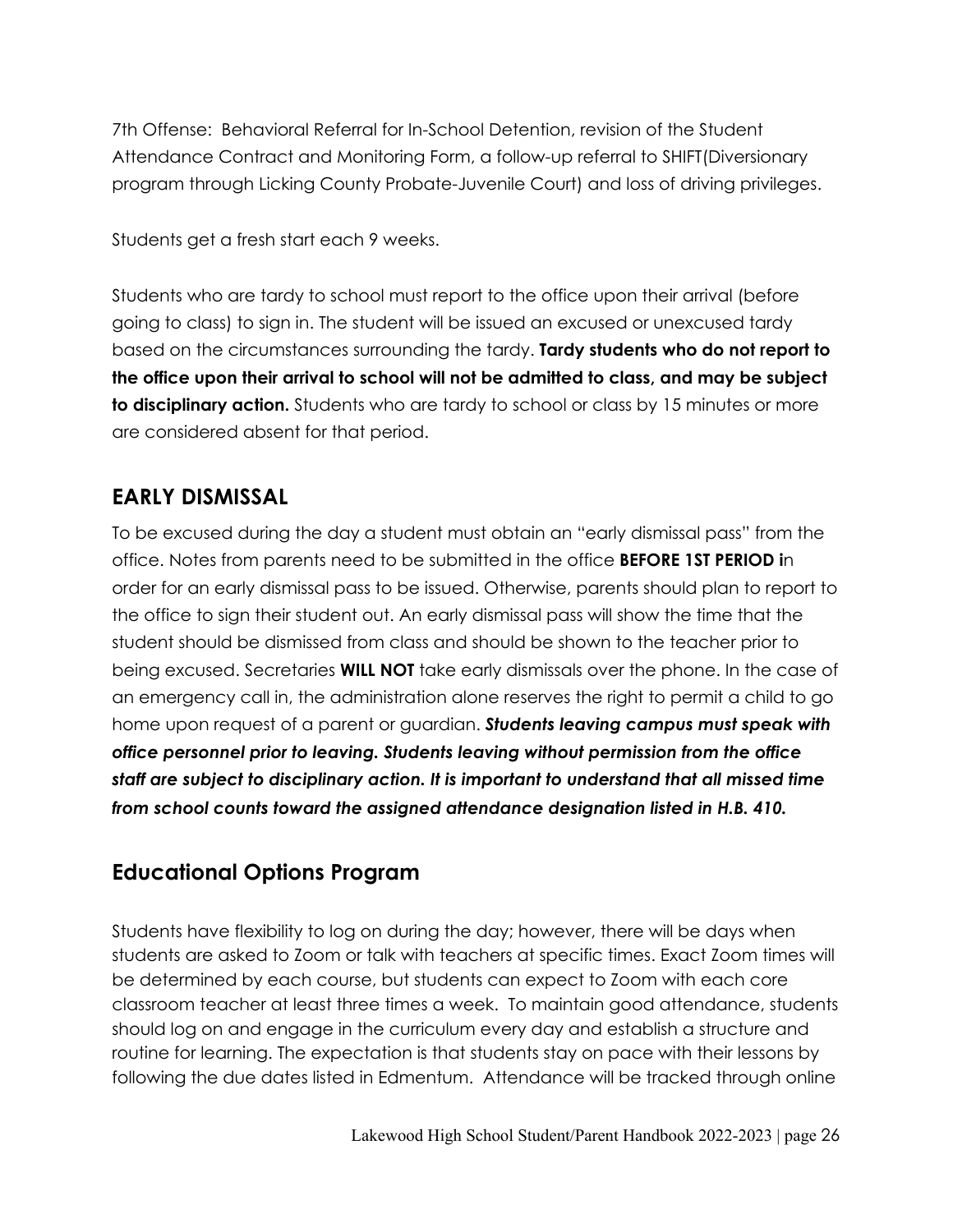work completion in each assigned course and through attendance in Zoom meetings. If students are missing work, this equates to missed time in their attendance.

If students are experiencing difficulty in the Educational Options Program, an Academic Support Plan will be created. As part of that plan, students will be required to come into the building for set days/times to work on their courses and get additional support. This in-person support will also count towards their attendance.

If a student is not doing his/her work and/or is not experiencing success in the virtual environment, students will need to return to the building at the end of the 9 weeks.

If a child is sick, or there is a situation where the student will be "absent" for more than a day, parents are expected to email the school. The student will be responsible for completing work missed. Educational Options Program students will follow the same Lakewood Local guidelines for excused and medical absences.

#### **Attendance-How will it be tracked?**

∙ Attendance in the Educational Options Program is based on assignment/assessment completion and student progress in the course. Students are expected to be "on pace" at the end of each week. This is indicated by a green bar in the Edmentum program. This means that students have completed all tutorials, assignments and tests by the required dates.

*Missing assignments will result in missed time for student attendance.*

∙ Attendance at Zoom meetings will also count towards attendance. If a student misses the meeting, the length of time of the meeting would be docked from attendance. Ex. 40 minutes missed meeting on Monday would be entered in attendance as 40 minutes of school missed on Monday.

# **COLLEGE VISITATION POLICY**

If needed to facilitate career planning, students, upon completion of proper requirements, are permitted to visit college campuses on school days. Juniors will be granted one (1) day and seniors two (2) days. Additional days may be counted as unexcused. All students must obtain prior written approval for all college visitation days through the guidance office and complete a pre-planned absence form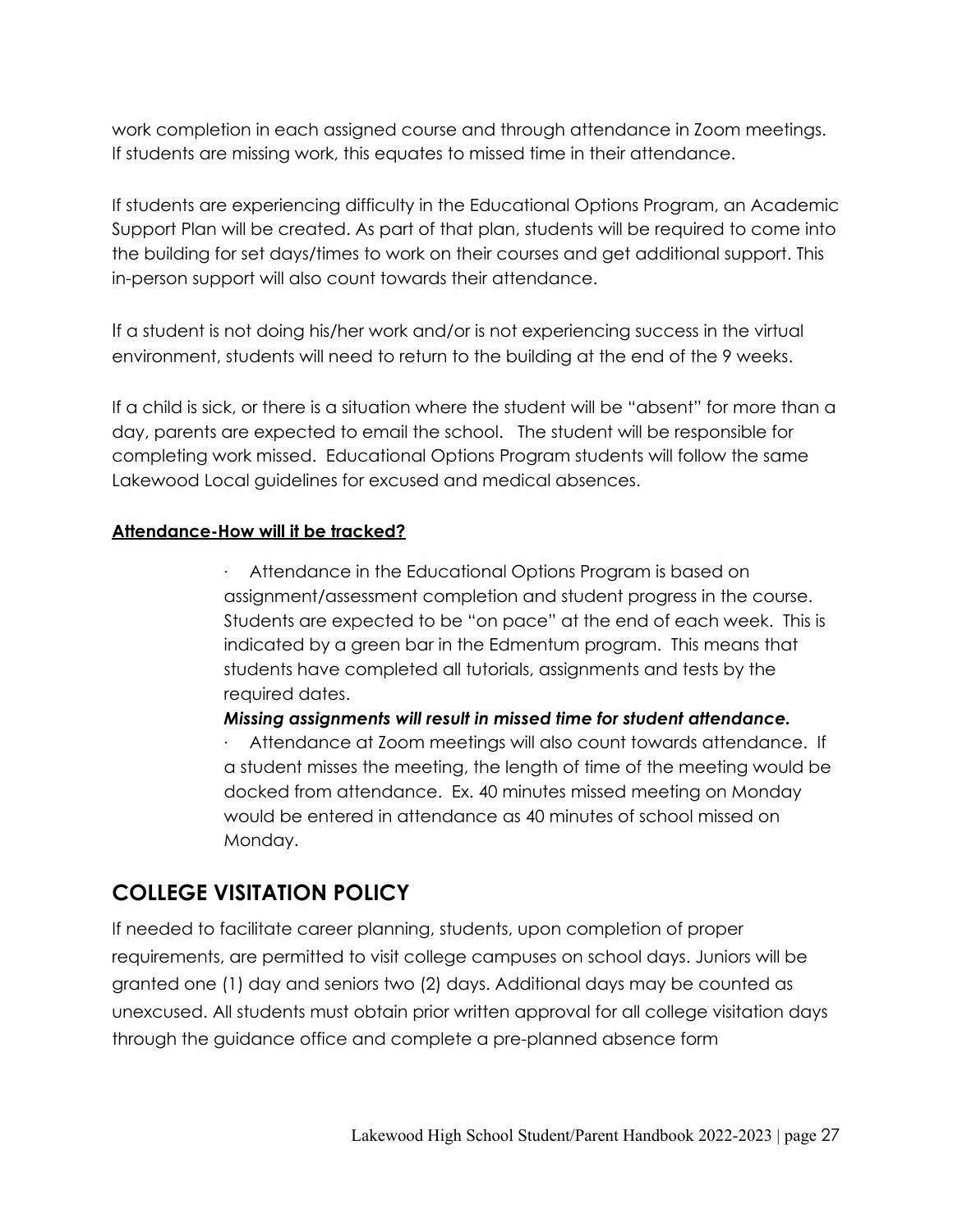# **PRE-PLANNED ABSENCES**

When a student anticipates missing 1/2 day or more of school he/she should bring a signed note from a parent explaining the reason for the anticipated absence and pick up a Pre-Planned Absence Form from the office. This form must be signed by all the student's teachers and then returned to the office at least one full day before the anticipated absence. Missing school or classes for a field trip does require that a PrePlan absence form be completed. **STUDENTS RECEIVING TWO (2) UNAPPROVED CHECKMARKS ON A PRE PLAN** *WILL NOT* **BE EXCUSED/PERMITTED TO PARTICIPATE IN THE FIELD TRIP. STUDENTS ARE RESPONSIBLE TO MAKE-UP WORK MISSED DURING THE PRE-PLANNED ABSENCE. ASSIGNMENTS PROVIDED PRIOR TO ANY ABSENCE ARE DUE IMMEDIATELY UPON THE STUDENT'S RETURN TO SCHOOL.**

# **ILLNESS WHILE IN SCHOOL**

Students who become ill at school must report to the office for assistance or have another student or staff member notify the office. The school nurse will be contacted if deemed necessary by office personnel. School employees are not permitted to dispense medications of any kind to students unless proper forms are on file (see Authorization to Administer Medication). If a student is ill and needs to leave school, the office will attempt to contact the student's parent to obtain permission to dismiss the student from school.

*STUDENTS ARE NOT TO LEAVE SCHOOL WITHOUT CHECKING OUT THROUGH THE OFFICE AT ANY TIME DURING THE SCHOOL DAY.*

# **MAKE UP WORK**

If an absence is excused or medical/exempt, the student is permitted to complete and receive credit for work or assignments missed during the absence. Generally, a student will have an amount of time equal to the number of days of absence to make up work missed (this does not apply to prearranged absences). Teacher discretion may be used to extend this time if appropriate. It is the *student's responsibility* to find out what school work was missed and to make the necessary arrangements to complete it with each individual teacher.

**ASSIGNMENTS PROVIDED PRIOR TO ANY ABSENCE ARE DUE IMMEDIATELY UPON STUDENT'S RETURN TO SCHOOL.** Whenever the office designates a past absence as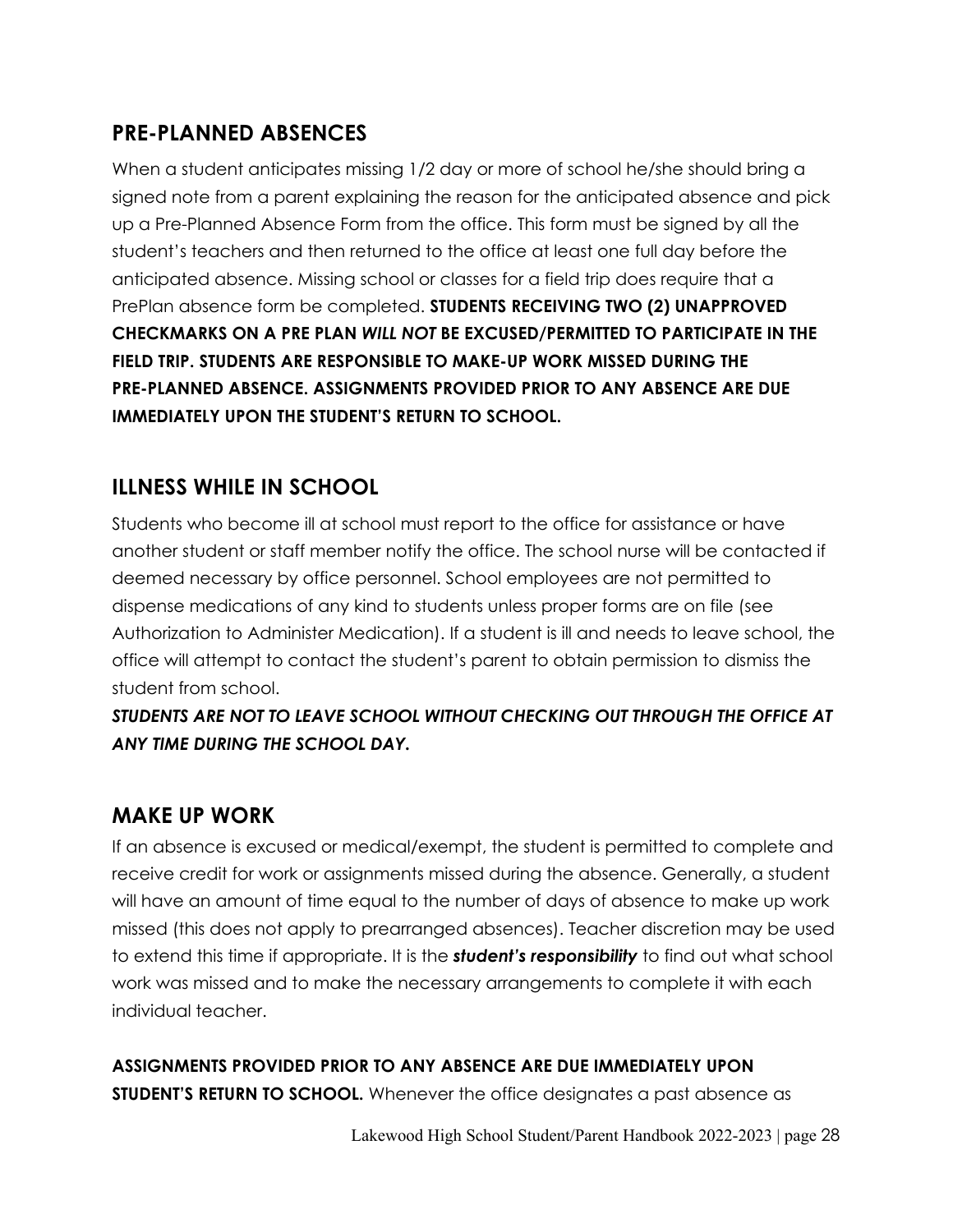unexcused, the student may not be allowed to make up any missed assignments, class work, quizzes, tests, etc.

Students who miss **2 or more** consecutive days of school due to excused absences may wish to contact the office in order to have assignments sent home. The office will not process requests for homework assignments for a student who is absent for just one day.

# **SCHOOL'S RIGHT TO CHALLENGE EXCESSIVE ABSENTEEISM**

The Board of Education and/or its representative reserves the right to verify such statements and to investigate the cause of each single absence. (Lakewood Board of Education Policy 5200).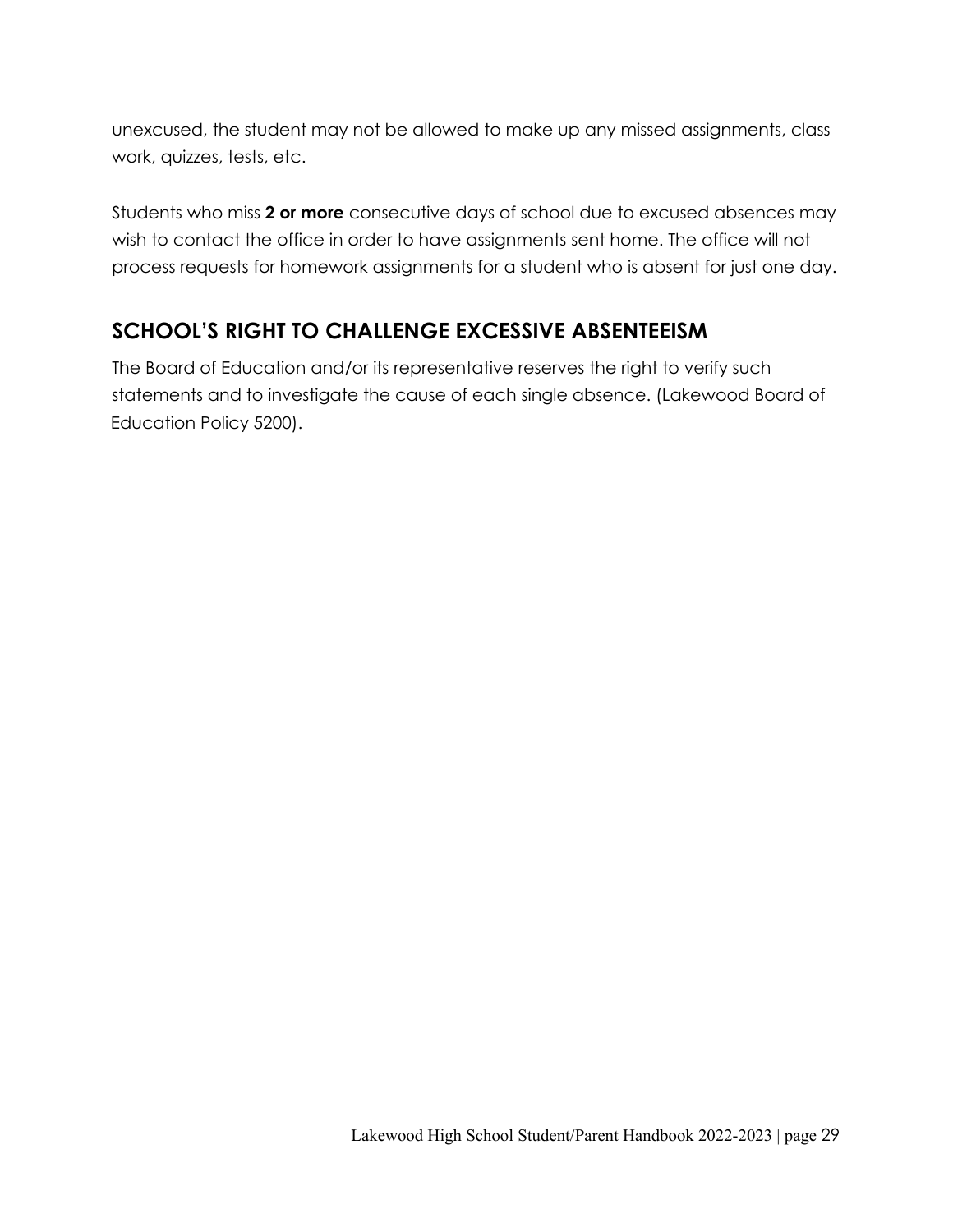# **D. DISCIPLINE**

## **BELIEF STATEMENT**

The Lakewood High School Administration and Staff believe all discipline, whether administered from principals, teachers or parents, ultimately leads to the final goal of SELF-DISCIPLINE. Self-Discipline is having the ability to do what needs done, and act as you are expected to act without having to be told to do so. It is this characteristic that will help each student at LHS make the transition from child to successful adult. At LHS, high standards of conduct are expected and will be enforced. Appropriate behavior will be rewarded and inappropriate behavior will be identified and corrected.

It is expected that every LHS student should be where they are scheduled to be and when they are scheduled to be there, be dressed appropriately, be prepared for class, treat others with respect, and conduct themselves in a manner that will maximize their learning opportunities. Students who are successful in achieving these goals will have no issues with school discipline and have the greatest opportunities for academic success.

Students who violate school rules or procedures may be disciplined according to the severity of the act. **The School District will have no tolerance for violent, disruptive, disrespectful, or inappropriate behavior.** A parent will be notified whenever a teacher or administrator feels it is appropriate. Other intervention strategies, which are available, are listed in the following pages.

This Code of Conduct is in effect while students are under the authority of school personnel or involved in any school activity. This includes but is not limited to school buses and property under the control of school authorities, and while at interscholastic competitions, extracurricular events, or other school activities or programs. In addition, this Code of Conduct includes:

- 1. Misconduct by a student that occurs off school district property but is connected to activities or incidents that have occurred on school property; and
- 2. Misconduct by a student that, regardless of where it occurs, is directed at a district official or employee or the property of an official or employee.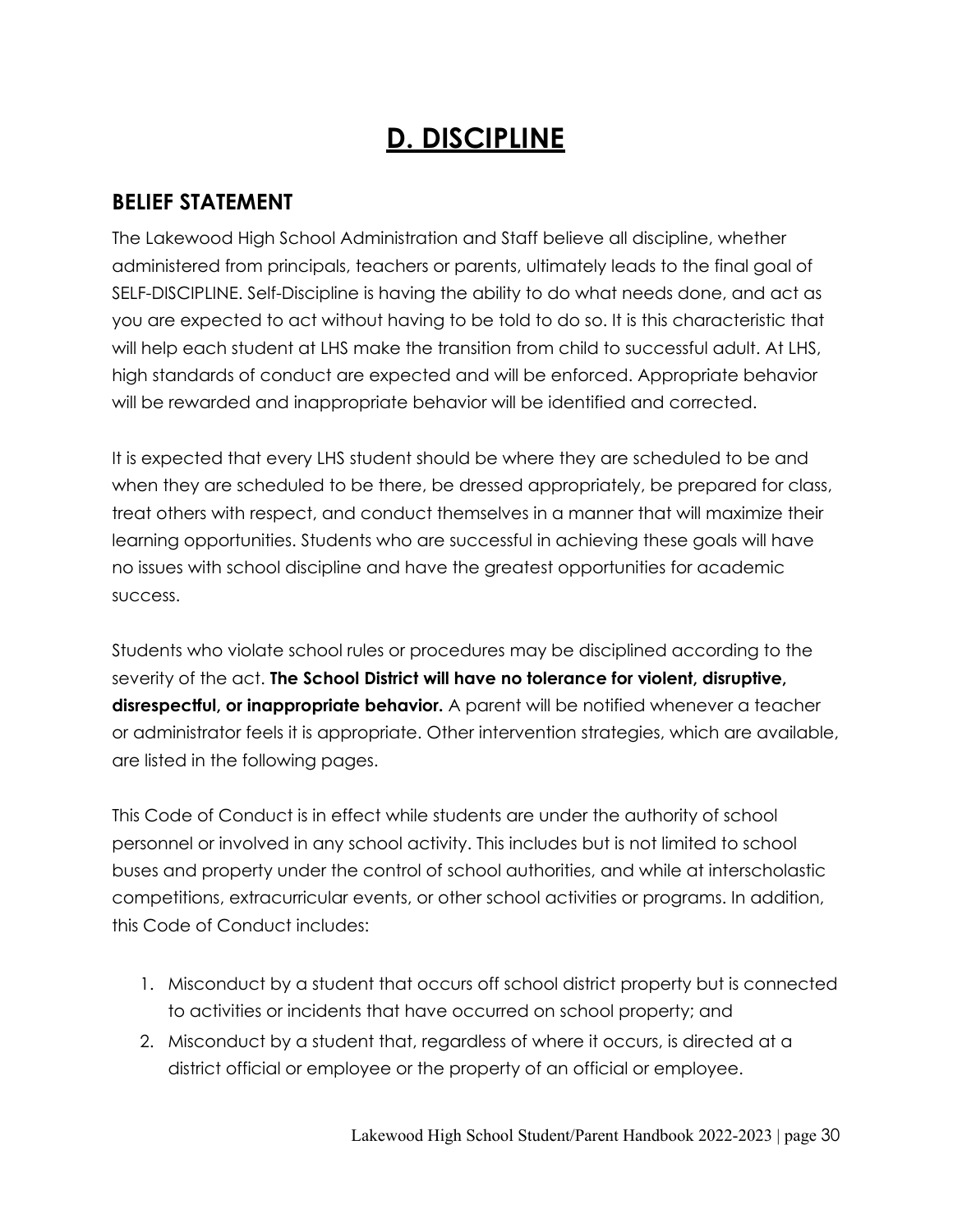Violation of the Code of Conduct may result in verbal or written warning, referral to guidance counselor, parental contact or conference, loss of privileges, restitution, confiscation, time for time (community service), lunch or after school detention, Saturday school or equivalent, in school detention, emergency removal, out of school suspension, referral to law enforcement agencies, or expulsion.

Violations of the Lakewood High School Code of Conduct will be separated into a major or minor violation. Listed on the following page are some **examples**:

| <b>Minor violations</b>                                                                                                                                                                                                                                                                                                                                                                                                                                                                                                                                                                                                                                                                                                                                                           | <b>Major violations</b>                                                                                                                                                                                                                                                                                                                                                                                                                                                                                                                                                  |
|-----------------------------------------------------------------------------------------------------------------------------------------------------------------------------------------------------------------------------------------------------------------------------------------------------------------------------------------------------------------------------------------------------------------------------------------------------------------------------------------------------------------------------------------------------------------------------------------------------------------------------------------------------------------------------------------------------------------------------------------------------------------------------------|--------------------------------------------------------------------------------------------------------------------------------------------------------------------------------------------------------------------------------------------------------------------------------------------------------------------------------------------------------------------------------------------------------------------------------------------------------------------------------------------------------------------------------------------------------------------------|
| cell phones<br>cheating<br>dress code violation<br>electronic devices/media<br>hallway, cafeteria, assembly disruption<br>$\bullet$<br>misuse of a hall pass<br>$\bullet$<br>profanity<br>$\bullet$<br>public display of affection<br>$\bullet$<br>skipping a class 1st violation<br>$\bullet$<br>sleeping in class<br>tardiness<br>unauthorized area of school<br>unauthorized items in school<br>inappropriate attitude<br>$\bullet$<br>inappropriate comments / acts<br>unpreparedness<br>$\bullet$<br>missing / incomplete homework<br>$\bullet$<br>out of assigned area<br>$\bullet$<br>throwing objects in class / hall / café<br>$\bullet$<br>unpreparedness, incomplete or no work<br>$\bullet$<br>Inappropriate use of restroom<br>facility/multiple students in a stall | assault, battery, unauthorized touching<br>dangerous weapons and instruments<br>degrading acts<br>disruption of school<br>fighting, unauthorized touching<br>forgery<br>harassment, intimidation, bullying,<br>dating violence<br>hazing<br>$\bullet$<br>inducing panic<br>insubordination, refusing to work or<br>comply<br>narcotics, alcoholic beverages, and<br>drugs<br>plagiarism<br>disrespect or profanity directed toward<br>staff<br>setting or attempting to set a fire<br>sexual harassment<br>theft<br>threats<br>tobacco/Vape/Juul<br>truancy<br>vandalism |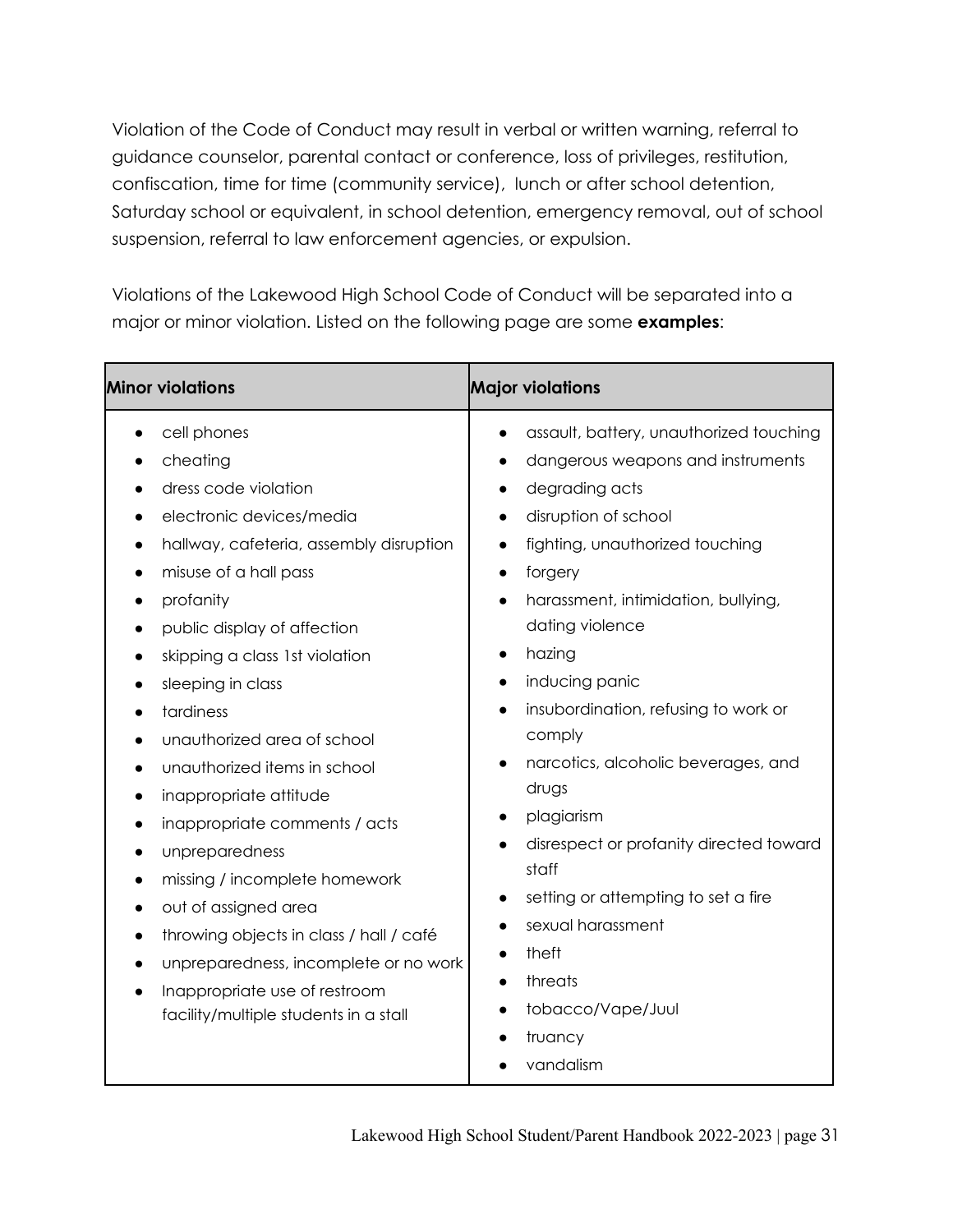The following violations may result in disciplinary actions. Violations are NOT limited to these examples:

# **ASSAULT / BATTERY / UNAUTHORIZED TOUCHING**

A student shall not behave in such a way as could cause physical injury to any other person nor engage in unauthorized touching (of any description) at the school or school activities. Acts deemed to be vicious and physically unprovoked may be turned over to the Sheriff's Department for possible charges.

# **BEHAVIOR AT SCHOOL EVENTS**

Students are expected to conduct themselves in a mature, sportsmanlike manner while attending school events, including assemblies, dances and extra- curricular activities. Students are not permitted to leave the building or facility during these events. Those who leave will not be permitted re-entry.

# **SELLING / BUYING/TRADING ITEMS IN SCHOOL**

Students are not to sell (or buy) any items at school for personal profit or for any other non-sanctioned group. The selling of gum, candy and trading cards are examples of items not to be sold. Any violation of this provision may result in the confiscation of the item and may result in disciplinary action.

# **CELL PHONES / ELECTRONIC DEVICES / AUDIO OR VIDEO RECORDING DEVICES**

Cell phone or personal electronic device use by students is to be limited to before school, in between classes, after school, and during lunch. Use of cell phones/ electronics during any class period, or in the library, other than educationally-based use directed by the classroom teacher or librarian may result in disciplinary actions. **Phones or devices that are visible or audible during classes, or in the library are considered to be "in use."** Failure to relinquish phones or electronic devices to staff upon request may result in disciplinary action. Administrators reserve the right to only release confiscated items to parents. Additionally, the administration reserves the right to examine any student's cell phone/picture phone for violations of the conduct code, board policy, or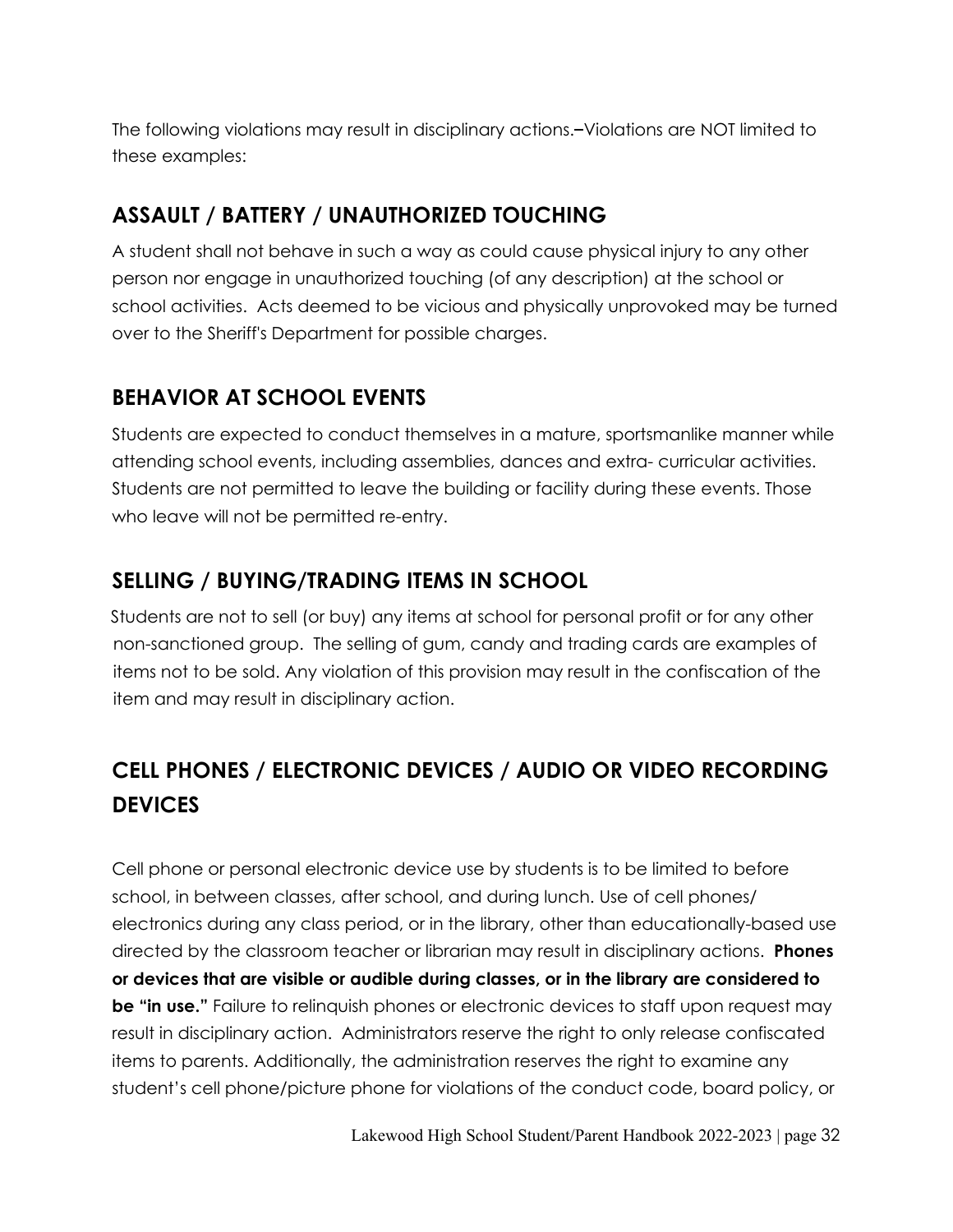the Ohio Revised Code. Students who convey cell phones/picture phones to school should entertain no expectation of privacy concerning his/her cell phone/picture phone. School personnel will not pursue the recovery of phones/devices that are lost or stolen during the school day. **Due to the disruptive nature of actual cell phone calls, all calls are to be made in the office with permission from office personnel.**

The following actions will be used to correct cell phone violations in class:

1st Offense: Loss of cell phone privileges for the day.

2nd Offense: Loss of cell phone privileges for the day and an After-School detention. 3rd Offense: Loss of cell phone privileges for the week and an After-School detention. 4th Offense: Loss of cell phone privileges for the week and a 2-hour Saturday detention. 5th Offense: Loss of cell phone privileges for the Quarter, a 2-hour Saturday detention or equivalent,, a Parent meeting and completion of the Student Cell Phone Contract. 6th Offense: Loss of cell phone privileges for the Semester, a 4-hour Saturday detention or equivalent, and revision of the Student Cell Phone Contract. 7th Offense: Loss of cell phone privileges for the remainder of the current school year.

Using a cell phone or electronic device in an unauthorized manner or in violation of Board Policy 5136 or this guideline may result in loss of this privilege, additional disciplinary action (e.g. warnings, parental notification and conferences, detention, expulsion), confiscation of the device (in which case, the device may only be released/returned to the student's parent/guardian after the student complies with any other disciplinary consequences that are imposed), and/or referral to law enforcement if the violation involves an illegal activity (e.g. child pornography). A person who discovers a student in possession of or using a cell phone or electronic device in violation of this guideline is required to report the violation to the building principal. If a school teacher or administrator observes a violation of this guideline, s/he is required to refer the name of the student and incident to the building principal's office. Staff may confiscate the device. The device will be stored in a secure location until it is retrieved by the student's parent/guardian. Students whose cell phones or electronic devices are confiscated may be required to contact their parents/guardians to inform them that the item was confiscated and that it will only be returned to the parents/guardians. Confiscated devices will not be searched or otherwise tampered with except in exceptional circumstances (i.e. school officials reasonably suspect that the search is required to discover evidence of a violation of law or other school rules).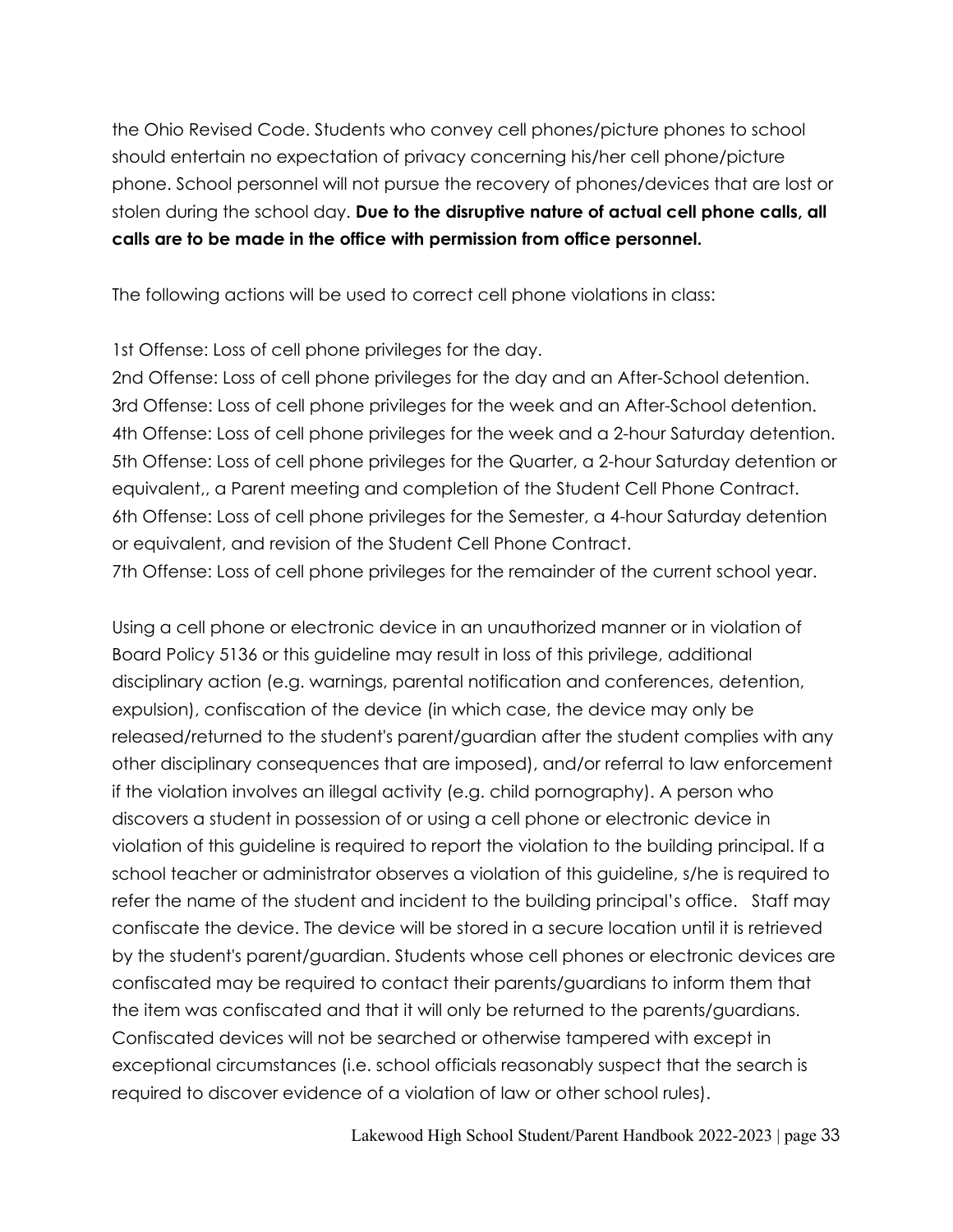Students are prohibited from using cell phones or other electronic devices to capture, record, or transmit the words (i.e. audio) and/or images (i.e., pictures/video) of any student, staff member, or other person in the school or while attending a school-related activity, without express prior notice and explicit consent for the capture, recording, or transmission of such words or images. Using a cell phone or electronic device to take or transmit audio and/or pictures/video of an individual without his/her consent is considered an invasion of privacy and is not permitted, unless authorized by the building principal. Students who violate this provision and/or use a cell phone or electronic device to violate the privacy rights of another person may have their cell phone or electronic device confiscated and held until the end of the school year. (Taken from Board Policy 5136)

# **CHEATING**

Presenting someone else's work as one's own in order to obtain a grade or credit is considered to be cheating. This includes, but is not limited to, copying others assignments and quiz or test answers. If a student is discovered cheating, the teacher will confer with him/her privately to determine the reason for the behavior and work with the student to redo that assignment or an alternative assignment as well as teach the student ways to avoid cheating in the future. The teacher will inform the parent of the incident. Cheating may result in academic and disciplinary actions and may include loss of credit, redoing the assignment, loss of credit for the grading period, failure for the year or additional disciplinary actions.

# **COMPLIANCE WITH DIRECTIONS / INSUBORDINATION**

Students shall obey all lawful and or reasonable instructions of administrators, teachers, substitute teachers, teacher aides, bus drivers, and all other school personnel who are authorized to give such instructions during any specified period of time when the students are subject to the authority of such personnel. The Ohio Revised Code 2151.022 defines an unruly child as any child who does not submit to the reasonable control of the child's parents, teachers, guardian, or custodian, by reason of being…habitually disobedient. Failure to comply with directives from staff members is illegal and will be viewed as a major violation of the Code of Conduct, and may result in suspension, expulsion and possible referral to law enforcement agencies.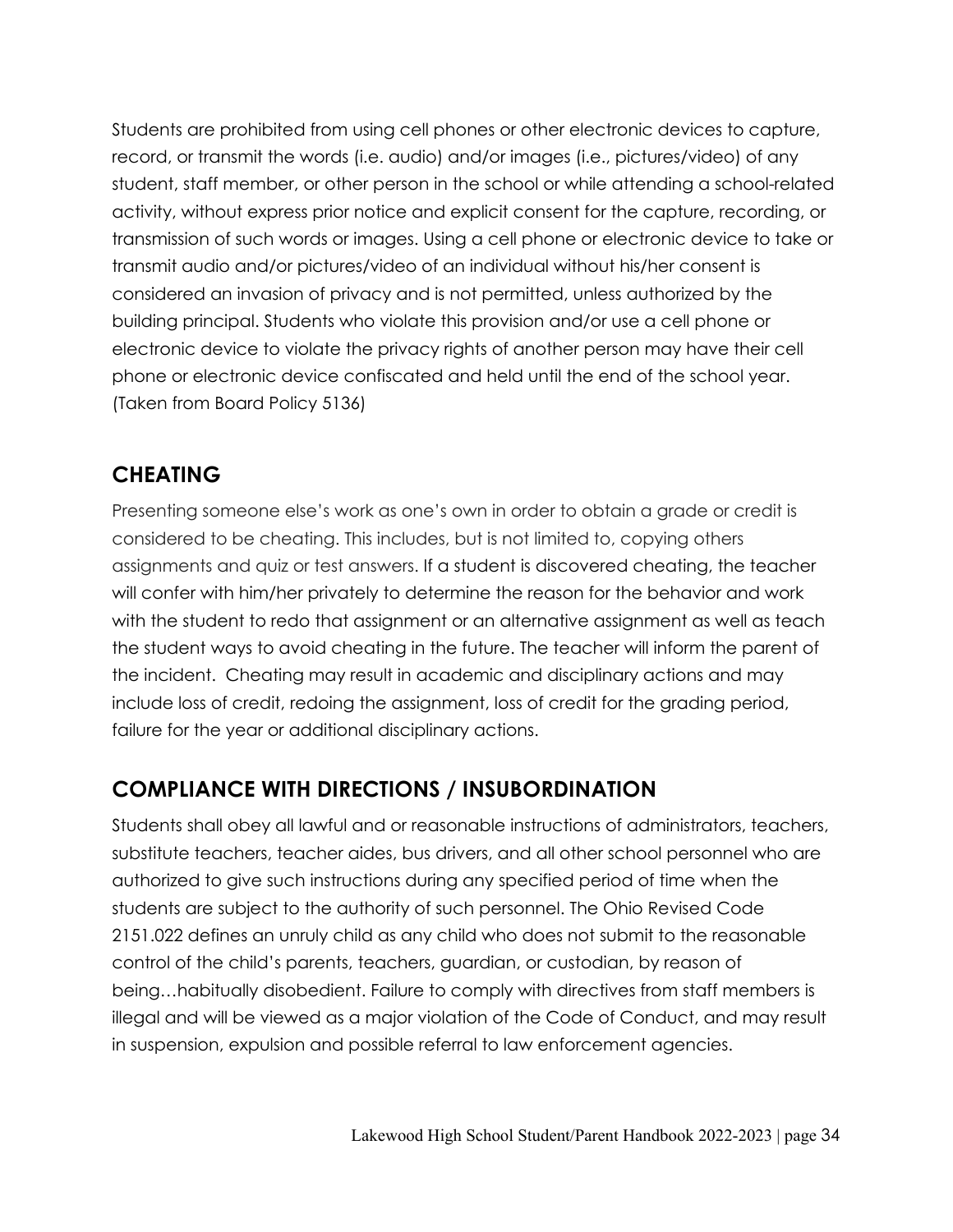# **DAMAGE TO PRIVATE PROPERTY**

A student shall not knowingly or with reckless disregard cause or attempt to cause damage to private property while such student is on school premises, under school authority (including buses) or while at any school-sponsored activity, function, or event. This includes deleting or altering a student's saved work on a school or personal device.

# **DAMAGE TO SCHOOL PROPERTY**

A student shall not knowingly or with reckless disregard cause or attempt to cause damage to school property including but not limited to buildings, ground, equipment or materials. In accordance with state law, parents may be liable for payment for the cost of repair or replacement of any such property damage caused by the acts of their children.

# **DANGEROUS WEAPONS & INSTRUMENTS**

No persons shall knowingly convey, attempt to convey, or possess any deadly weapon or dangerous ordinance onto or on any property owned by or controlled by, or to any activity held under the auspices of LHS. This prohibition includes chemicals, firearms, explosives, or fireworks or the possession or use of an object that is indistinguishable from a firearm or other weapon of any type. Section 2923.122 of the Ohio Revised Code makes it a felony for any person to knowingly convey, attempt to convey, or possess any deadly weapon or dangerous ordinance onto or on any property owned or controlled by, or to any activity held under the auspices of a school. No weapon or dangerous ordinance of any sort is to be brought to or possessed in school (buses included) or any school event. Suspension or expulsion from school may result in any violation of these codes. Law enforcement authorities and Juvenile Court will also be contacted. (Reference- Lakewood Board Policy 5772.)

# **DEGRADING ACTS**

A student shall not engage in an act, which degrades him /herself or others at the school or school activities. Obscene gestures, actions, words, possession or circulation of pictures, writing, or publications, etc., which are degrading or obscene are prohibited.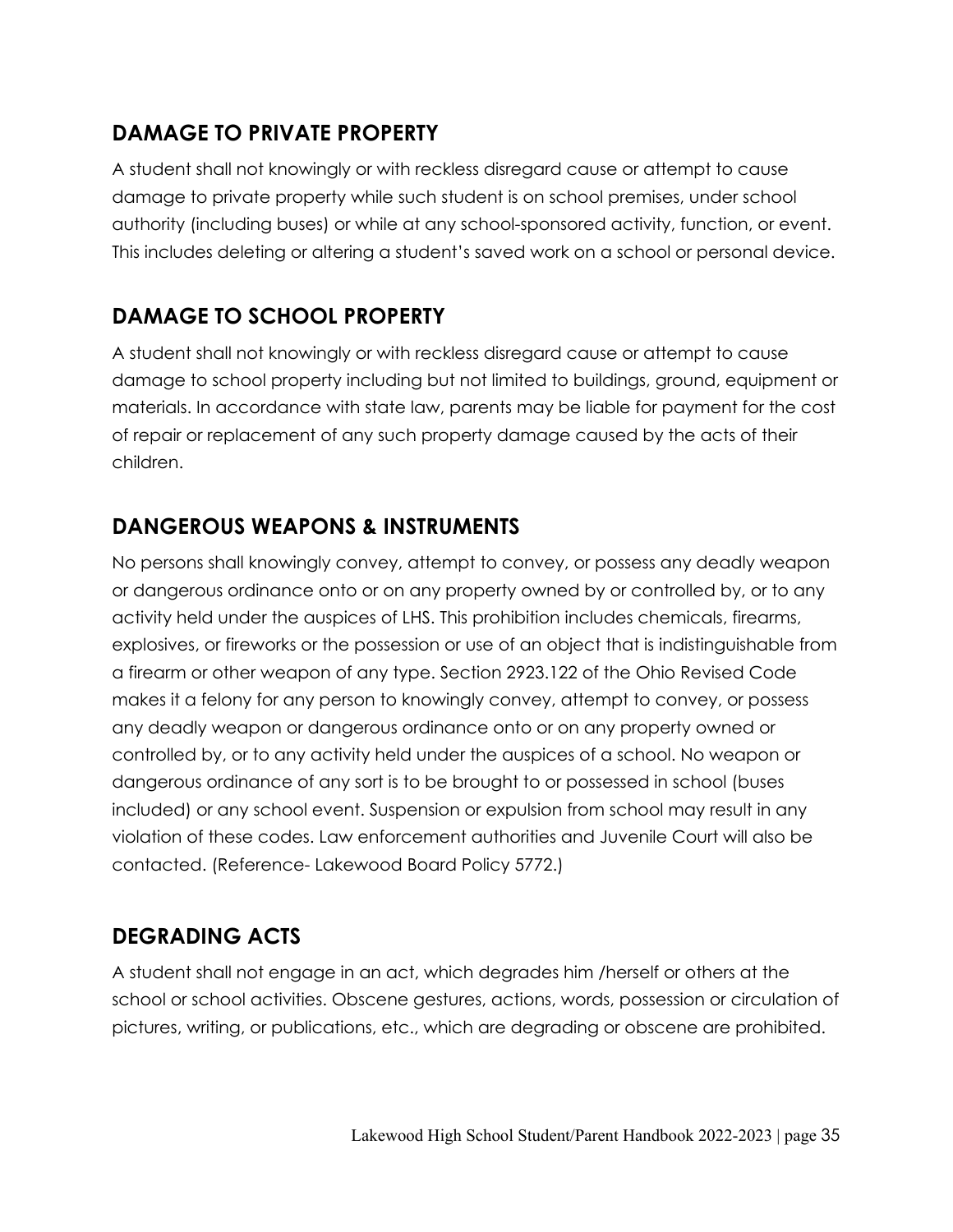## **DISRESPECTFUL COMMENTS / ACTIONS TOWARD STAFF**

Students shall recognize the authority of each staff member employed by the Board of Education by treating and responding to them respectfully, and complying with their reasonable and lawful directives. Failure to treat staff members with respect may result in disciplinary actions.

# **DISRUPTION OF SCHOOL**

A student shall not by use of force, violence, coercion, threat, or other means, cause a disruption or obstruction of the regular operation of the school or school activities.

## **FALSE INFORMATION**

A student shall not give or assist in giving false or fictitious information to any police department, fire department, school official, or any other person acting in an official and lawful capacity.

## **FIGHTING / BATTERY UNAUTHORIZED TOUCHING**

Students involved in fighting, hitting, slapping, punching, **inciting/instigating** a fight or making menacing threats in school or at school sponsored events or activities may be assigned in-school detention or suspended from school based on the severity of the act. This applies to all participants, regardless of who initiates the fight. Acts deemed to be vicious and physically unprovoked may be turned over to the Sheriff's Department for possible charges.

## **FORGERY**

An act of providing school officials with inaccurate information by making or altering a document (attendance notes, doctor's slips, etc.).

## **HAZING**

No student or group of students shall take part in an act done to haze by way of initiation, or to harass by ridicule, criticism, derogatory or racial comment.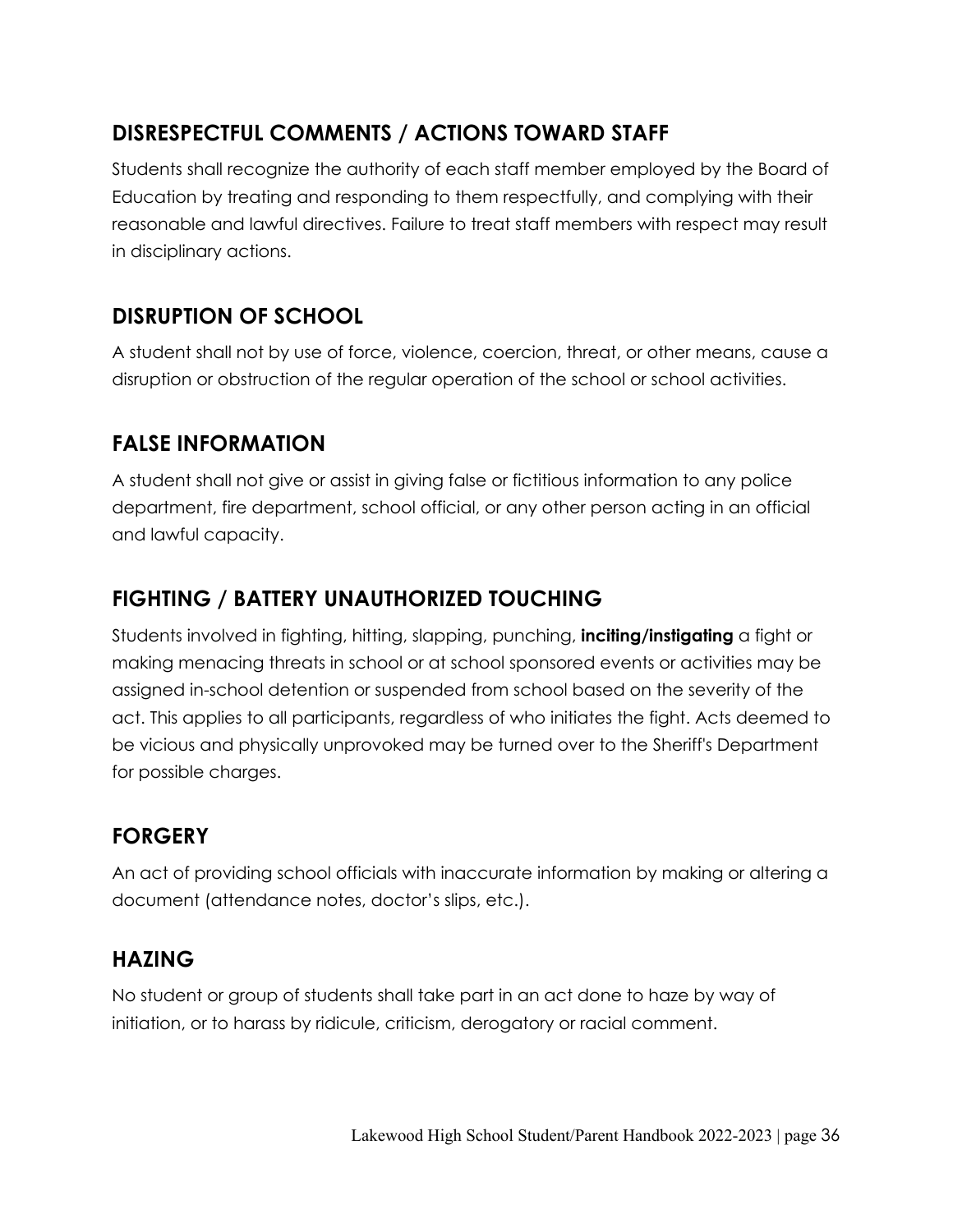## **INAPPROPRIATE LANGUAGE / GESTURES / WRITING**

The use of improper, socially unacceptable, profane or lewd language, gestures and inappropriate inferences in school or at school activities is strongly prohibited. Offenders may be excluded from classes, events and/or be subject to other disciplinary action. The same behavior expressed in written form is also prohibited and carries the same consequences as if it were spoken.

## **INDUCING PANIC**

Inducing panic in school, such as falsely engaging alarms or making bomb threats is a felony. HB 382 provides 18 months in prison and up to a \$2,500 fine. If damage of \$5,000 or more is caused or injury occurs, the penalty increases to one to five years in prison. If damages exceed \$100,000; penalty increases to two to eight years in prison. **Lost school time may be made up at the end of each day as deemed necessary to recover any lost time.**

## **INTERNET USE / VIOLATION OF AUP**

Students may have access to the Internet and the World Wide Web to support research that is relevant to educational and school projects. Before this is possible, each parent and student must read, sign, and agree to adhere to the Acceptable Use Policy (AUP) agreement. The AUP will be issued by the office or the classroom teacher as a separate document. Misuse or abuse of this policy or guidelines set in the Academic Assist (AA) classroom is considered a major infraction, which may result in the loss of internet access, as well as disciplinary and/or legal action.

## **HEADPHONES / EARBUDS**

For safety purposes headphones and ear buds are not allowed to be worn in the hallways. Students may use headphones or earbuds in the classroom for educational purposes with the approval of the classroom teacher. Earbuds / and or headphones are only allowed in Academic Assist (AA) classrooms attached to school devices. Air Pods are only allowed to be attached to school devices and approved apps, & websites in Academic Assist (AA) classrooms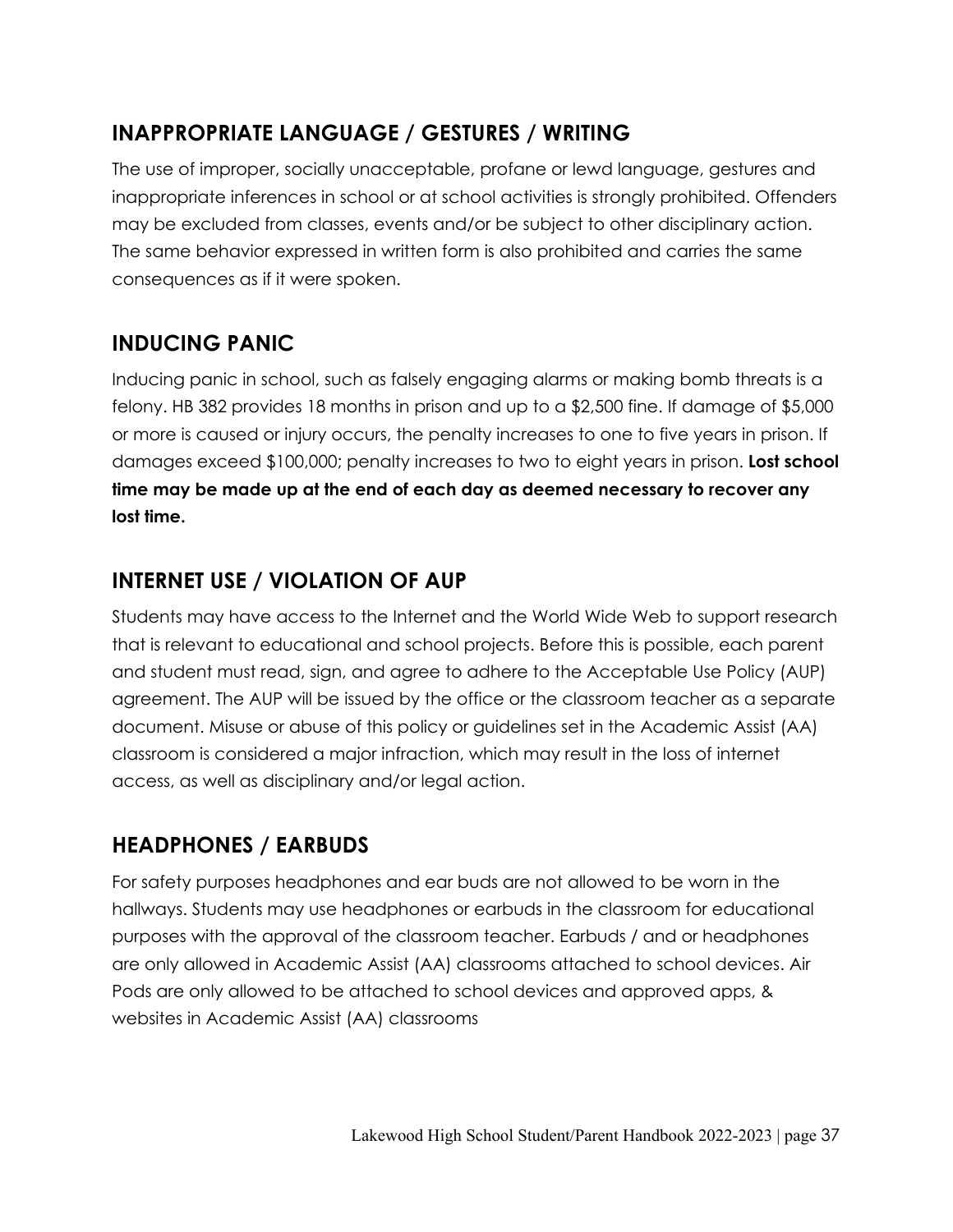# **NARCOTICS, ALCOHOLIC BEVERAGES & DRUGS (INCLUDING COUNTERFEIT)**

The Lakewood Local Board of Education recognizes that the misuse of drugs is a serious problem with legal, physical, and social implications for the whole school community. (Taken from Board Policy 5530)

If a student violates the school regulations regarding drugs and alcohol or if it appears that chemical dependency exists, the school recognizes that it must share these concerns with the family and student involved.

- 1. Students shall not possess, use, transmit, receive, sell, conceal or consume any alcoholic beverage or intoxicant, any unlabeled or unknown substance, or any of the drugs of abuse. This provision shall be applicable to any conduct on school grounds, during and immediately before or after school hours; on school grounds at any other time when the school is being used by a group; off school grounds at a school sponsored activity, function or event; on a school bus or conveyance; or at any other time during the same calendar day when the student is or will be subject to the authority of the school. Moreover, the student shall not exhibit evidence of consumption of any alcoholic beverages or intoxicants or drugs of abuse at any time before the student's arrival at school or at a school- sponsored or related event or activity. Examples of drugs of abuse include, but are not limited to narcotic drugs, hallucinogenic drugs, generic drugs, amphetamines, steroids, barbiturates, marijuana, glue, cocaine, as well as look-alikes, synthetics, or other substances that could modify behavior. **\* Use of drugs in accordance with medical prescription from a licensed physician shall not be considered in violation of this rule. HOWEVER, ALL SUCH DRUGS MUST BE MAINTAINED IN THEIR ORIGINAL CONTAINER AND SECURED IN THE OFFICE.**
- 2. Students shall not possess, receive, use, transmit, sell or conceal any drug-of abuse instrument or paraphernalia (for example hypodermic needle, syringe, pipe, and water pipe, rolling papers, lighter, roach clip, vaping device).

**Penalties for making, selling, and possession of drugs:** Students who possess, receive, use, conceal or exhibit evidence of consumption of any alcoholic beverage or intoxicant or any of the drugs of abuse, (including huffing) may be suspended from

Lakewood High School Student/Parent Handbook 2022-2023 | page 38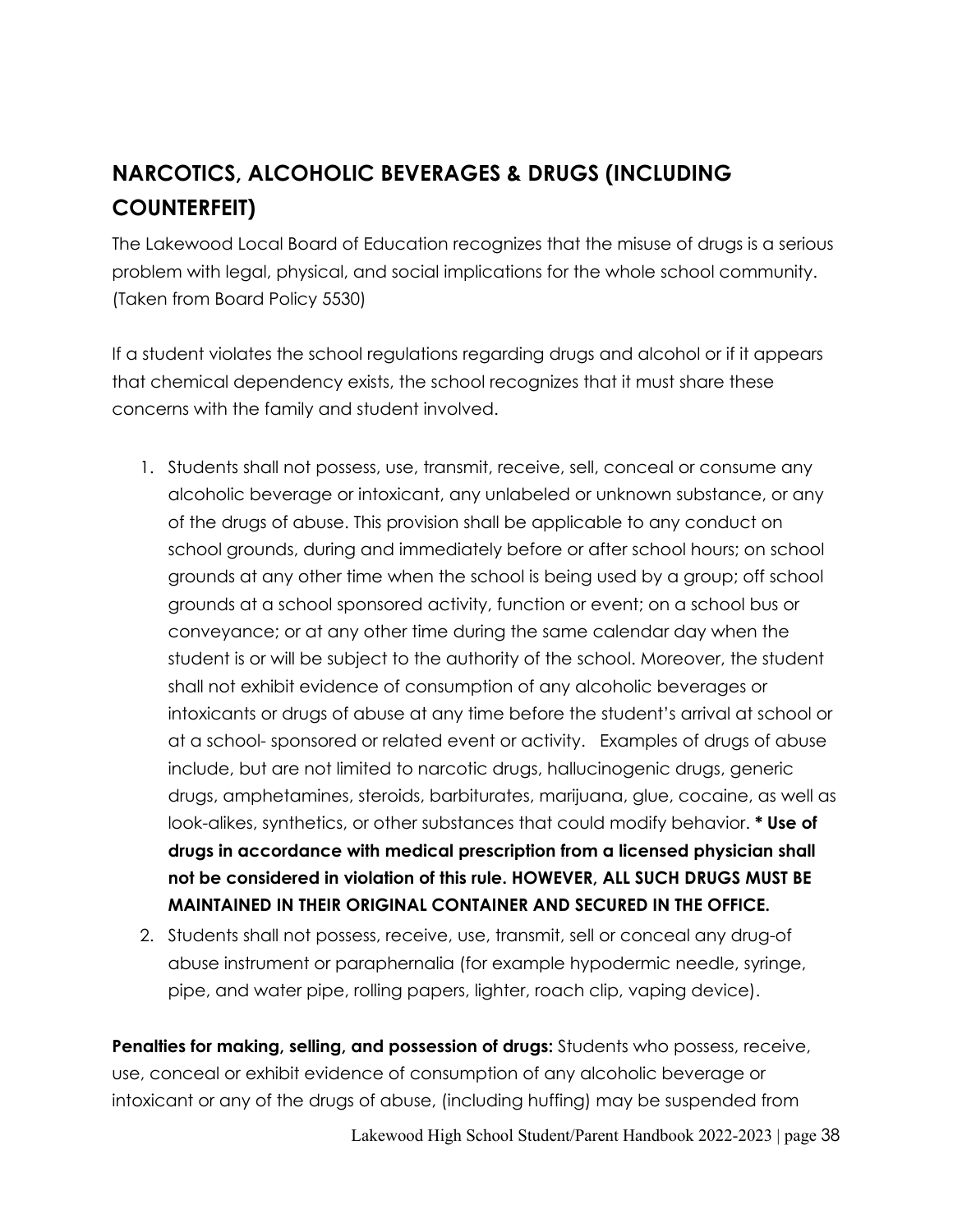school for ten (10) school days and be referred to the Sheriff's Department and Juvenile Court. On the second incident the student will be recommended to the Superintendent for expulsion from school (80 school days). **The same penalties apply to drug-of-abuse instruments or paraphernalia.**

\* Students who **transmit** or **sell** any alcoholic beverage or intoxicant or any of the drugs of abuse shall be turned over to the Sheriff's Department and Juvenile Court authorities. The student will also be recommended to the Superintendent for expulsion from school. (80 school days)

**Counterfeit drugs:** Amended Ohio House Bill 535 prohibits making, selling and possessing counterfeit drugs. A counterfeit controlled substance means the following:

- 1. A drug that bears trademark, trade name or any other identifying mark used without permission from owner of such.
- 2. An unmarked or unlabeled substance that is represented to be something that it is not. No person shall knowingly possess or sell, or offer to sell, any counterfeit controlled substance.

**Penalties for making, selling, and possession of counterfeit drugs:** Possession of a counterfeit controlled substance is a criminal offense, with the possibility of a felony charge.

Making, selling, offering to sell or delivering any known counterfeit controlled substance; making, possessing, selling, offering to sell or delivering any device that is known to be used to print or reproduce a trademark upon a counterfeit drug (trafficking in counterfeit controlled substances) is a felony of the second degree for subsequent offenses.

Selling, offering to sell, giving or delivering any counterfeit controlled substance to a person under eighteen (aggravated trafficking) is a felony of the third degree, and a felony of the second degree for subsequent offenses.

Representing a counterfeit controlled substance as a controlled substance by describing its effects as if it were a controlled substance (promoting and encouraging drug abuse) is a felony of the third degree, and a felony of the second degree for subsequent offenses. Falsely representing or advertising a counterfeit controlled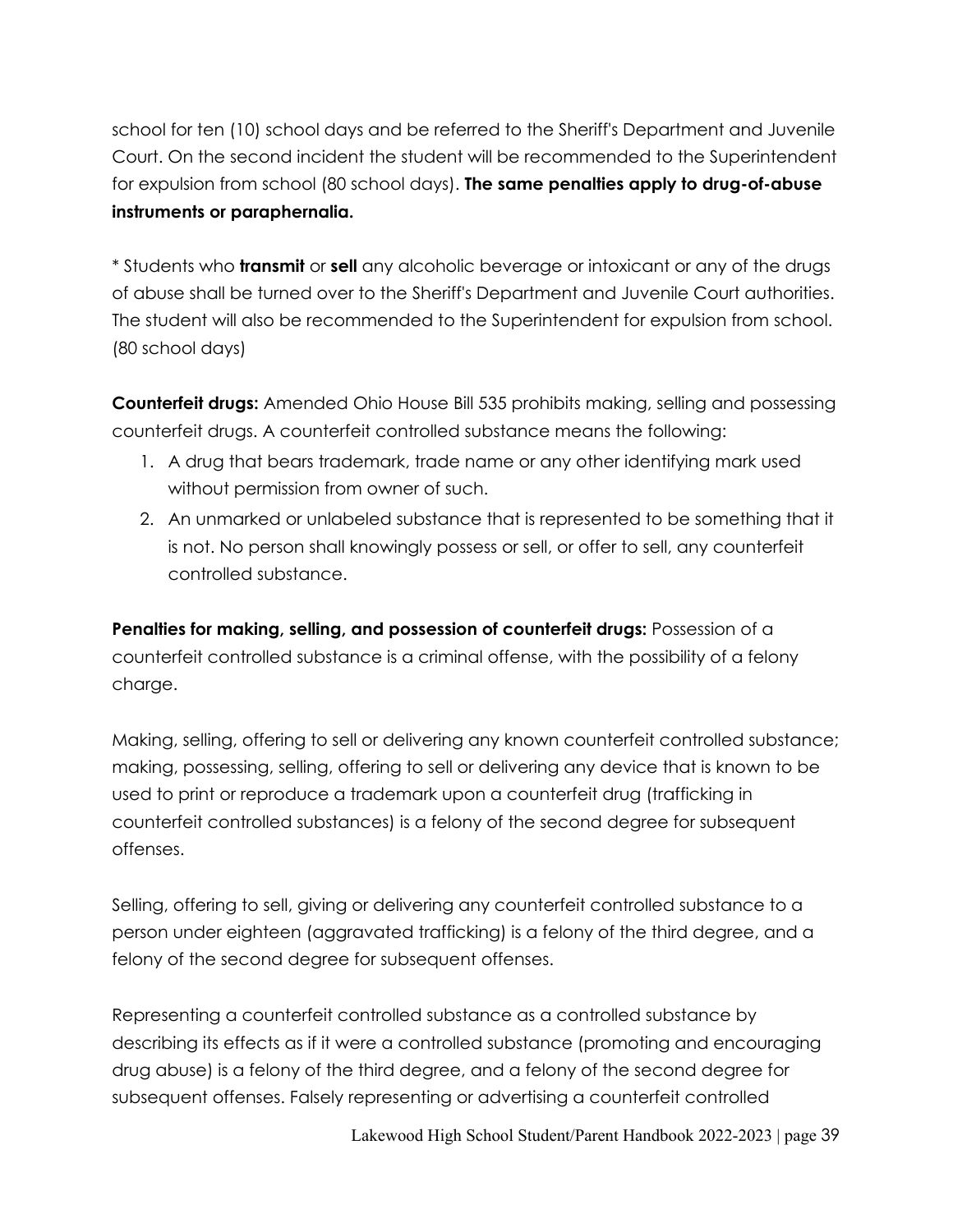substance as a controlled substance (fraudulent drug advertising) is a felony of the fourth degree, and a felony of the third degree for subsequent offenses.

This is considered a major violation of the Lakewood High School Code of Conduct. Anyone violating any provision of the Counterfeit Drug Bill may be subject to suspension or expulsion from school. Offenders may be turned over to the Sheriff's Department and Juvenile Court. See O.R.C.2925.

**Over-the-counter medications and nutritional supplements:** Possession, or distribution of over-the-counter (OTC) medications and nutritional supplements is prohibited at School. All medications for student use must be secured in the office and must be accompanied by an Authorization to Administer Medication form. Violations of this rule can result in disciplinary action including suspension or expulsion.

## **OFFENSIVE / PORNOGRAPHIC MATERIAL**

Possession of offensive or pornographic materials, whether in written, digital or picture form, is absolutely forbidden at school. Never bring any magazines, cell phones, iPods, or MP3 players that contain nudity / pornography. Possession of these materials may result in disciplinary action.

#### **PLAGIARISM**

Plagiarism is defined as "using someone else's ideas or phrasing and representing those ideas or phrasing as your own, either on purpose or through carelessness." If a student is discovered plagiarizing, the teacher will confer with him/her privately to determine the reason for the behavior and work with the student to redo that assignment or an alternative assignment as well as teach the student ways to avoid plagiarism in the future. The teacher will inform the parent of the incident. Plagiarism may result in academic and disciplinary actions and may include loss of credit, redoing the assignment, loss of credit for the grading period, failure for the year or additional disciplinary actions.

## **PUBLIC DISPLAY OF AFFECTION**

Lakewood High School is not the appropriate place to display public affection. (Holding hands, hugging, kissing, close contact, etc.) This also includes after school events. This may result in disciplinary action on the first offense.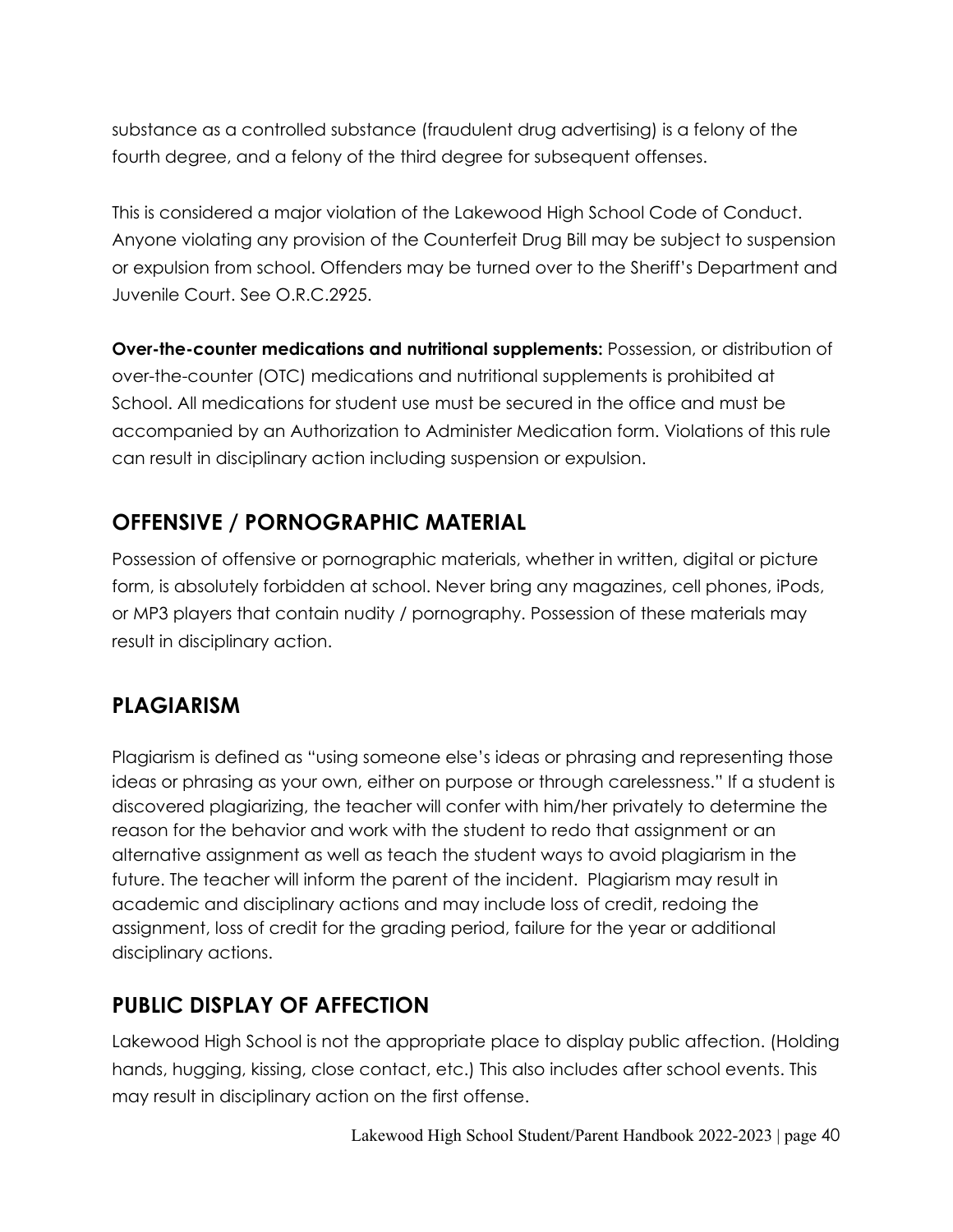## **REPEAT VIOLATIONS**

Multiple violations of the same provision in the Student Code of Conduct may result in progressive discipline action.

## **SETTING OR ATTEMPTING TO SET A FIRE**

The intentional attempt to set a fire or the intentional setting of a fire on school property or at a school sponsored activity is not permitted and may result in suspension or expulsion and the filing of appropriate legal charges.

## **SEXUAL HARASSMENT**

The students of the Lakewood Local School District have a right to learn in an environment free of sexual harassment. Sexual harassment includes unwelcome sexual advances, request for sexual favors, and other verbal, physical, or written conduct of a sexual nature. Sexual harassment is to include improper conduct of sexual behavior between staff and students, or student to student. For further explanation and clarification of the adopted board policy number 5517 concerning sexual harassment, you may refer to the Board of Education's policy book. Sexual harassment is not only a major violation of the Code of Conduct, but is also a violation of the law.

## **THEFT & VANDALISM**

The acts of theft, unauthorized possession of school or personal property or damage to property are violations of the law. Damaging school property or **school personnel's private property** is prohibited. Such behavior is cause for restitution and further additional disciplinary action. Students participating in this behavior may be referred to the Sheriff's Department and Juvenile Court.

# **TAUNTING / HARASSMENT / INTIMIDATION / BULLYING / DATING VIOLENCE**

Harassment, intimidation, or bullying of any student on school property (including school buses) or at school-sponsored events is strictly prohibited in accordance with HB116. Harassment, intimidation, and bullying are defined as: Any intentional written, verbal, cyber, or physical act that a student has exhibited toward another particular student more than once and the behavior both causes mental or physical harm to the other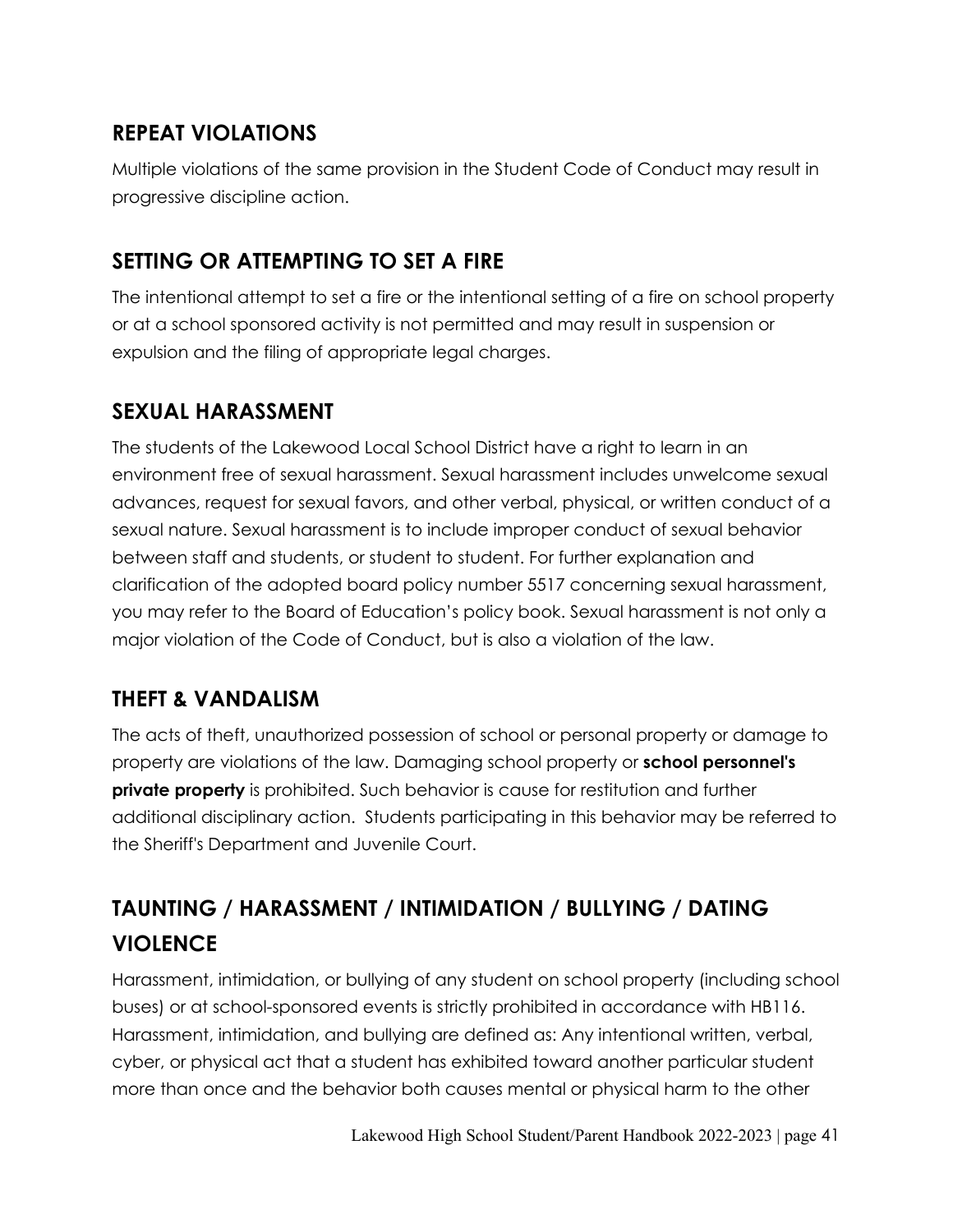student, and is sufficiently severe, persistent, or pervasive that it creates an intimidating, threatening, or abusive educational environment for the other student. As this is a serious matter, consequences for infractions in this category include suspension, expulsion, or possible referral to law enforcement. Suspected or alleged violations of this policy or incidents of dating violence must be reported to the principal or assistant principal in person or in writing (signed or anonymous) as soon as possible. Bullying incidents may be reported from the student drop down menu at http://www.lakewoodlocal.k12.oh.us, or by calling 740-928-6616. Making false reports to building administration is considered grounds for disciplinary action.

## **THREATS/MENACING**

No student shall intentionally, through written or verbal means, threaten another student, obtain money or property by violence, threat of violence, or force someone to do something against his/her will by force or threat of force. Threats of any kind cannot and will not be tolerated. This includes attempts at humor, verbal, written or actions (gestures) which can be construed as hurtful or vindictive. Making threats to someone may result in disciplinary action.

## **TOBACCO**

A student shall not show evidence of use, attempt to use, have in possession, or distribute tobacco of any type or paraphernalia (i.e. matches, lighters, rolling paper etc.) at school, school activities, or on the school bus. Students also may be referred to the County Prosecutor's Office under a new statute, Section 2151.87(B) of the Ohio Revised Code.

E-Cigarettes and vapor pens will be considered as a tobacco product, and will be treated as such under the Student Handbook Code of Discipline.

The following policy will be followed to correct inappropriate tobacco/vaping behavior:

1st Offense: 5 Day In-School Detention, completion of Vaping Prevention Program, and submit a report to the Prosecuting Attorney of Licking **County** 

Lakewood High School Student/Parent Handbook 2022-2023 | page 42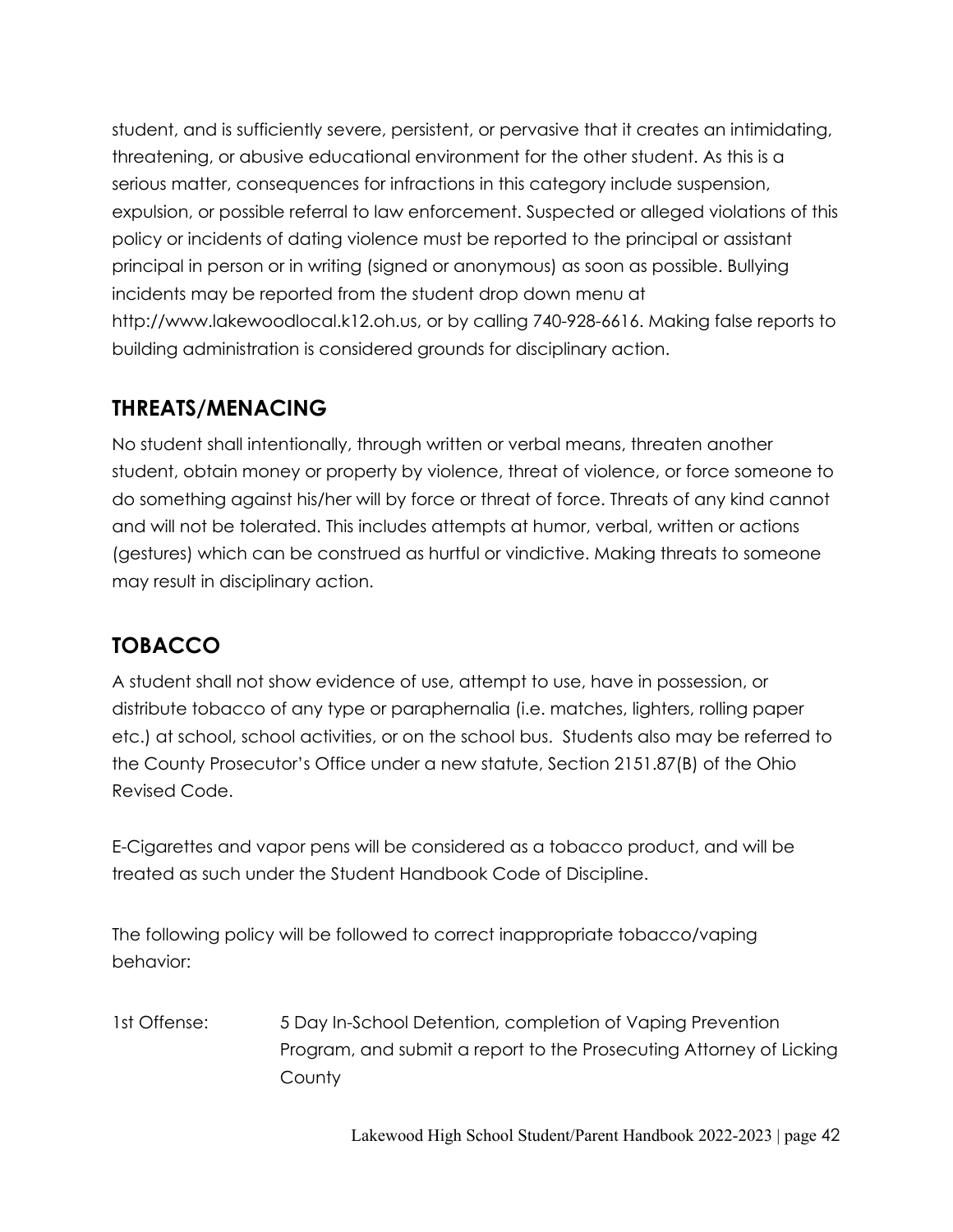| 2nd Offense: | 7 Day In-School Detention, referral to SHIFT, implement Check-In<br>process and submit a report to the Prosecuting Attorney of Licking<br>County.      |
|--------------|--------------------------------------------------------------------------------------------------------------------------------------------------------|
| 3rd Offense: | 10 Day In-School Detention, Second referral to SHIFT, Monitor<br>Check-In process and submit a report to the Prosecuting Attorney<br>of Licking County |
| 4th Offense: | 10 Day Out-of-School Suspension, Monitor Check-In process and<br>submit a report to the Prosecuting Attorney of Licking County                         |
| 5th Offense: | 10 Day Out-of-School Suspension with a Recommendation for<br>Expulsion and submit a report to the Prosecuting Attorney of Licking<br>County            |

## **USE OF PROFANE OR ABUSIVE LANGUAGE**

A student shall not use any profane or abusive language or gestures during school hours or at school sponsored activities. A violation will be considered especially serious if it involves racially insensitive or similar verbiage, or is directed toward a staff member.

#### **\*ANY OTHER ACTION(S) DEEMED HARMFUL OR DISRUPTIVE TO THE EDUCATIONAL PROCESS WILL BE DEALT WITH ON AN INDIVIDUAL BASIS.**

## **DESCRIPTION OF DISCIPLINARY ACTIONS**

# **Inappropriate behavior will be addressed by all staff whenever observed. Students who violate school rules or procedures will be disciplined** *according to the severity of the act***.**

A parent will be notified whenever a teacher or administrator feels it is appropriate. Other intervention strategies, which are available, are listed.

**As the Administration recognizes that not all forms of disruption can be covered in this handbook, the Administration retains the right to add or detract penalties that may**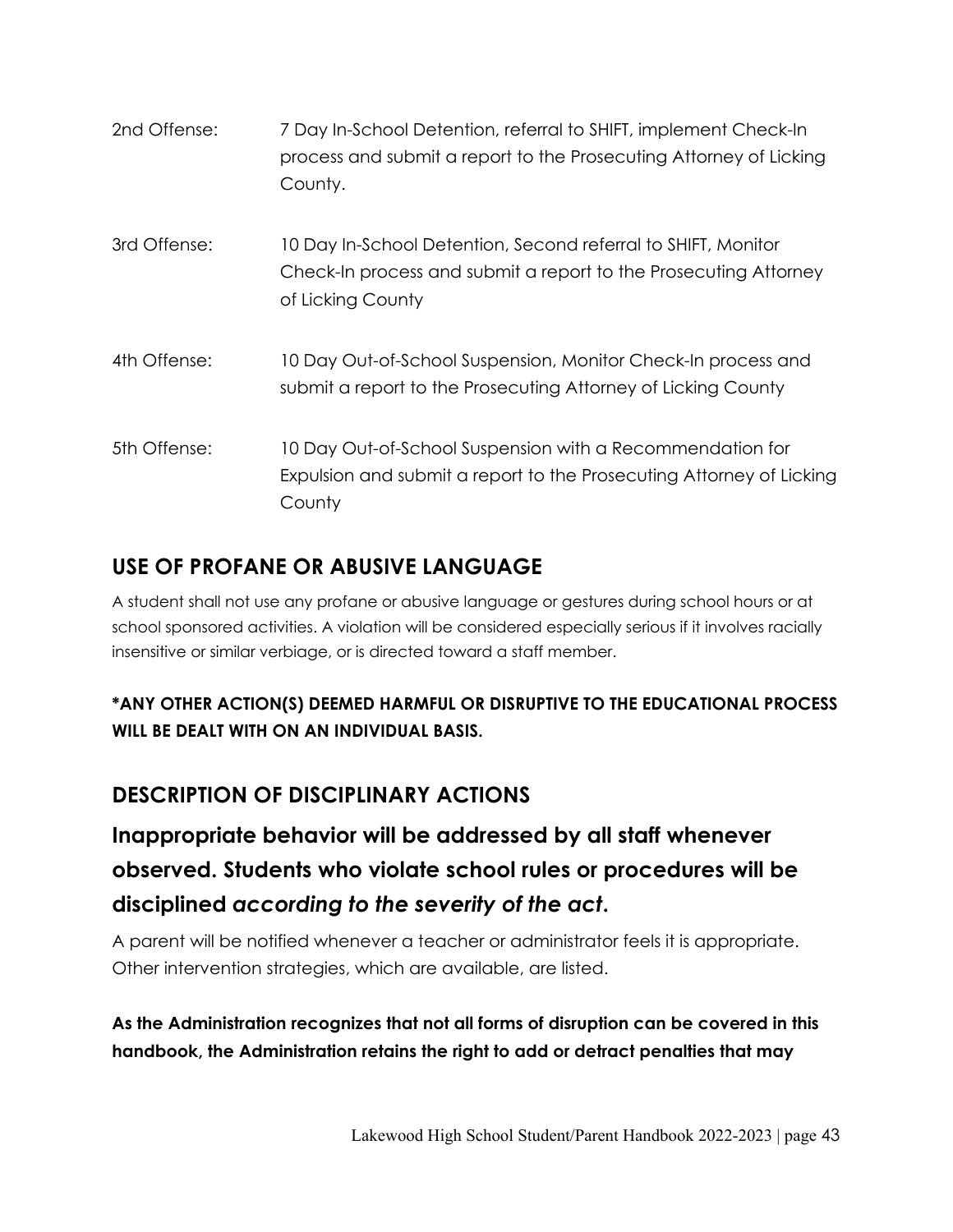**have or have not been covered in this code. Our objective is to provide a safe and challenging atmosphere conducive to quality learning.**

The building principal is charged with the proper enforcement of discipline in the total school setting. He/She has the discretionary authority to apply or authorize other certificated personnel to use the following disciplinary measures to correct pupil behavior:

#### **RESTITUTION**

Restitution involves allowing a student to perform some service that corrects or makes amends for undesirable behavior. This intervention is focused on the child making up for the wrong he/she has committed. They must physically make up for the wrong, as in restitution by paying for vandalism.

#### **AFTER SCHOOL DETENTION**

After school detention will be held on Tuesday or Thursday from 2:20 p.m. - 3:00 p.m. Failure to attend may result in additional disciplinary action such as Saturday School. Student work schedules, athletic events and transportation problems are not acceptable excuses to miss detention.

## **AM / PM DETENTION**

Students assigned AM or PM detention will spend ½ of their school day including their lunch in, In School Detention. AM/PM detention is a highly structured environment, and student work completed while in AM/PM detention is accepted for credit. Classes missed due to days assigned to AM/PM detention are not counted as absences.

## **LUNCH DETENTION**

On occasion, a teacher may issue a lunch detention. Lunch detention is to be served during the student's 30 minute lunch period in the ISD room. Failure to serve a lunch detention may result in additional disciplinary action by the administration.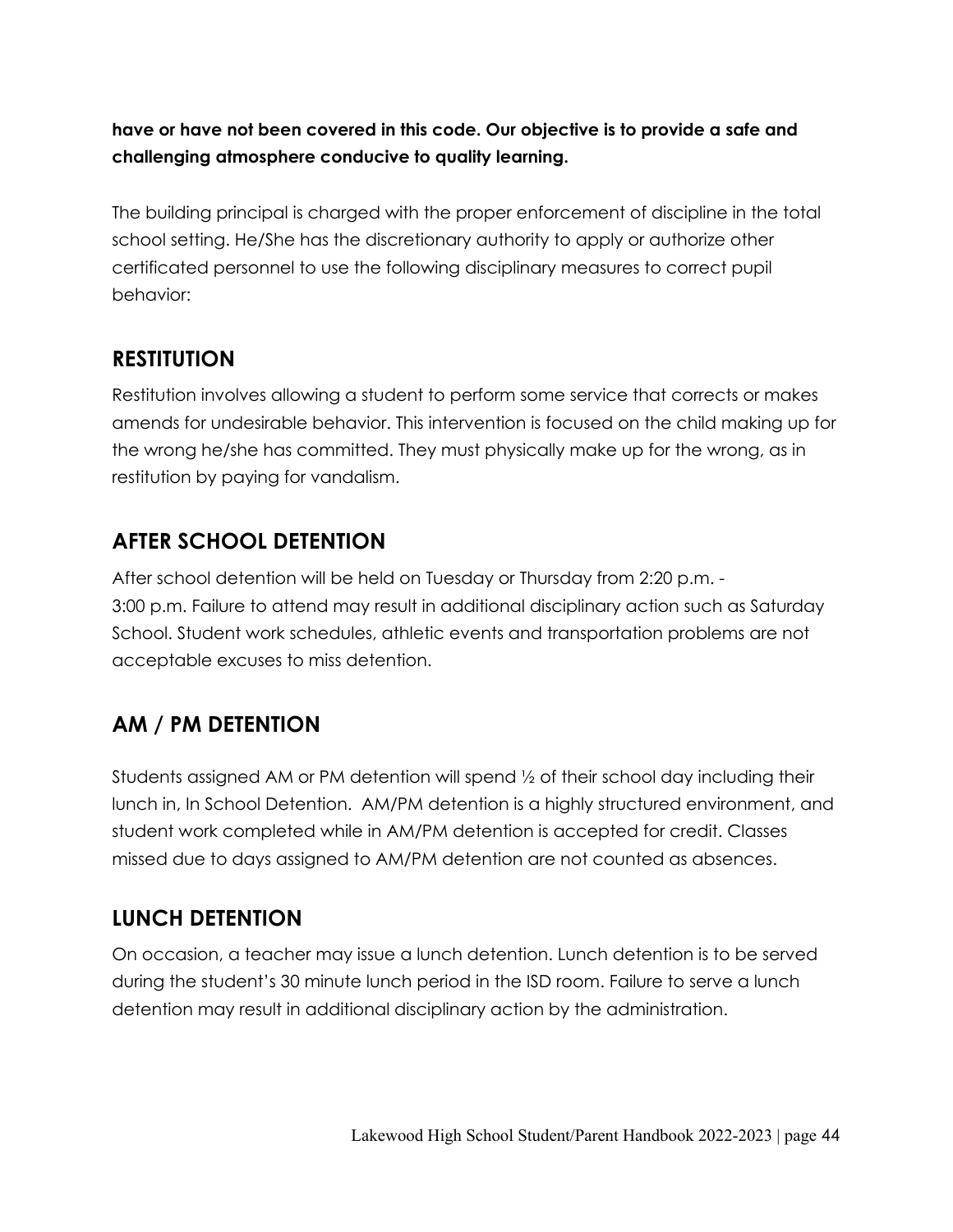## **SATURDAY SCHOOL**

Saturday school is a two or four-hour study hall, which meets on Saturday morning from 8:00 a.m. to 10:00 a.m. or 12:00 p.m. respectivelySaturday School rules are available in the school office. If a student misses a Saturday School the following penalties may be issued as follows:

1st Offense Double the time missed

2nd Offense In-School Detention

Students who are disruptive in Saturday School may be assigned additional days of Saturday School, community service, or In-School Detention.

## **WEDNESDAY SCHOOL**

Wednesday school is a two or four-hour study hall, which meets on Wednesday afternoon from 2:20 p.m. to 4:20 p.m. or 6:20p.m. respectively. Wednesday School rules are available in the school office. If a student misses a Wednesday School the following penalties may be issued as follows:

| 1st Offense: | Double the time missed |
|--------------|------------------------|
| 2nd Offense: | In-School Detention    |

Students who are disruptive in Wednesday School may be assigned additional days of Wednesday School, community service, or In-School Detention.

#### **SOCIAL PROBATION**

Any student can be denied the privilege to drive to school or attend any or all of the school's social events, (such as assemblies, extra-curricular activities, etc.) as a means of discipline.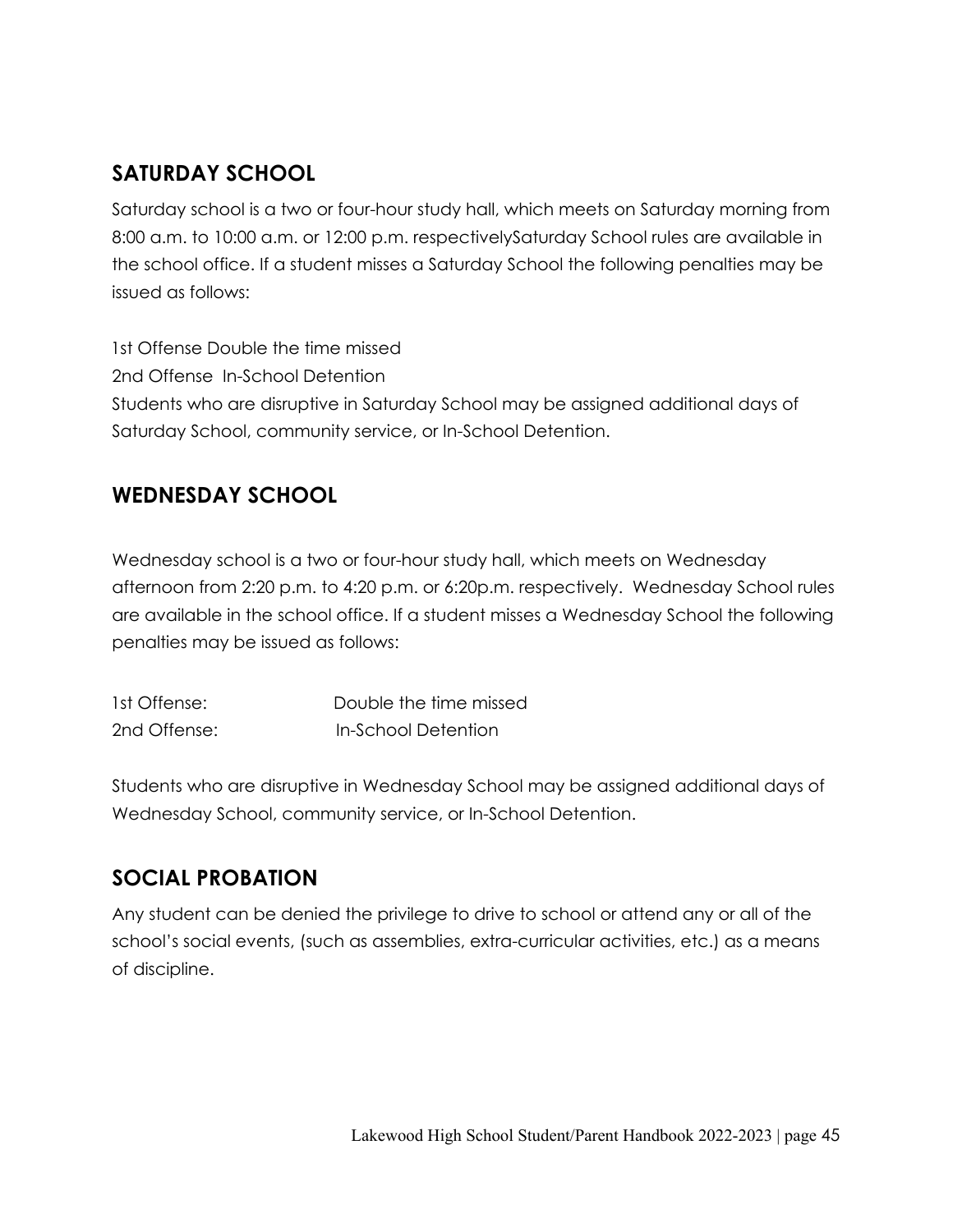# **IN SCHOOL DETENTION (ISD)**

ISD is offered as an alternative to Out-of-School Suspension when appropriate. ISD is a highly structured environment, and student work completed while in ISD is accepted for credit. Classes missed due to days assigned to ISD are not counted as absences.

Students who are disruptive in ISD or otherwise fail to meet standards of conduct may be assigned additional days of ISD or be suspended/expelled from school and/or be referred to law enforcement for possible charges. If a student is sent home (emergency removal or OSS) because they were not able to follow the procedures in the ISD room they may complete their ISD time upon returning to school.

The hours of operation for ISD are the same as a regular school day. There is no appeal process for ISD. Students automatically lose privileges such as assemblies and extracurricular activities on detention days.

## **EMERGENCY REMOVAL**

A student whose presence poses a continuing danger to persons or property or an ongoing threat of disrupting the academics process, may be immediately removed from the class, activity, or premises without notice or hearing by the assistant principal, principal, superintendent, or his representative.

As soon as possible after the removal, the student shall be given written notice of an informal hearing to be held before the assistant principal, principal, superintendent, or his representative not more than 24 hours following the time of the removal. The principal or superintendent may reinstate a removed student prior to the hearing, but must, upon request, give reasons in writing to the teacher ordering the removal. The teacher cannot refuse to reinstate.

The hearing shall be conducted in accordance with the intended disciplinary action, either suspension or expulsion except that the expulsion hearing must be held within 24 hours of the removal. The person ordering the removal must be present at the hearing. Under an emergency removal, a student may be kept from attending school, class or school activities until the matter of his/her misconduct is resolved by suspension, expulsion, or reinstatement.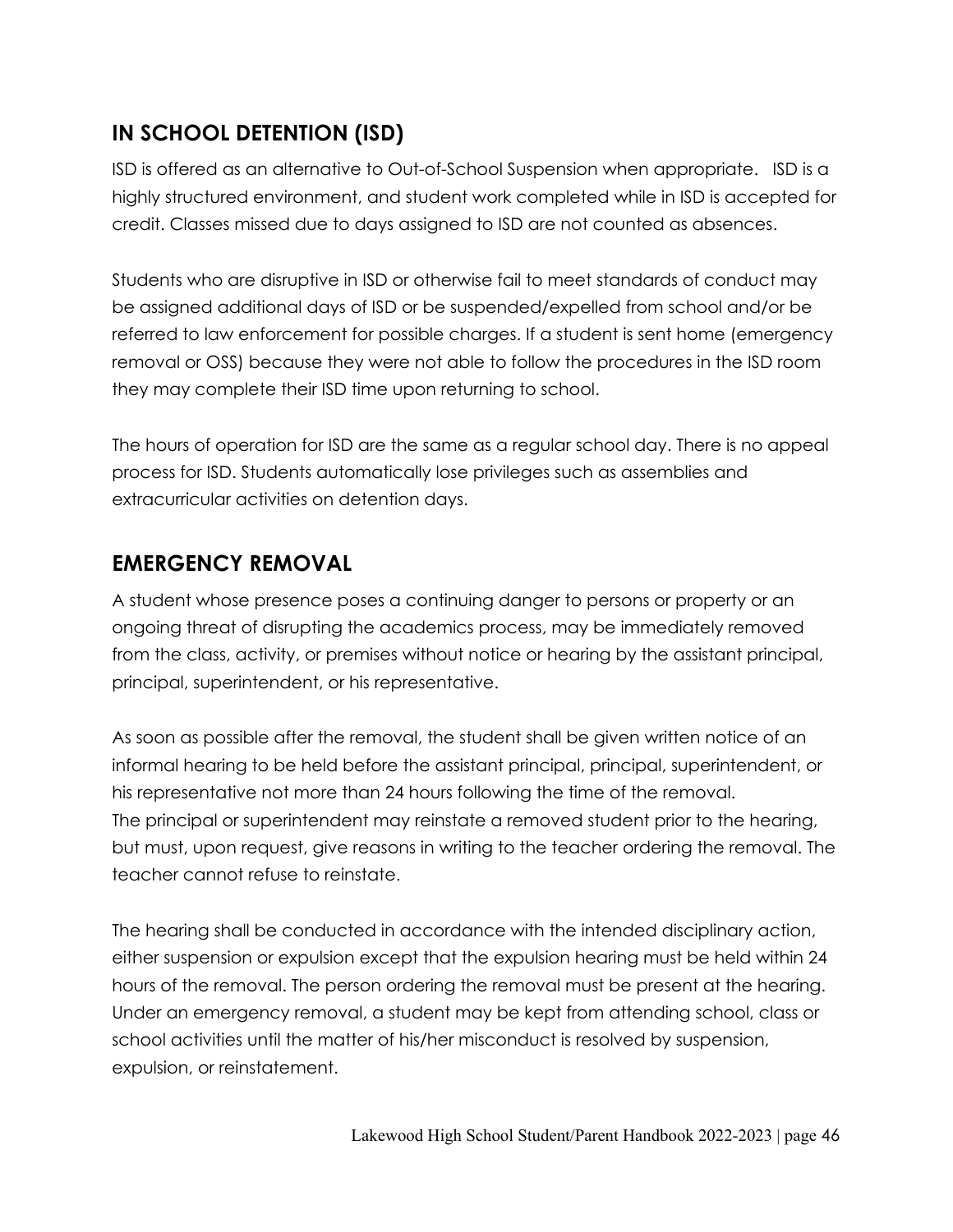## **ALTERNATIVE LEARNING SCHOOL**

A student may be placed in an Alternative Learning School. The placement may be based on the number of times the rules have been broken or the severity of the Infraction(s). The decision to place a student in the alternative learning school will be at the discretion of the principal. When a student is placed in the alternative learning school he or she will be given credit for the school assignments they complete while at the school. Days of absence from the Alternative School count as absences toward the attendance policy.

## **OUT OF SCHOOL SUSPENSION (OSS)**

The student is to be at home during the entire school day and is not to attend any school activities or be on school property during the period of suspension. Should school be closed for any reason during a suspension, those days will not count as days of the suspension.

A student who is suspended from school may not participate in or attend any school activities (including weekend activities) until they are eligible to return to school. If a suspension ends on the day prior to a school vacation the date of eligibility may be adjusted by the administration. When a suspension is issued the student shall be given written notice of the intention to suspend including the reasons for the intended suspension.

The student shall have the opportunity to appear at an informal hearing before the assistant principal, principal, superintendent or his representative. The student has the right to explain his/her actions and to give reasons against the intended suspension. The hearing may take place immediately after the intention notice is presented to the student.

The principal or assistant principal shall make the final decision to suspend. The principal or assistant principal may suspend a student from school for a period of up to ten days for violation of the Code of Conduct.

Within 24 hours of the beginning of the suspension period, a letter shall be sent to the parent, guardian, or custodian of the student and the clerk of the Board of Education, notifying them of the suspension, stating the reasons for it and advising them of their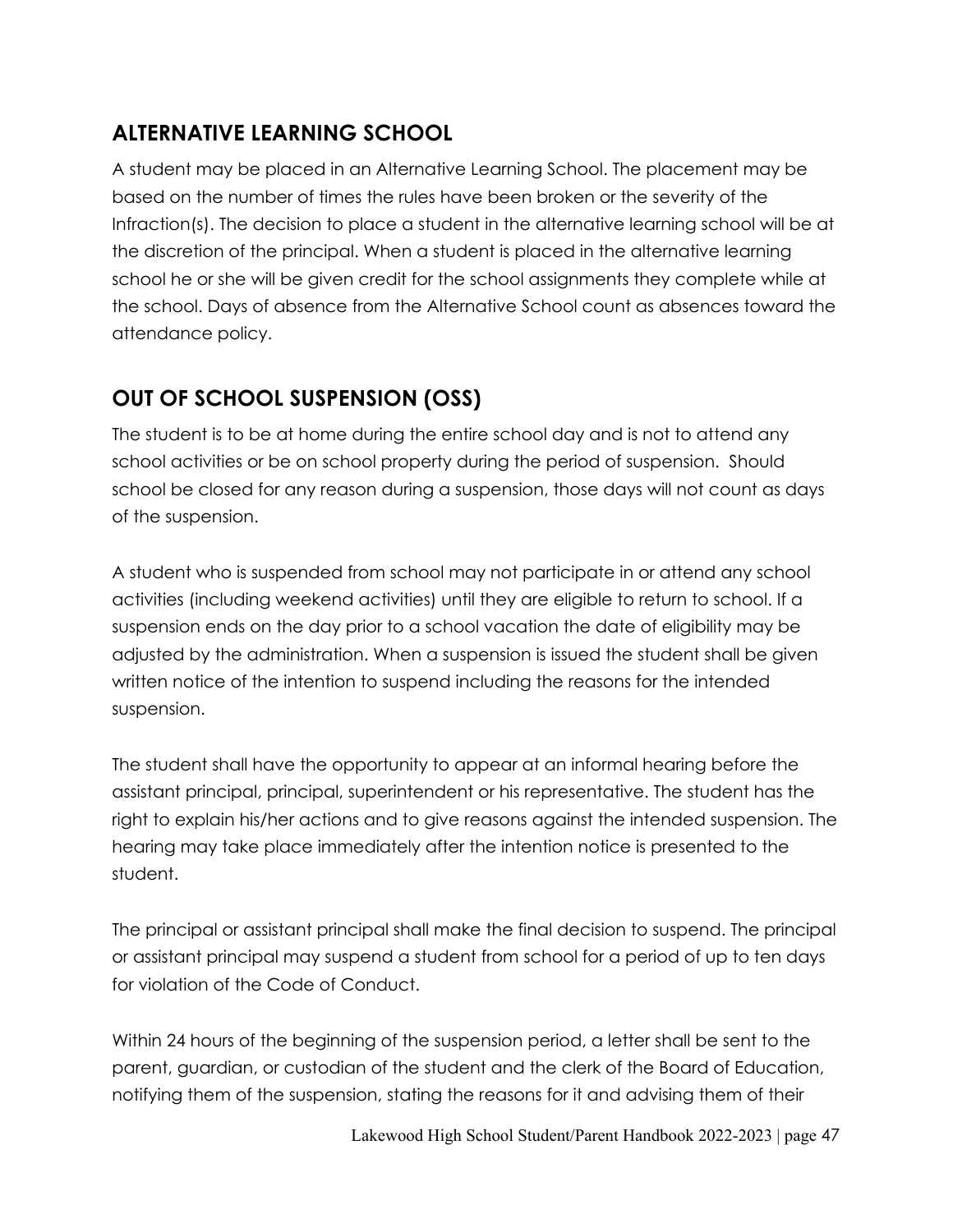right to be represented at a hearing before the Board of Education or its designee (Superintendent) in executive session if so required. The request must be made not more than 24 hours following the issuance of suspension. The decision of the Board must be made in public session and the decision may be appealed to the Court of Common Pleas.

#### *Students who accumulate 15 or more days of Detentions/Suspension (ISD and/or OSS) may be recommended for expulsion.*

## **EXPULSION FROM SCHOOL**

The superintendent of Lakewood Local Schools, for extreme, serious violation or disregard of school policies, may expel a student from school. An expulsion may be for a maximum of eighty (80) school days and may carry into a new grading period/school year.

In addition to not being permitted to be on school property, participate in or attend school activities, expelled students may lose credits for courses, including those being taken at CTEC or at any college/university while using the College Credit Plus program or at their own expense.

*Exception: weapons are a one year expulsion.*

## **DUE PROCESS FOR SUSPENSION AND EXPULSION**

Lakewood Board of Education policy 5611 is in effect in accordance with House Bill 318 of the Ohio Revised Code in regards to due process. This information is available on the school website.

## **METHODS OF DISCIPLINE /ACCOUNTABILITY**

- 1. Assign detentions
- 2. Suspend (OSS)
- 3. Recommend to the Superintendent for expulsion
- 4. Arrange in-school-detention, AM and or PM
- 5. Cite to Juvenile Court
- 6. Arrange student conference
- 7. Call juvenile authorities and/or notify police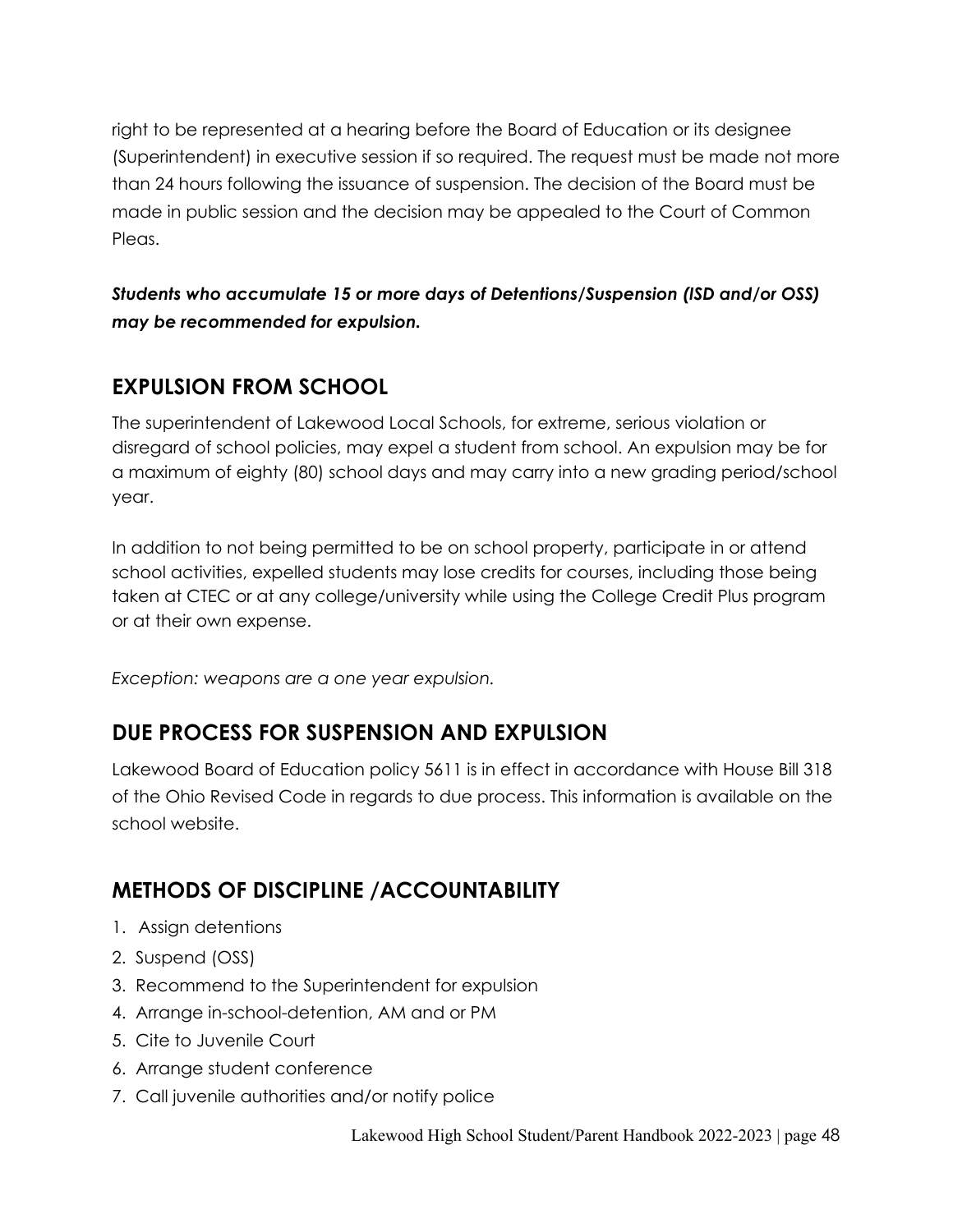- 8. Remove students from school premises (Emergency Removal)
- 9. Remove students from attending extracurricular activities (Loss of Privilege)
- 10. Assign Saturday or Wednesday school
- 11. Prescribe other acceptable disciplinary measures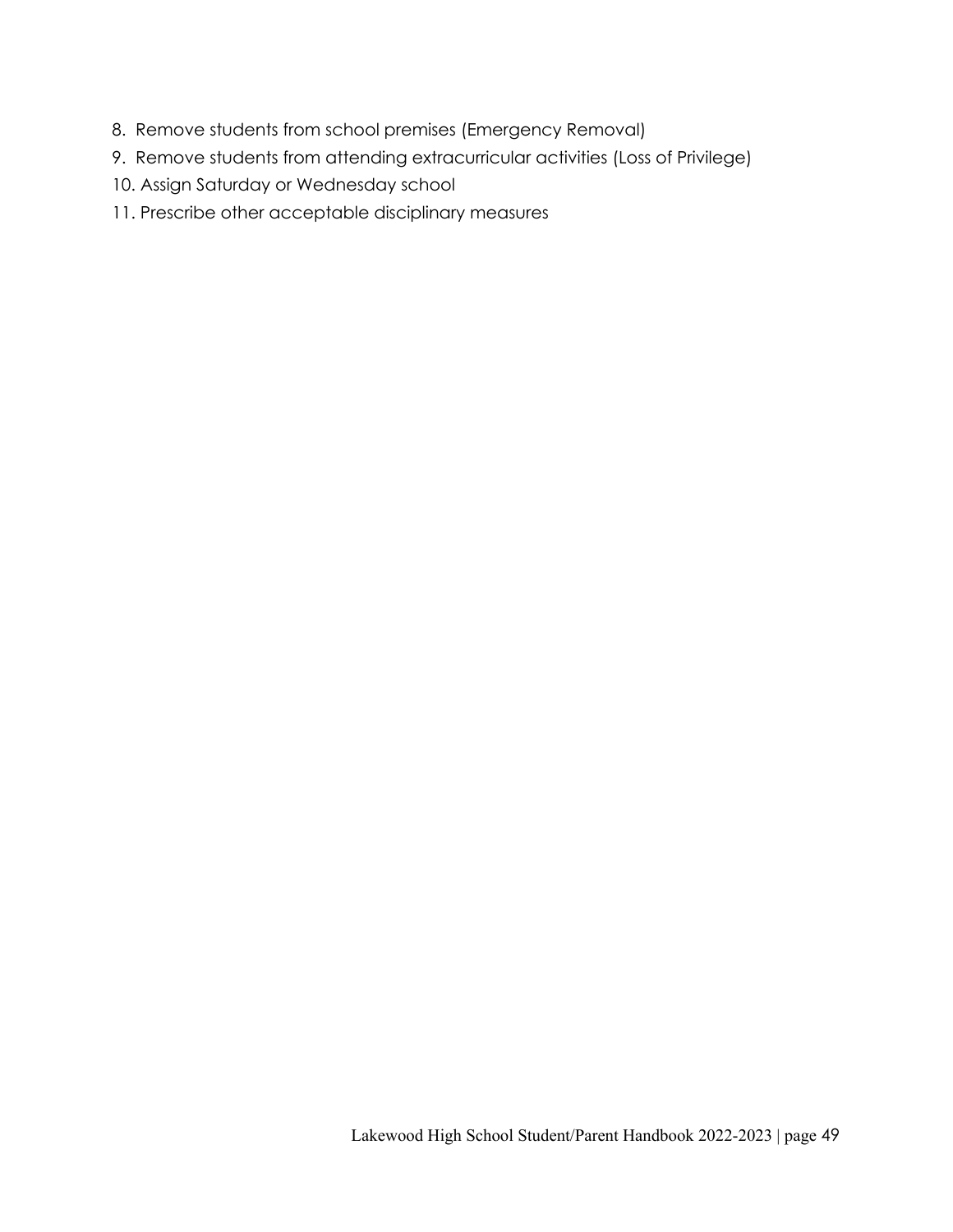# **E. MEDICAL**

## **CLINIC / SCHOOL NURSE INFORMATION**

A student health clinic is in the office area of the school building. There is a school nurse who covers multiple buildings in the district. When the school nurse is not in the building, the building office staff will assist with student care. The clinic offers basic first aid, emergency care, and medication administration.

## **EMERGENCY MEDICAL / PRESCRIPTION MEDICATION RELEASE FORMS**

Before any prescribed medication is administered during school hours, the Authorization to Administer or Assist with Medication of Treatment Form (5330F1) must be completed by both the parent and licensed health professional. All medications must be housed in the school office.

## **OTC MEDICATIONS**

Before any over the counter medication may be administered during school hours, form 5330F1 must be completed by the parent and, if necessary, a licensed health professional. All medications must be housed in the school office.

## **ILLNESS AT SCHOOL**

**When a student becomes ill or injured, the school will attempt to notify a parent or secondary contact. If an authorized person listed on the emergency medical form cannot be reached, the student may be taken to a doctor or hospital for treatment (if deemed necessary). Be sure to complete and update emergency medical information in the Final Forms system at [https://lakewoodlocal-oh.finalforms.com.](https://lakewoodlocal-oh.finalforms.com)**

Under normal circumstances, parents will be contacted and the student will be sent home if s/he vomits, has a fever or if a communicable illness/disease is suspected. It is important for students not to come to school with a fever or if they are vomiting. It is advisable to stay home until fever-free for twenty-four (24) hours.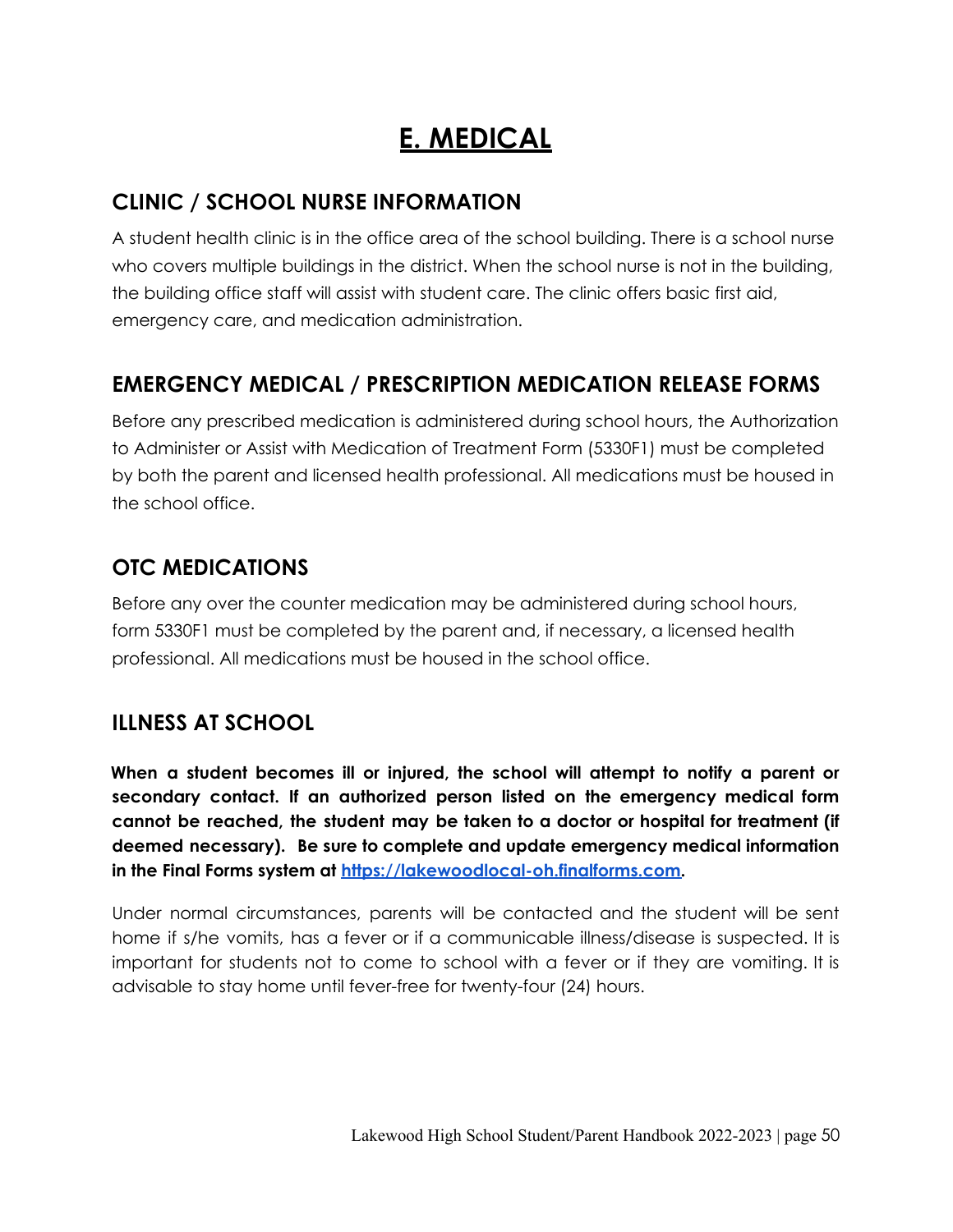## **HEAD LICE**

Head lice is a universal problem and is particularly prevalent among elementary school age children. Control of lice infestation is best handled by adequate treatment of the infested person and his/her immediate household and other close personal contacts.

Communication from the school to parents directly and through parent and classroom education to the students will help increase the awareness for both parents and child. Parents need to continually observe their child for this potential problem and treat adequately and appropriately as necessary.

If a child in the District is found to have lice, the child's parent will be contacted to have the child treated and to pick him/her up immediately. After treatment and upon returning to school, the child will be examined by the school health staff or principal. The District practices a policy of no live lice as criteria for return to school. In instances where re-occurrences are prevalent, the principal or nurse, at his/her discretion, may determine that no nits are criteria for return to school.

#### **IMMUNIZATIONS**

The school nurse will check for proper immunizations as prescribed by state law. Documentation of the required immunizations must be provided by the parent/guardian, or a student may be excluded from school per the Ohio Revised Code.

## **INSURANCE**

Accident insurance is available for pupils on a voluntary basis. Two plans are available: school time coverage and 24-hour coverage. Insurance forms are sent home with the students at the beginning of the school year.

## **PRESCRIPTION / OVER THE COUNTER MEDICATION ADMINISTRATION**

Occasionally it is necessary for prescription or over-the-counter medication to be administered to a child at school. A physician request for medication form must be completed by the doctor and parent for any prescription or non-prescription medication to be given at school. This form can be obtained from the school nurse or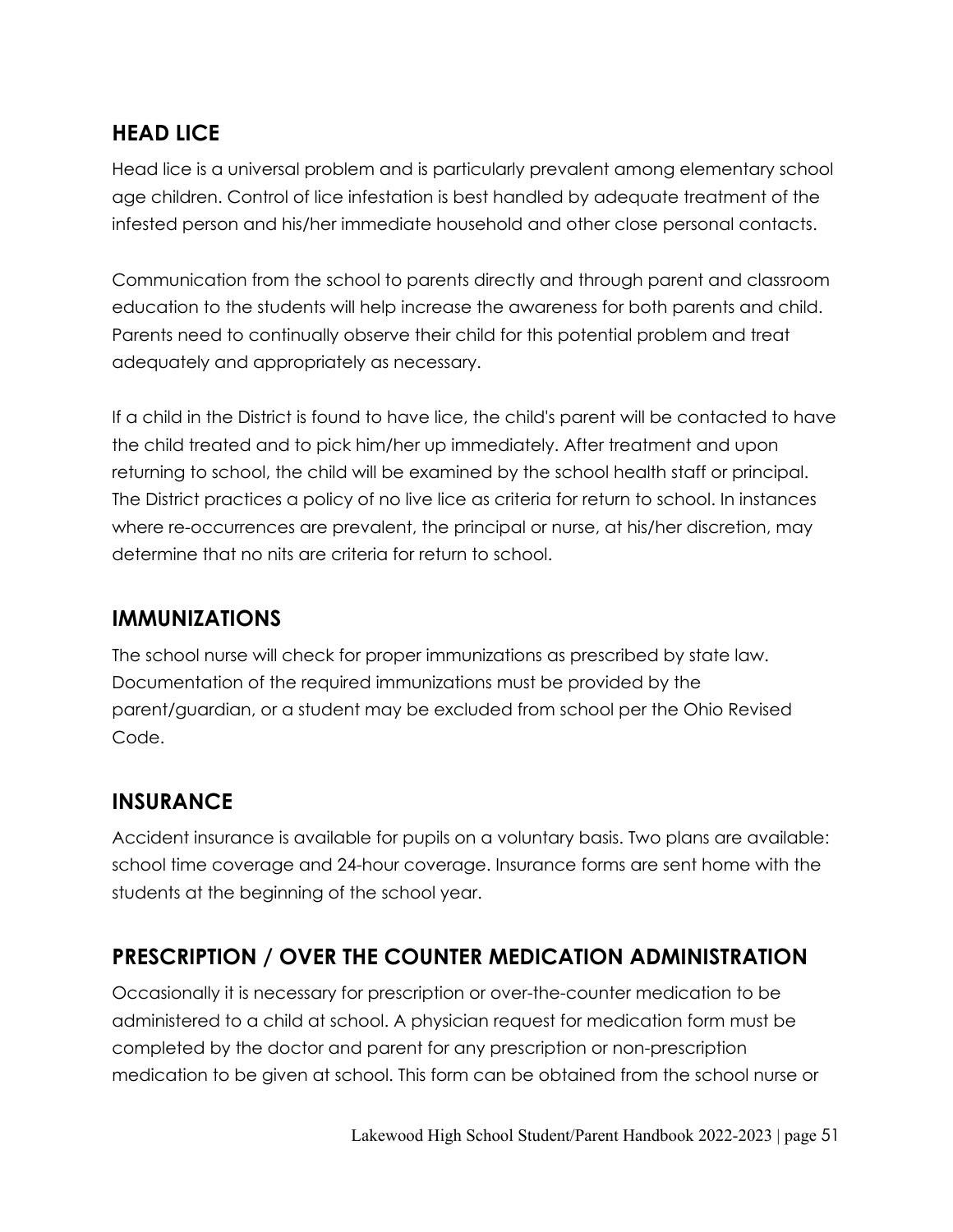secretaries. *IF THE FORM IS NOT SIGNED BY YOUR DOCTOR THE SCHOOL CANNOT GIVE THE MEDICATION.*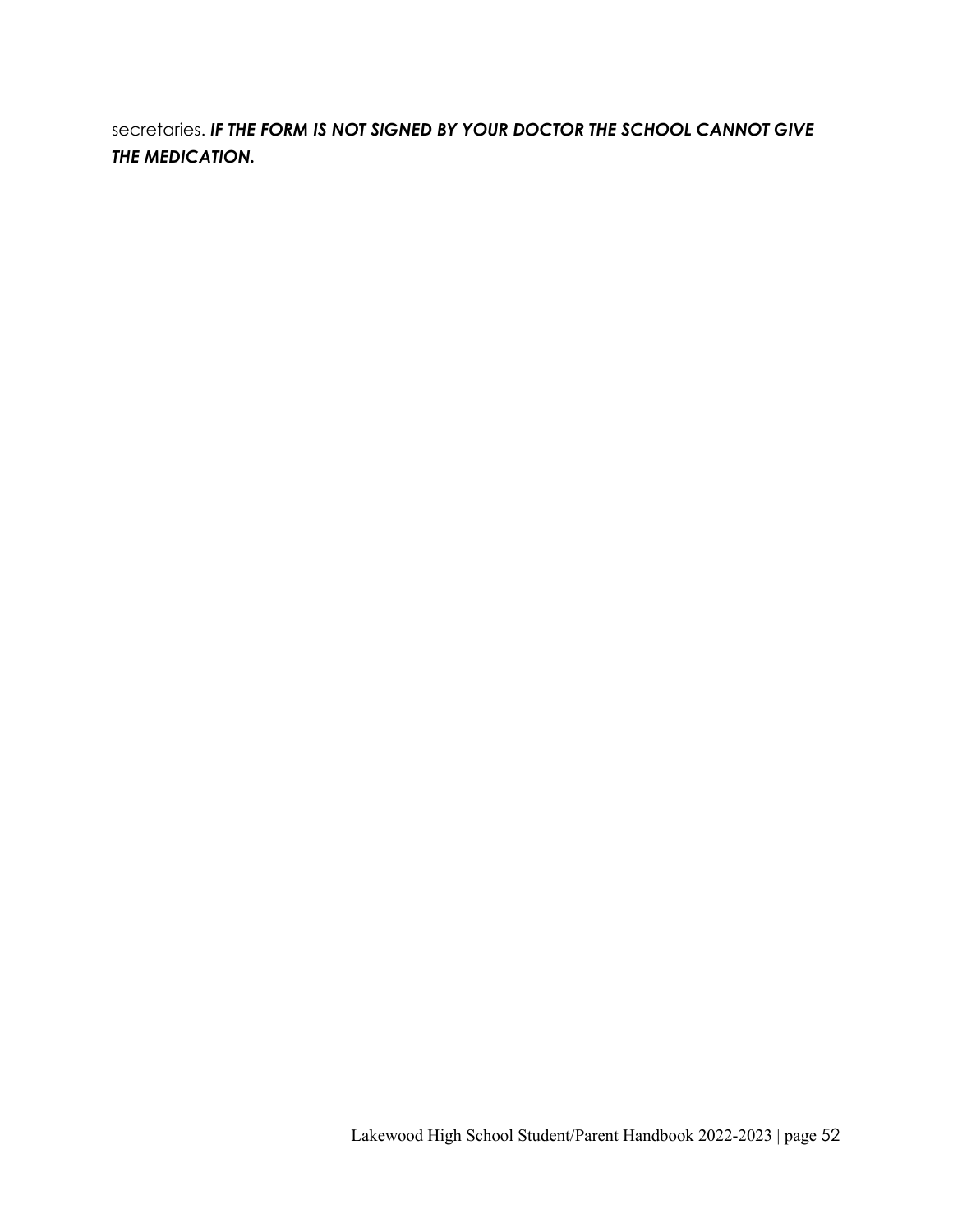# **F. GENERAL INFORMATION**

## **ACCEPTABLE USE POLICY (AUP) / INTERNET USE**

Lakewood High School students may have access to the internet and the World Wide Web to support research that is relevant to educational and school projects. Before this is possible each parent and student must read, sign and agree to adhere to the AUP Agreement. The AUP Agreement will be issued as a separate document. Violations of this policy may lead to internet privileges being revoked at Lakewood High School.

# **ASSEMBLIES / PEP RALLIES / SPECIAL TESTING SCHEDULES**

Throughout the school year we will have school wide assemblies and pep rallies in order to showcase, recognize or support our students here at LHS. In addition, at the end of the first semester and end of the year we will run a special bell schedule for assessment. Students are expected to attend these events. Early dismissals for students on these days will only be accepted before school begins for the day with a parent note. *The office will not accept, phone calls, email or text messages asking that students be released early from school.*

## **BUS PASSES**

Students wishing to ride a different bus other than the one assigned must have written permission from their Parent/Guardian. This permission slip must be turned into the office by the beginning of 1st period in order to obtain a bus pass. Failure to turn in the permission slip prior to 1st period may result in denial of a bus pass. In case of an emergency, the administration reserves the right to permit a child to ride home on a different bus.

#### **BUS RULES & DISCIPLINE PROCEDURES (approved July 12, 2017)**

**Please note the following rules. This list is not meant to be all inclusive. Rules based on Ohio Law 3301.83.08**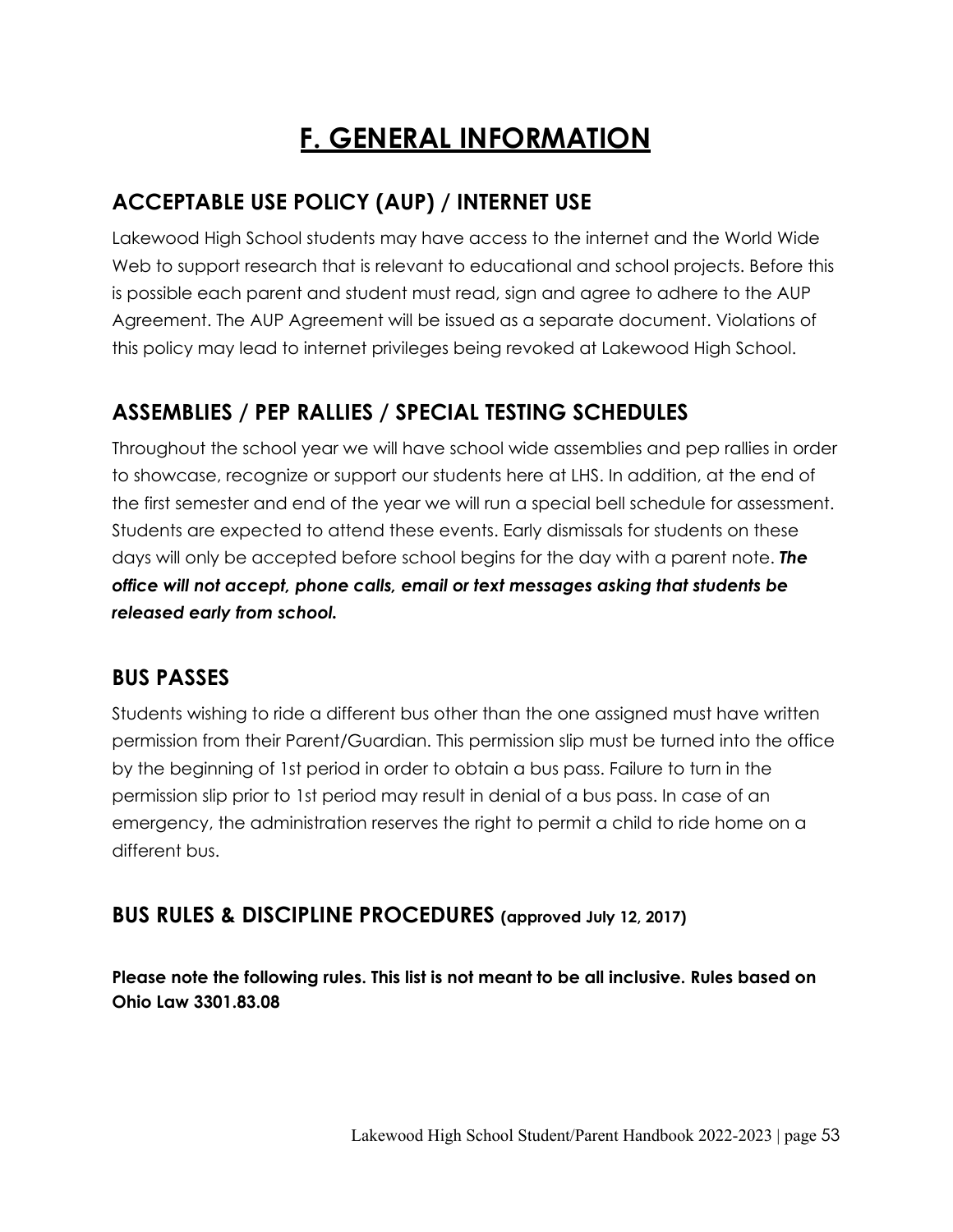#### **Student Conduct at the Bus Stop**

- 1. Students are expected to be at their bus stop at least **five minutes** before the assigned arrival time of their bus. Drivers are not required to wait for children not at their bus stop on time; this makes each stop after that late.
- 2. All students in the A.M. must wait at their Point of Safety location as assigned by their driver. In the P.M. they must return to their Point of Safety and wait until the bus drives away before going home.
- 3. Students required to cross the street should do so at least ten feet (10 giant steps) in front of the school bus and after the driver has signaled the student that it is safe to do so.

#### **Student Conduct on the Bus**

- 1. Students are to cooperate, show respect and follow the instructions of the bus driver.
- 2. Remain in your assigned seat at all times except when loading or unloading the school bus.
- 3. Normal conversation will be permitted except total silence at railroad crossings.
- 4. No fighting, hitting, horseplay or teasing will be permitted.
- 5. Yelling, questionable language such as profanity, name calling etc. will not be tolerated.
- 6. Students are to keep hands, head and other objects inside the bus. Students shall not throw items inside of the bus or out of the bus windows.
- 7. Students are to keep the bus clean and not damage the bus. Any damage to the bus may result in students or parents being billed for repairs.
- 8. No drinking, eating including suckers/candy or chewing gum will be permitted on the bus.
- 9. No pets, explosives, glass, dangerous objects, guns, knives or likenesses of, will be permitted on the bus.
- 10. Check with the transportation office before transporting large class projects or musical instruments. All carry-on items must fit on a student's lap. Wheel type book-bags are not allowed on the bus.
- 11. No selling or soliciting on the bus.
- 12. Students will not be permitted to ride another bus other than their assigned bus without a written note signed by parent or legal guardian and approved by the principal, pending room on the bus.
- 13. Students must not tamper with or open a school bus emergency exit unless directed to do so by the bus driver.

#### **Departing the Bus**

1. Remain seated until the bus comes to a complete stop.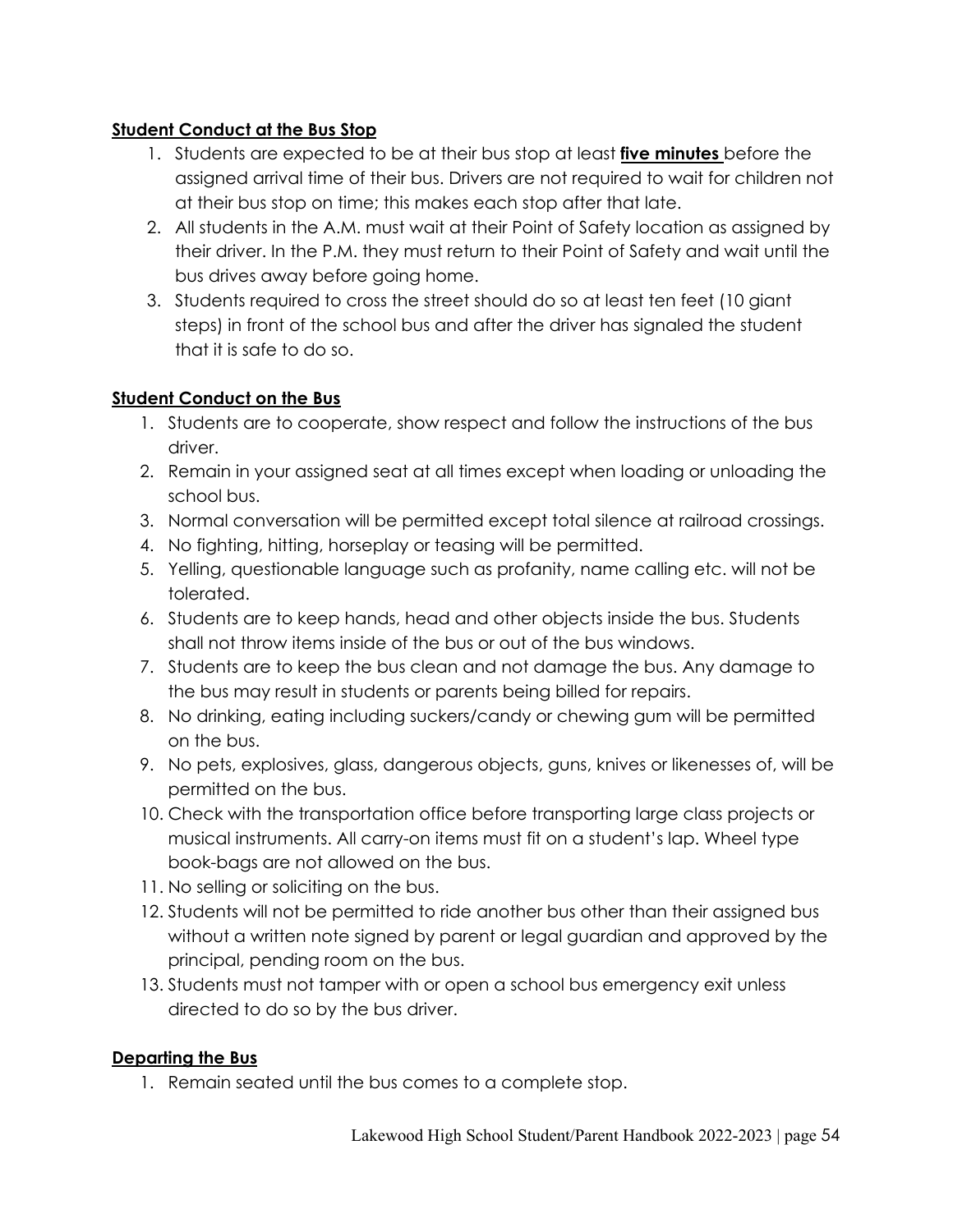- 2. Walk carefully, quickly & quietly using the handrails while exiting the bus.
- 3. Depart at your scheduled stop or at a stop approved in writing by your parents and the principal.
- 4. At the bus stop, if crossing take ten (10) giant steps beyond the bumper of the bus. Look up to see the driver who will signal you with a drop of his/her hand. Check both ways for traffic before crossing.
- 5. Never go back to pick up anything you drop or forget.
- 6. Never cross the road in the rear of a stopped school bus.
- 7. Go directly to your point of safety; after the bus pulls away go straight home.

#### **Parent Reminders**

- 1. Any HS/MS student who misses the bus will not be repeatedly picked up on the elementary route and taken to the HS/MS at the end of that route. Bus transportation in this case is the parent's responsibility.
- 2. Parents are not allowed on the school bus. Wait off the bus to speak to the driver.
- 3. On days we are not in session and the vocational/parochial schools are, bus transportation will be provided from pick up points only, not in the form of individual homes. A schedule will be provided.
- 4. If you are going to be late meeting your student at the bus stop please call the Transportation Office at 740-928-8886. Arrangements can be made for you to pick your student up at the Transportation Office at 4291 National Rd. at the end of the bus route.

#### **Bus Transportation Discipline Procedures for Lakewood Students Pre-K- 12**

Parents, please be aware of the following consequences and take note that you will be responsible for student transportation to and from school when your student is suspended from the bus. This list is not intended to be all inclusive as it is impossible to cover all situations. These consequences follow verbal warnings already given by the driver:

Level 1 - Violations:

Offensive language – spoken, written, or gestures, disrespect to other students, horseplay, excessive noise, loud talking, disruptive behavior, not sitting in assigned seat, eating or drinking on the bus.

#### Level 1 - Consequences:

- $\bullet$  1<sup>st</sup> offense Principal conference with student
- $\bullet$   $2^{nd}$  offense Parent notification and /or noon detention(s) after school or Saturday school
- 3<sup>rd</sup> offense Loss of bus riding privileges for 1-3 school days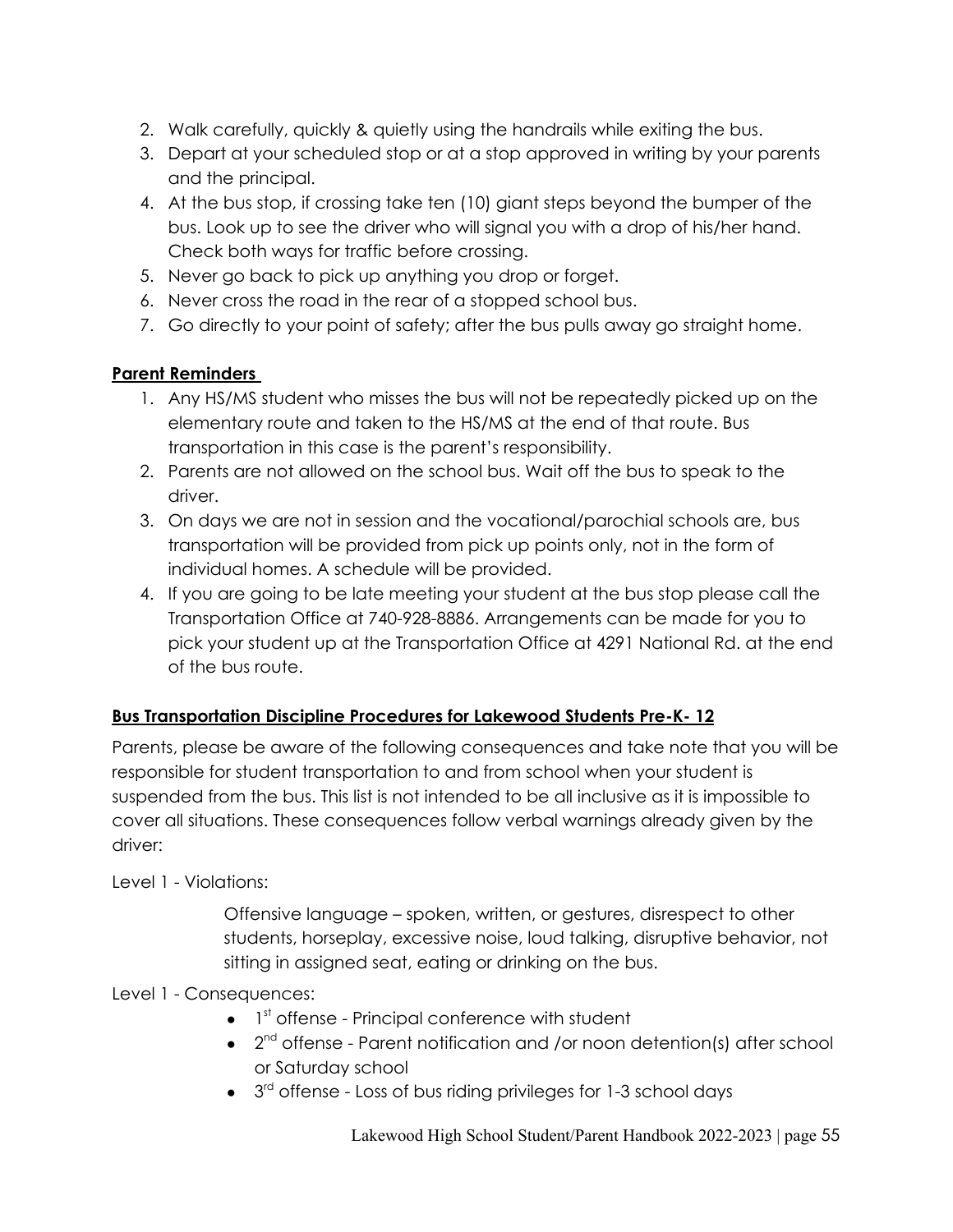- $\bullet$  4<sup>th</sup> offense Loss of bus riding privileges for 3-5 school days
- $\bullet$  5<sup>th</sup> offense Loss of bus riding privileges for 5-10 school days or 5 school days plus after school detention for 5 days
- $\bullet$  6<sup>th</sup> offense Could result in Loss of bus riding privileges for the rest of the semester or recommendation of expulsion off the bus for the rest of the school year.

#### Level 2 - Violations:

Disrespect – to driver or school personnel, not following driver's instructions, throwing objects, fighting, arms, hands, head, feet or objects out of bus windows, standing or moving from seat to seat while bus is in motion, intimidation, harassing, sexual harassing, not following drivers signal to cross or not cross road, possession or use of tobacco products (including e-cigarettes/vapes), matches, lighters, etc., tampering with emergency equipment, doors or windows.

#### Level 2 – Consequences:

- $\bullet$  1<sup>st</sup> offense Loss of bus riding privileges for 1 -3 school days.
- $\bullet$   $2^{nd}$  offense Loss of bus riding privileges for 3-5 school days.
- $\bullet$  3<sup>rd</sup> offense Loss of bus riding privileges for 5-10 school days or 5 school days plus after-school detention for 5 days.
- $\bullet$  4<sup>th</sup> offense Expulsion from the bus privileges if deemed appropriate by the Superintendent. Conference (mandatory) as soon as possible with student, parent and principal.

Level 3- Violation & Consequence:

Defacing or destruction of property of others and/or school property, i.e., school buses.

● Payment for damage by parent & loss of bus riding privileges.

Possession or use of illegal drugs, drug paraphernalia, or alcohol (alcohol may be determined by odor).

- $\bullet$  1<sup>st</sup> offense 10 day out of school suspension and notification of appropriate law enforcement agency if applicable, 5 days may be suspended with counseling
- $\bullet$   $2^{nd}$  offense Recommendation for expulsion from school and notification of appropriate law enforcement agency.

Selling, or distributing illegal drugs or alcohol (alcohol may be determined by odor).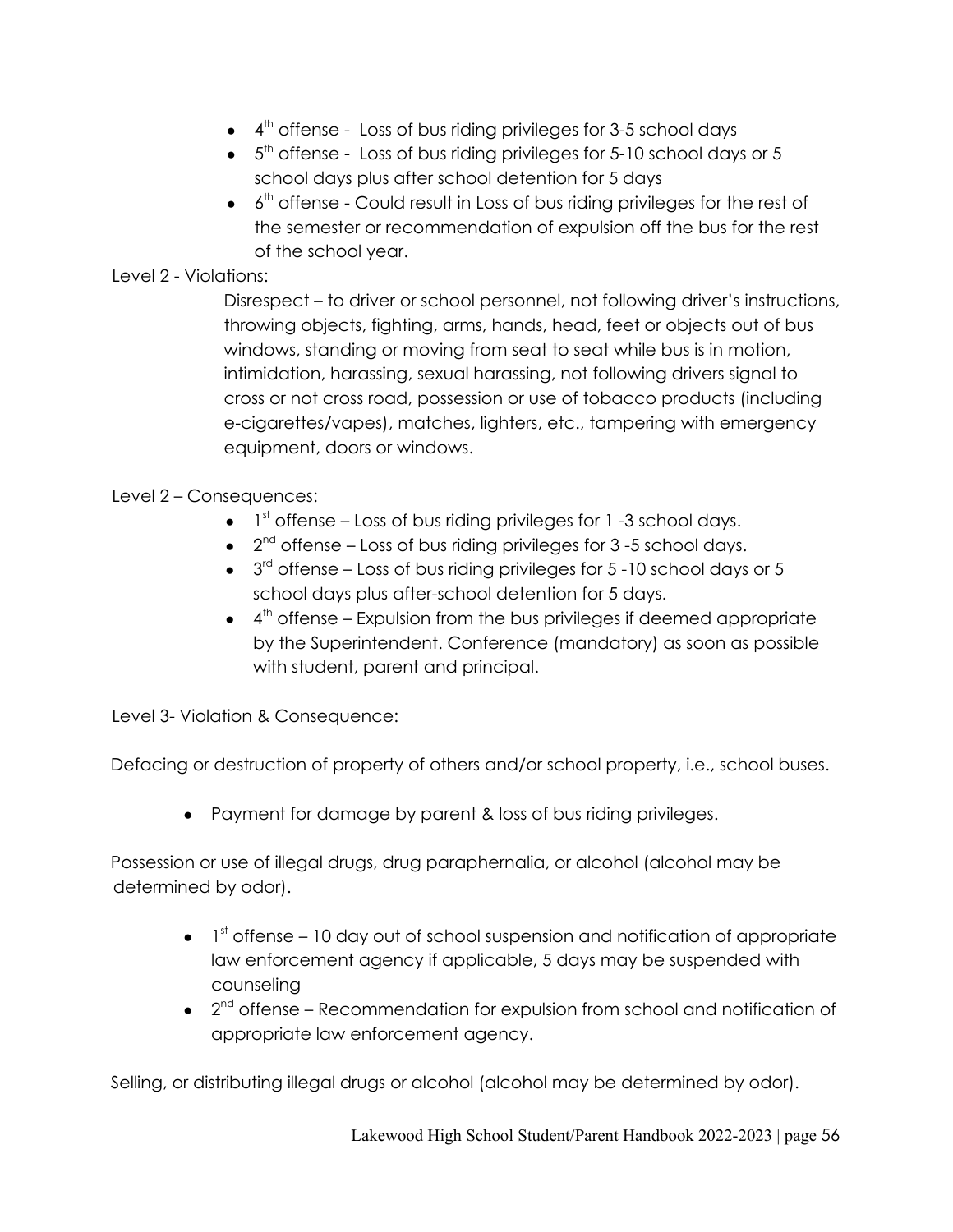$\bullet$  1<sup>st</sup> offense – 10 day suspension with recommendation of expulsion from school and notification of appropriate law enforcement agency.

Possession of dangerous objects and weapons.

#### **Procedures**

- **1.** Principals can request the bus driver and or bus supervisor to appear for a conference.
- **2.** Vocational School student information regarding any offense will be forwarded to the Lakewood High School Principal who will forward to C-Tec Principal.
- **3.** Parochial school student information regarding any offense will be forwarded to the Lakewood Director of Transportation who will forward to parochial schools.
- **4.** Suspension of special education students shall be in accordance with the law.
- **5.** Audio and video surveillance equipment may be used on school buses. **Parent and student confidentiality laws prevent parents from viewing videos**
- **6.** In all cases (preschool 12) listed above, when circumstances warrant, the principal has the option to select another level of punishment subject to review by the Lakewood Administrative Team.

## **CARS PARKED ON SCHOOL PROPERTY**

Cars parked on school property or at school related functions are subject to random searches with any reasonable suspicion. Parking privileges may be revoked at any time for disciplinary reasons or safety concerns.

## **ELEVATOR**

The elevator is to be used by school personnel. Students needing to use the elevator due to physical limitations need to report to the office and be accompanied by school personnel. Students can only have one (1) student accompany them on the elevator when they need assistance due to physical limitation and must have a doctor's note.

#### **DANCES**

School sponsored dances can be attended only by Lakewood High School students (grades 9-12). There are 3 exceptions to this rule: Homecoming, Winter Formal and Prom. Guidelines for these are as follows: no person age 21 or over can attend, no Lakewood Drop-outs, no Middle School students and current students on social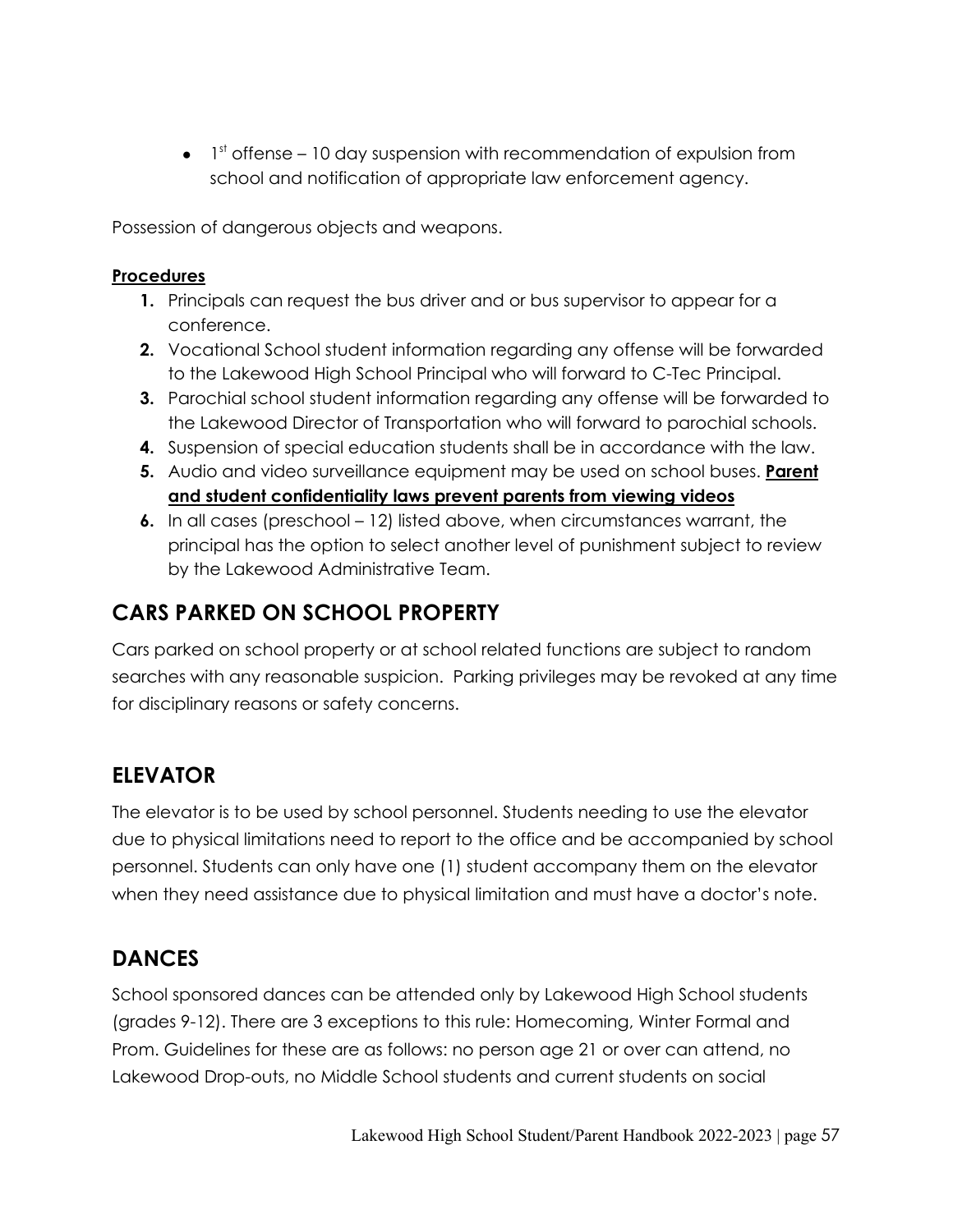probation. Any non-Lakewood student or graduate must be approved through the office prior to the dance. (There is a registration form to be filled out and handed in prior to the deadline). Once students leave an LHS dance they are not permitted to re-enter.

## **DRESS CODE**

The Lakewood Local School District is preparing students to be career and college ready. It is Lakewood's responsibility to provide the best educational opportunities for the students. Students have very definite obligations and duties when attending. No student should set for himself/herself a course of conduct which is detrimental to the equal opportunity of others to learn. Compliance with reasonable rules and regulations of dress, conduct, and respect for teachers and administrators is a duty of every student. Any dress or appearance which clearly constitutes a threat to the health and safety of students or **disrupts the educational process** shall be prohibited. The following list represents some items that are considered inappropriate:

- hats/hoods/bandanas
- shorts and dresses must be appropriate length
- sunglasses
- tank tops (shirts with **less than 3" of material** between neck and shoulder)
- bare midriff clothing
- transparent clothing
- sagging pants below the hipbone
- clothing displaying references to tobacco, alcohol, drugs or other illegal items.
- clothing that depicts violence or is associated with gang activity (including bandanas)
- clothing that contains sexual innuendo
- wallet chains that are excessive in length
- clothing that allows undergarments to be visible
- **any attire deemed inappropriate by administration**

Students who violate the dress code will be referred to the Assistant Principal's office. Students will wait in the ISD room while attempts to secure appropriate clothing from home or borrow from the office are made. According to the administrator in charge,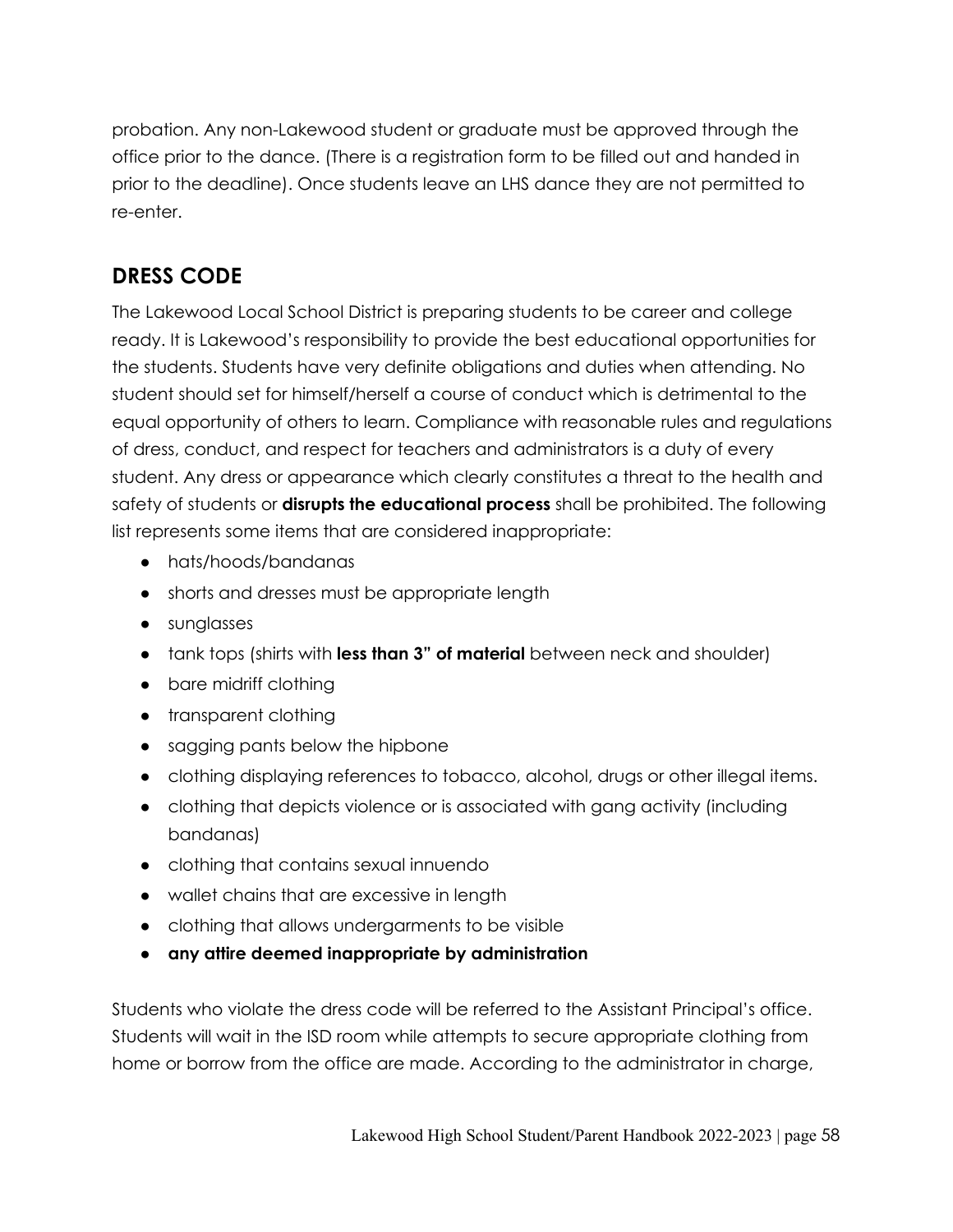students dressed inappropriately may be subject to additional disciplinary action. Repeat violators may face more severe consequences.

If at any time a teacher determines that the wearing of some form of clothing is disruptive, the matter will be brought to the attention of the Assistant Principal.

## **DRONES (UAV's)**

The operation of unmanned aerial vehicles (UAV's), commonly known as drones, is prohibited on Lakewood Local School District premises during district sponsored contests (including scrimmages and previews), practices, and activities. District officials may deny admission or entry to anyone attempting to use a UAV until the event has been completed. Any exception to this regulation must be approved in advance by the Superintendent. (BOE resolution 10.14.15)

## **EQUAL EDUCATION OPPORTUNITY**

The Board of Education declares it to be the policy of this district to provide an equal opportunity for all students, regardless of race, color, disability, religion, sex, ancestry, age, national origin, place of residence within the boundaries of the district, or social economic background, to learn through the curriculum offered in the district.

## **FAMILY EDUCATIONAL RIGHTS AND PRIVACY ACT (FERPA)**

The Family Educational Rights and Privacy Act (FERPA) afford parents and students over 18 years of age ("eligible students") certain rights with respect to the student's education records. These rights are:

- 1. The right to inspect and review the student's education records within 45 days of the day the school receives a request for access. Parents or eligible students should submit to the school a written request that identifies the record(s) they wish to inspect. The school official will make arrangements for access and notify the parent or eligible student of the time and place where the records may be inspected.
- 2. The right to request the amendment of the student's education records that the parent or eligible student believe are inaccurate or misleading. Parents or eligible students may ask the school to amend a record they believe is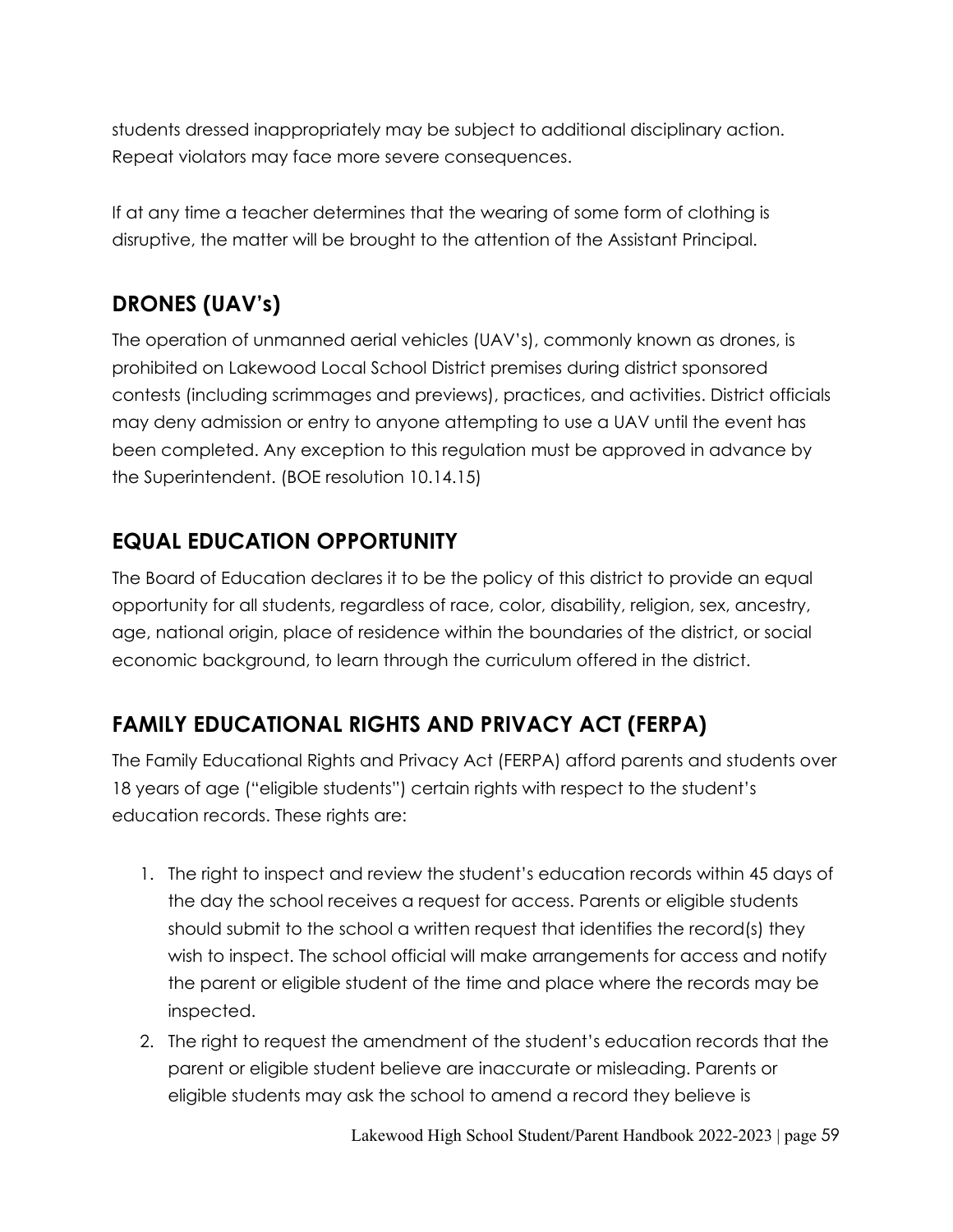inaccurate or misleading. They should write the school principal, clearly identify the part of the record they want changed, and specify why it is inaccurate or misleading. If the school decides not to amend the record as requested by the parent or eligible student, the school will notify the parent or eligible students of the decision and advise them of their right to a hearing regarding the request for amendment. Additional information regarding the hearing procedures will be provided to the parent or eligible student when notified of the right to a hearing.

- 3. The right to consent to disclosure of personally identifiable information contained in the student's education records, except to the extent that FERPA authorizes disclosure without consent. One exception, which permits disclosure without consent, is disclosure to school officials with legitimate educational interests. A school official is a person employed by the school as an administrator, supervisor, instructor, or support staff member (including health or medical staff and law enforcement unit personnel); a person serving on the School Board; a person or company with whom the school has contracted to perform a special task (such as an attorney, auditor, medical consultant, or therapist); or a parent or student serving on an official committee, such as a disciplinary or grievance committee, or assisting another school official in performing his or her tasks. A school official has a legitimate educational interest if the official needs to review an education record in order to fulfill his or her professional responsibility. Upon request, the school discloses education records without consent to officials of another school district in which a student seeks or intends to enroll.
- 4. The right to file a complaint with U.S. Department of Education concerning alleged failures by the school to comply with the requirements of FERPA. The name and address of the Office that administers FERPA are:

Family Policy Compliance Office U.S. Department of Education 400 Maryland Avenue, SW Washington, DC 20202-4605

**FERPA: Notice for Disclosure of School Directory Information:** The Family Educational Rights and Privacy Act (FERPA), a Federal law, requires that Lakewood Local School District, with certain exceptions, obtain your written consent prior to the disclosure of personally identifiable information from your child's education records. However, Lakewood Local School District may disclose appropriately designated "directory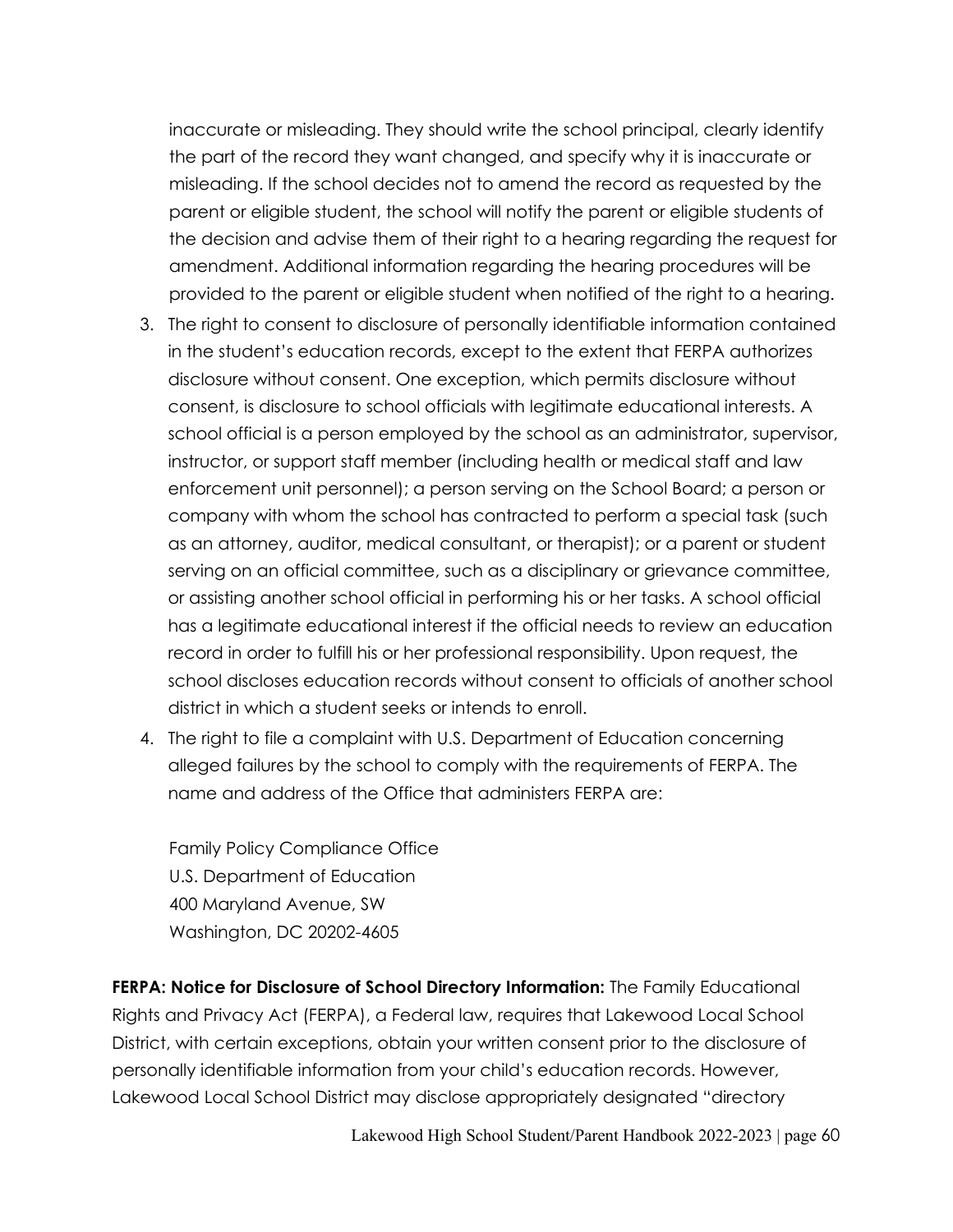information" without written consent, unless you have advised the district to the contrary in accordance with district procedures. The primary purpose of directory information is to allow the Lakewood Local School District to include this type of information in your child's educational records and in certain school publications. Examples include:

- A playbill, showing your student's role in a drama production;
- The annual yearbook;
- Honor roll or other recognition lists;
- Graduation programs; and
- Sports activity sheets, such as wrestling, showing weight and height of team members.

Directory information, which is information that is generally not considered harmful or an invasion of privacy if released, can also be disclosed to outside organizations without a parent's prior written consent. Outside organizations include, but are not limited to, companies that manufacture class rings or publish yearbooks. In addition, two federal laws require local educational agencies (LEAs) receiving assistance under the Elementary and Secondary Education Act of 1965 (ESEA) to provide military recruiters, upon request, with three directory information categories – names, addresses and telephone listings – unless parents have advised the principal (in writing, by September 15) that they do not want their student's information disclosed without their prior written consent. Unless directed otherwise by parents, non-military organizations will be provided with student information.

#### **FEES**

Students should take care of all fees/obligations for their class at the beginning of each semester. Students should pay fees/obligations in the school office. Textbooks are the responsibility of each student. Restitution must be made for books and equipment abused or lost. Students failing to meet all fee/obligation/textbook responsibilities may have their records and diploma withheld until all class obligations are met.

**Random urine drug testing:** Student participants will be charged a one-time annual fee of \$20 to defray the cost of the random urine drug testing. Student participants are listed in the back of the handbook.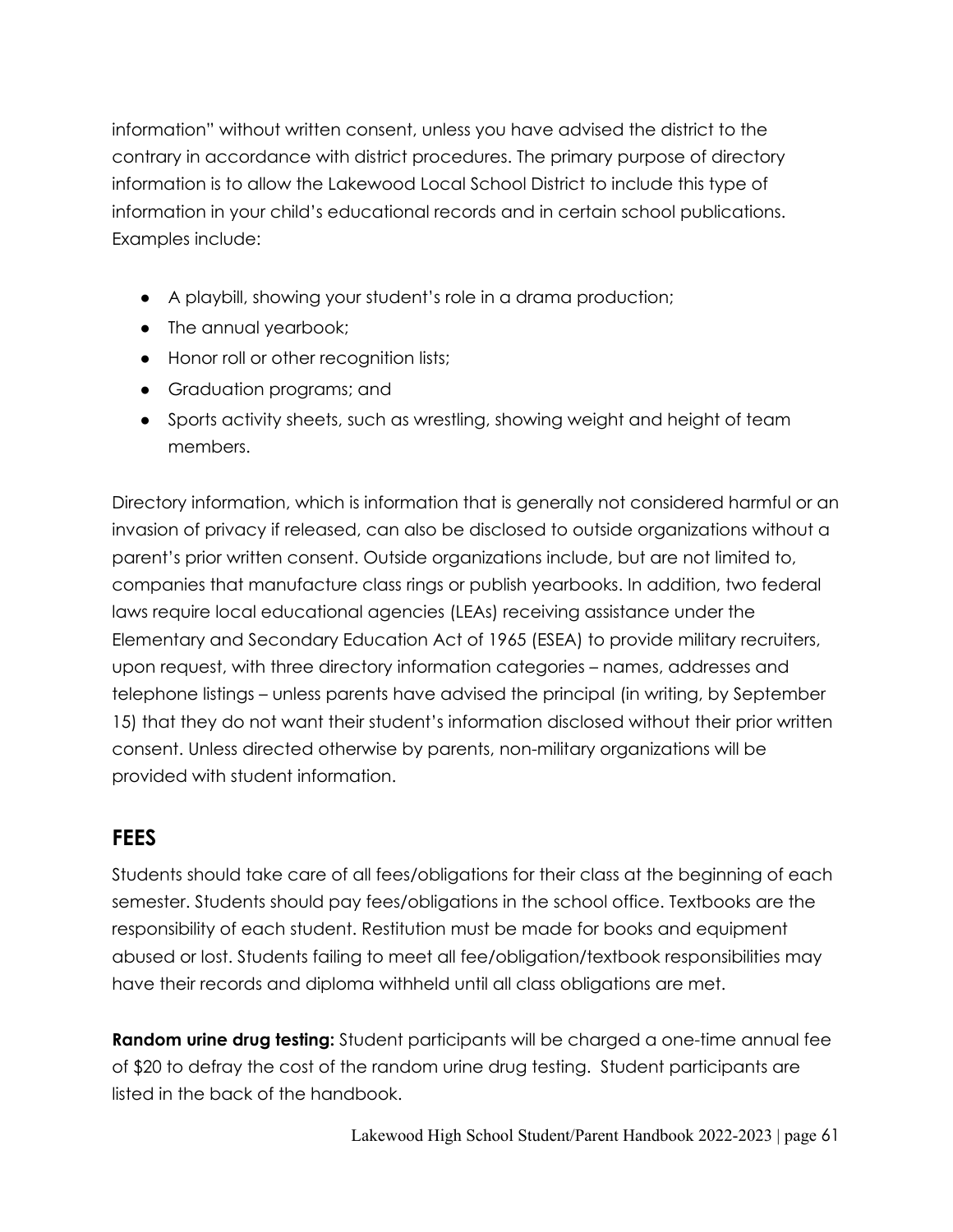**Academic fees:** Academic fees will be charged to help defray the cost of consumable supplies used in the class. Check Fee Amounts

- 1. All **academic fees** must be paid by the end of the first nine weeks.
- 2. All students and parents are notified about fees and how much they will be at the beginning of the school year. Your child or children may be eligible for a fee waiver. The Free and Reduced Price School Meals Application is the application for a fee waiver. Once this form is completed in its entirety, signed and returned to the district, the parents will be notified by letter (same letter as free and reduced lunch) whether the school fees are waived.
- 3. Any unpaid fees will follow a student from grade to grade, building to building. All grade cards will include either a statement of unpaid fees due or show the amount of unpaid fees on the grade card at the end of the grading period. All monetary obligations must be taken care of in order to receive a diploma at graduation.
- 4. **The \$15 academic fee and other course fees (see below) will be collected at the school's main office. A receipt will be issued to the student. All checks are to be made out to Lakewood High School.**

| <b>Department/Course</b>                                     | Fee amount |
|--------------------------------------------------------------|------------|
| Academic fee (for each student for consumable supplies) \$15 |            |
| <b>ART</b>                                                   |            |
| Ceramics                                                     | \$20       |
| Drawing & Painting                                           | \$15       |
| Everyday Art                                                 | \$15       |
| <b>Fiber &amp; Crafts</b>                                    | \$15       |
| Sculpture                                                    | \$15       |
| <b>ENGLISH</b>                                               |            |
| All semester courses                                         | \$5        |
| <b>INDUSTRIAL ARTS / INNOVATION CENTER</b>                   |            |
| <b>Engineering Design</b>                                    | \$15       |
| <b>Manufacturing Operations</b>                              | \$15       |
| Robotics                                                     | \$15       |
| Wood shop                                                    | \$30       |
| <b>SCIENCE</b>                                               |            |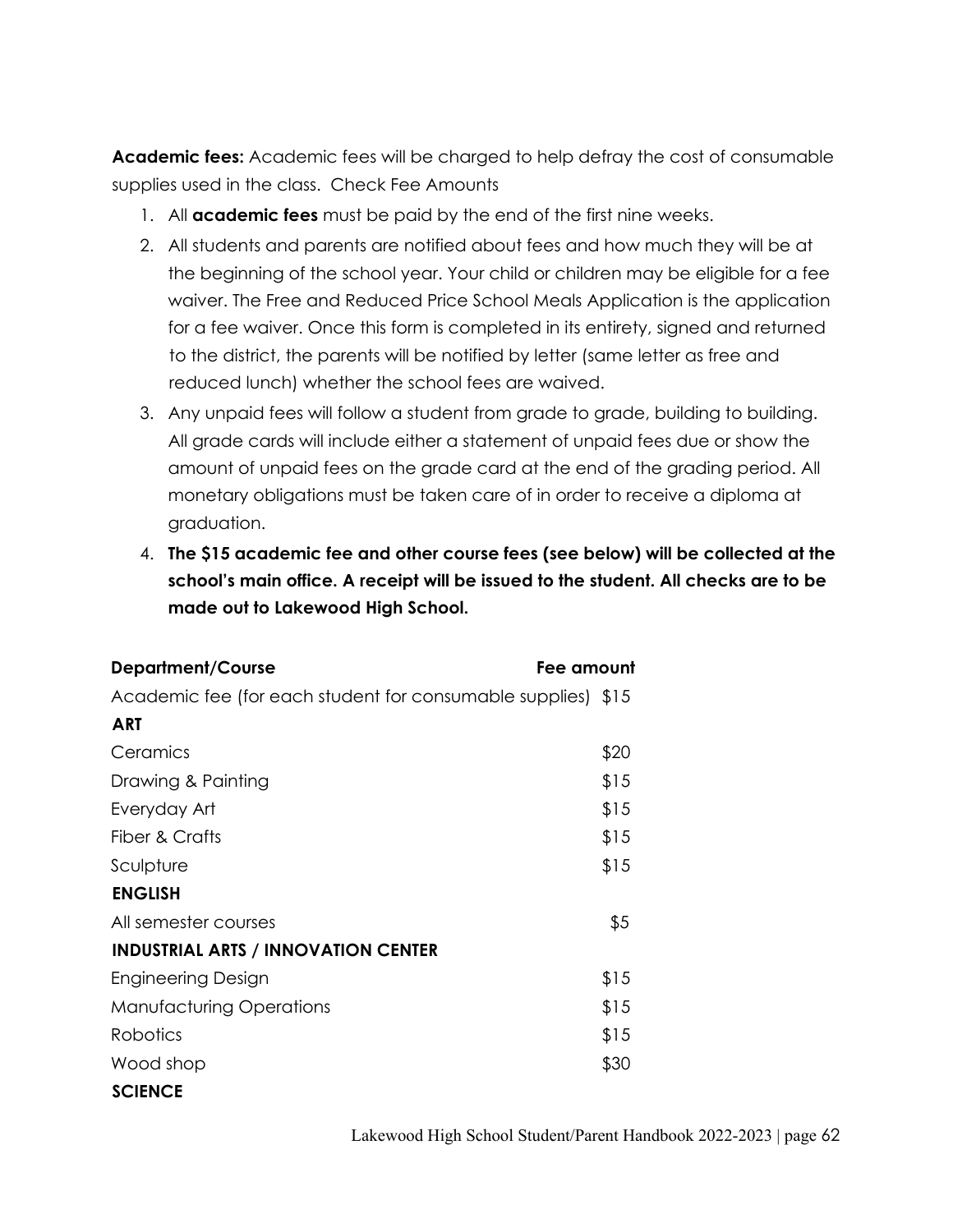| Anatomy & Physiology               | \$15 |
|------------------------------------|------|
| AP Biology                         | \$20 |
| <b>AP Chemistry</b>                | \$30 |
| Biology/Honors Biology             | \$15 |
| <b>Bio Tech</b>                    | \$15 |
| Chemistry/Honors Chemistry         | \$20 |
| Environmental Science              | \$15 |
| Forensics                          | \$15 |
| Physical & Earth Science/Astronomy | \$10 |
| Physics                            | \$15 |
| Pre-AP Biology                     | \$15 |
| <b>BUSINESS/CAREERS</b>            |      |
| <b>Culinary Fundamentals</b>       | \$20 |

## **FIELD TRIPS**

Field trips are sponsored by classes or organizations to enhance learning and programs. Students must have a current emergency medical form and a signed field trip (PrePlanned Absence) form to attend. Students must also be in good academic standing and have acceptable attendance.

## **HALL/CLASSROOM/RESTROOM PASSES**

Students must have a pass signed by their teacher or a restroom pass in order to be in the hallway during class time. Students must present a signed pass by their teacher to leave the cafeteria area. Passes must be issued before the start of the lunch period. Substitute teachers are not permitted to issue or receive passes. Misuse of a pass may result in the temporary loss of privileges by being placed on the "NO PASS" list. Unauthorized use of passes or students being in an unauthorized area may result in disciplinary action.

## **HONORS GPA CALCULATION**

Students who take Honors courses at Lakewood High School will have their grade point averages figured using the following equation: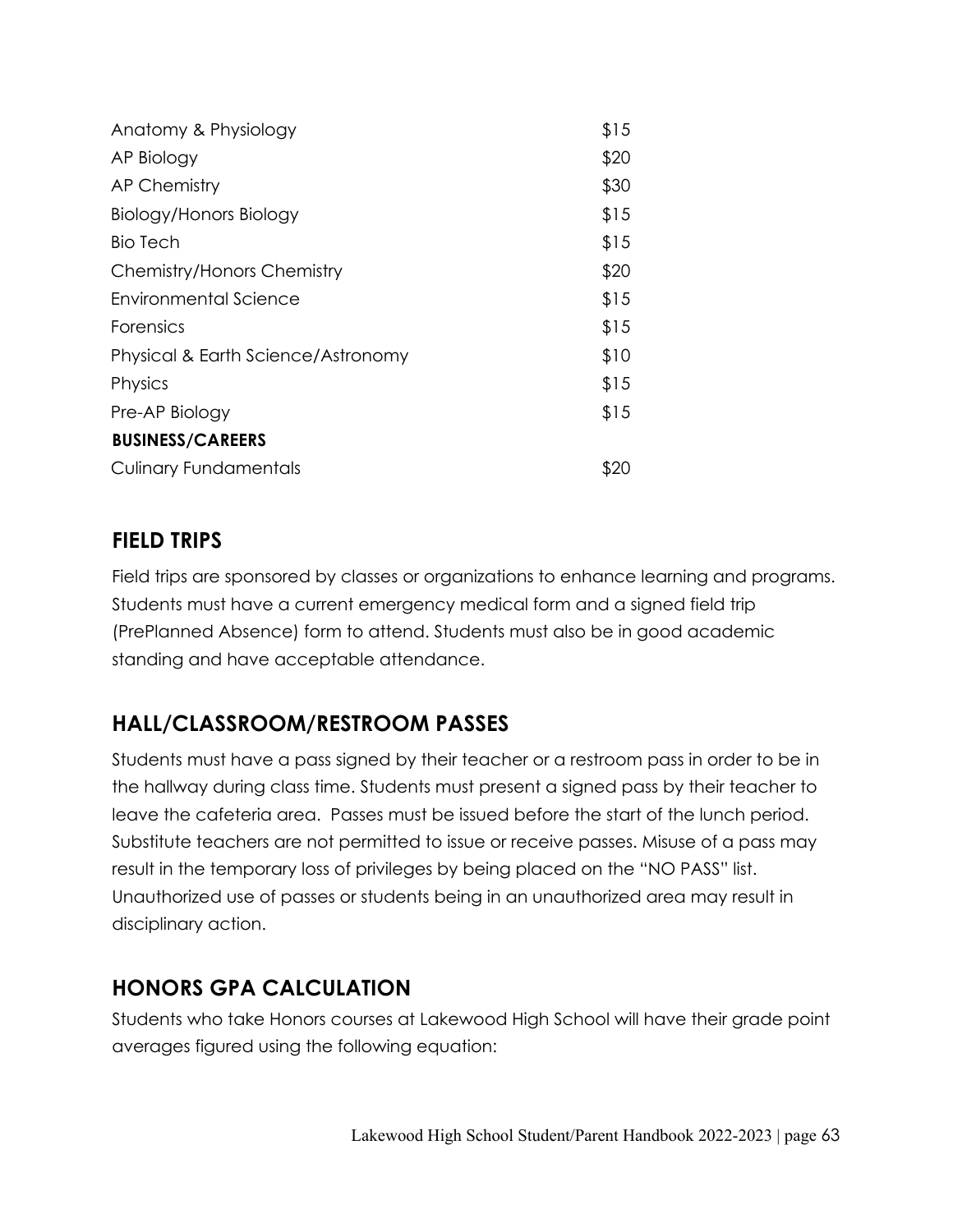GPA= (weighting factor) (GPA w/o honors) + (honors points)

---------------------------------------------------------------------------

(weighting factor) + (honors credits)

The weighting factor is the minimum number of credits needed for the particular grade level. For freshmen that number is 5.5, sophomores 11, juniors that number is 16.5 and seniors 21.

Next is the GPA earned in classes that are not considered "Honors" classes.

Honors points is the sum of all of the GPA points (4, 3 etc.) earned in all of the honors classes taken.

Honors credits are the total credits earned from honors classes.

## **GUIDANCE**

Guidance services are available for every student in the school. The guidance counselor is available to help students with school, home, and social concerns. Students should feel free to take any problem or question to the counselor. Students wishing to visit the counselor should stop in the office to make arrangements. Students wishing to meet with a counselor should do so during their lunch or study hall. Parents are encouraged to call the counselor if they have school related concerns that the staff should be aware of.

## **INDIVIDUALS WITH DISABILITIES**

The Lakewood Local School District provides a variety of special education programs and related services to students identified with disabilities through an evaluation process as defined by the Individuals with Disabilities Education Act (IDEA). If a disability is identified, the child can begin receiving the appropriate special education and related services through an Individual Education Plan. Parents are encouraged to be an active participant in the process. The Americans with Disabilities Act (ADA) and Section 504 of the Rehabilitation Act provide that no individual will be discriminated against on the basis of a disability. This protection applies not just to the student, but all individuals who have access to the district's programs and facilities.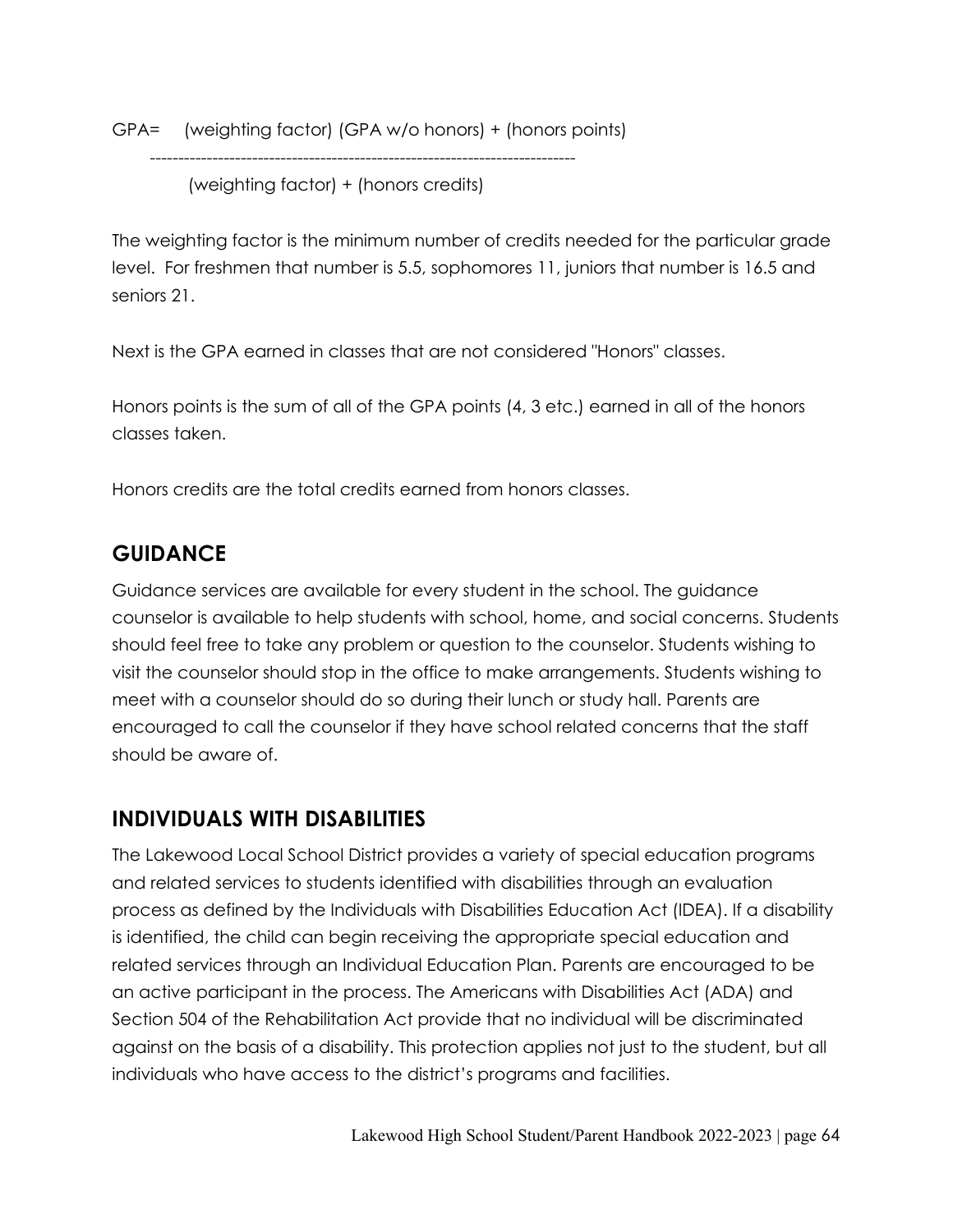## **LOST AND FOUND**

If you find items that "appear to be lost" give them to a teacher or turn them into the office. Please report missing items to the office and your teachers.

## **INTERRUPTION DURING THE SCHOOL DAY**

Flowers, balloons, etc. sent to the school in observance of student birthdays or other occasions will be kept in the office and can be picked up at the end of the school day.

# **LUNCH / CAFETERIA**

Lunch may be purchased or packed and carried to school. Please eat in the cafeteria **only**.

A student breakfast will cost \$1.50 and a reduced breakfast will cost \$0.40. A student lunch will cost \$3.00 and a reduced lunch will cost \$0.40 while milk will cost \$0.50. Free and reduced lunch forms are sent home early in the school year or may be obtained in the office.

Due to the Healthy Hunger Free Kids Act and the National School Lunch Program regulations, The Lakewood Local Schools may not provide access to Foods of Minimal Nutritional Value (FMNV) during scheduled student meal periods in our school cafeterias. Also, students receiving Free or Reduced Lunches are not permitted to give their lunches to other students. Violations of these regulations could jeopardize the State and Federal subsidies Lakewood receives each year to assist with free and reduced lunches. Parents are not permitted to deliver FMNVs to their students for lunch. Examples would include carbonated beverages and "fast food." Questions may be directed to our Food Service Coordinator at 740-928-6791.

## **LUNCH PROCEDURES**

- No credit will be extended except in emergencies. See the principal or assistant principal only.
- If you feel that you may qualify for free or reduced price lunch, please see the principal or assistant principal.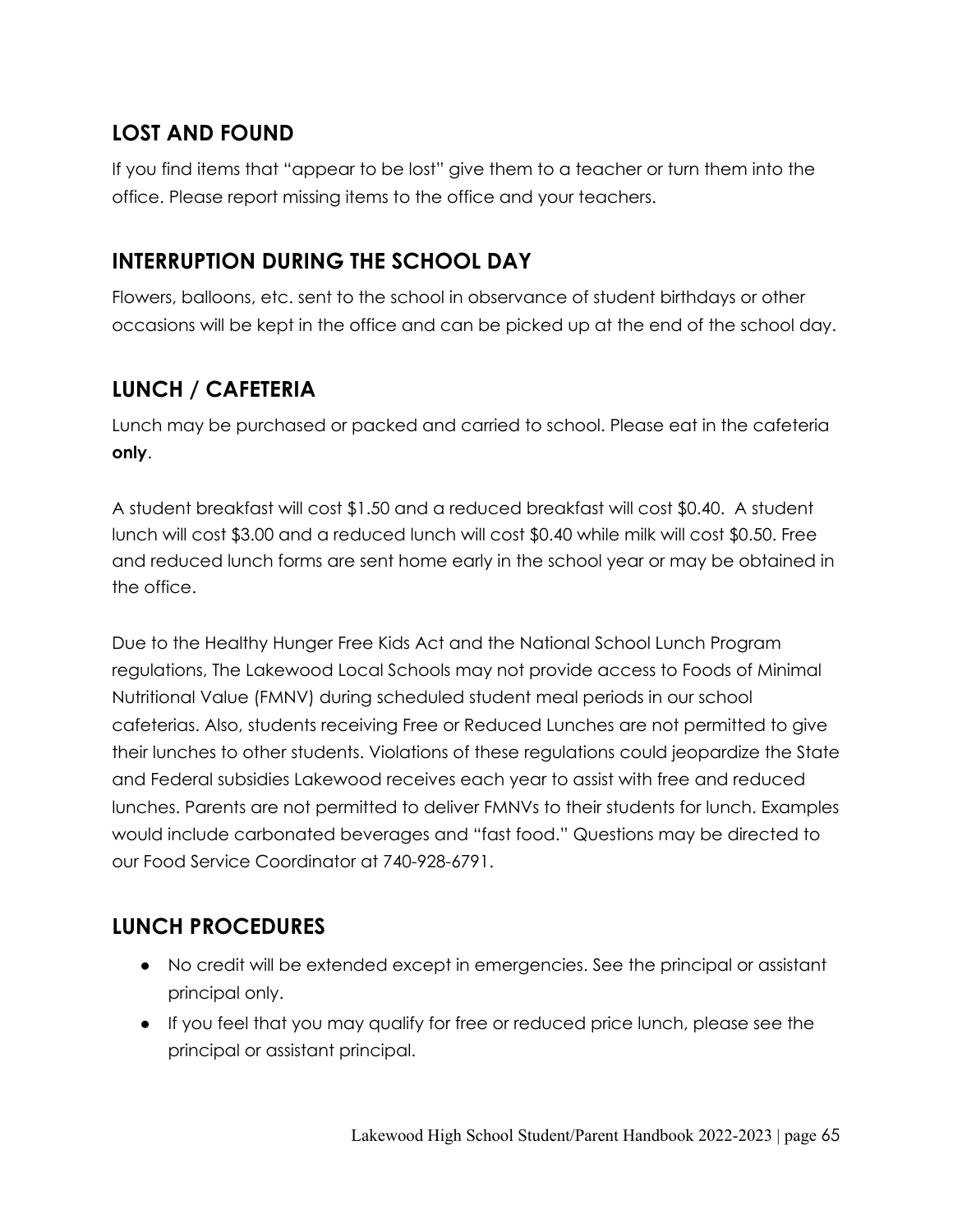- Running, pushing, or horseplay in the cafeteria lines may result in disciplinary action.
- Horseplay, loud noises, etc., will not be tolerated in the cafeteria. Students are expected to choose a seat and remain in it. Students may eat at a table located in the Cafeteria. Students may not eat at the tables located in the academic wing of LHS unless permission is granted by an administrator.
- After finishing your meal, take tray, utensils, waste paper and milk cartons to the proper area for disposal and leave tables free of trash. All trash should be disposed of prior to the end of the lunch period.
- The vending machines are only for the use of those students at lunch.
- The school will not give refunds for vending machines, so use at your own risk.
- Students must provide a pass to leave the cafeteria area. When available, students must sign-out/sign-in to attend intramural activities in the Auxiliary Gym.
- Students must sign-out/sign-in when going to the restroom.
- *Students are not permitted to order lunches from outside sources, or have restaurant food dropped off at school for lunch. (Uber Eats, Grub Hub, etc.)*

## **PARENT PICK UP / DROP OFF PROCEDURE**

If you bring your student to school please drop him or her off in the south parking lot (closest to the office). Students should enter the southwest door and congregate in the first floor hall until the bell rings. Students are not permitted in the1st floor academic wing or second floor before school without permission.

If you plan to pick-up your son or daughter at dismissal, we ask that you pick them up in the south parking lot. Please do not pick up your son/daughter in the faculty parking lot.

## **DRIVING / PARKING AND SAFE AUTOMOBILE OPERATION**

Students under the age of 18 who drop out of school, are habitually absent from school without legitimate excuse, or who have been suspended or expelled from school for use or possession of drugs or alcohol, may face "denial of driving privileges" which means the loss of an Ohio Learning Permit or Ohio Driver's license that a student already has or the denial of an opportunity to obtain the permit or license.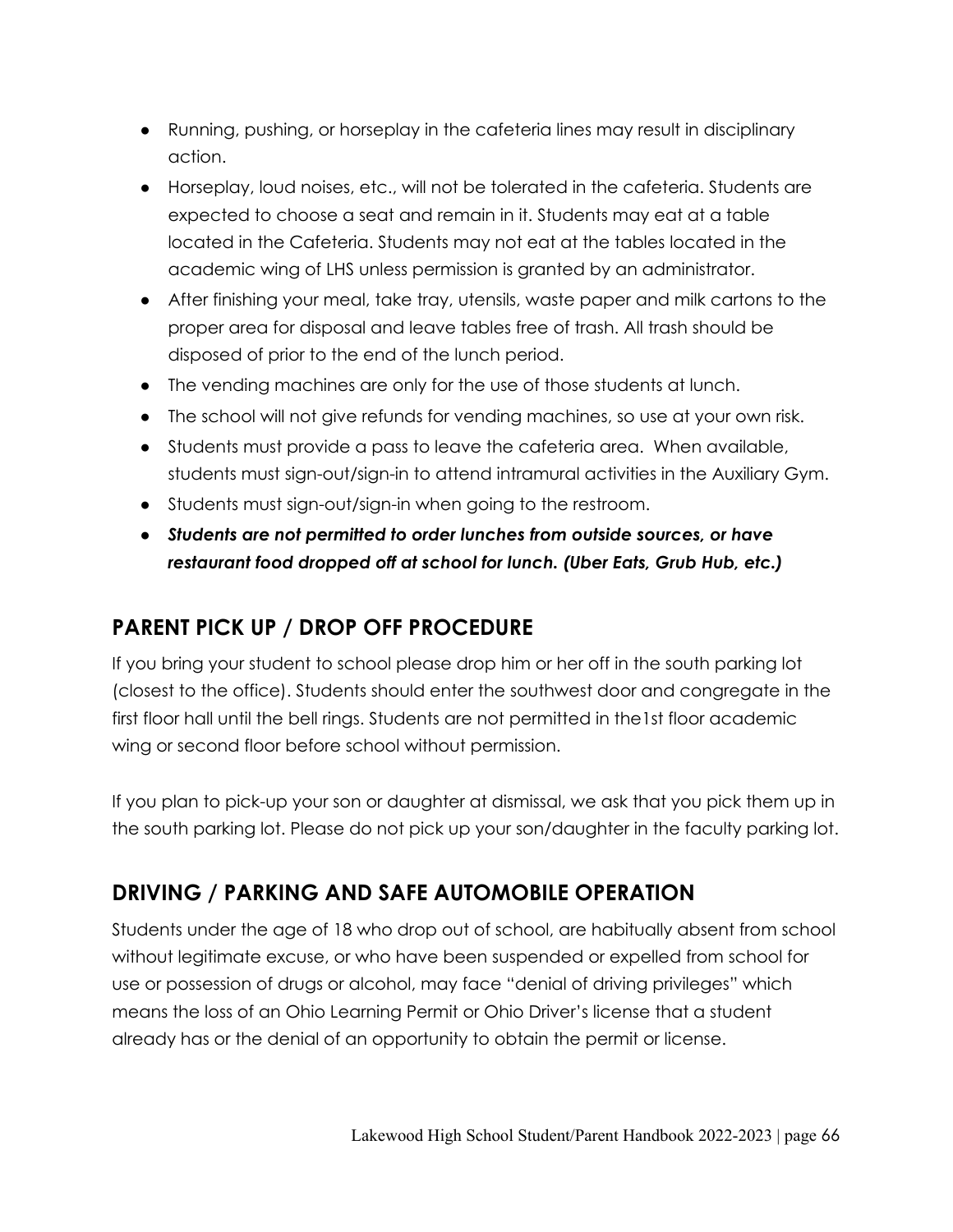The school parking lot is all one way. Students are required to enter at the entrance (farthest south on Lancer Rd.) and exit at the exit (closest to the school). All traffic is one way (from south to north). Students are expected not to drive recklessly or cut across the parking rows. Students are also expected to follow the rules and obey the speed limit.

Failure to meet these expectations may result in loss of driving privileges and/or disciplinary action.

## **PARKING PERMITS**

Students who drive to school are required to purchase a parking permit from the office, display the parking permit and park their vehicle in their assigned spot in the student lot. Students who do not purchase and display a parking permit will be ticketed. Tickets will be \$30 and can be paid in the office. At the time of payment, students will receive a parking permit and be placed into the pool of students who may be randomly selected for drug testing throughout the school year. Please see the Random Drug Testing Board Policy. The parking permit fee is broken down below:

- When a student receives a ticket for the first offense, if they have already paid the \$20 testing fee, then the student will owe \$10 for the ticket and will receive a parking permit. If the student has not paid the \$20 testing fee, they will be charged the \$30 and placed into the pool of students who may be randomly selected for drug testing throughout the school year.
- When a student who receives a first violation does not pay the ticket fee, they will continue to be ticketed the full \$30 amount.
- All unpaid ticketed fees will be placed on the student's fees and must be paid before graduation.
- If a student is in an extracurricular activity that is part of the random drug testing pool and has already paid the \$20 testing fee, then that student will owe \$10 for their parking permit.
- If a student has not paid the \$20 testing fee at the time of applying for his/her parking permit, then the student will pay \$30 and be included in the random drug testing pool. If that student then participates in a tested activity his/her random drug testing fee will have been satisfied.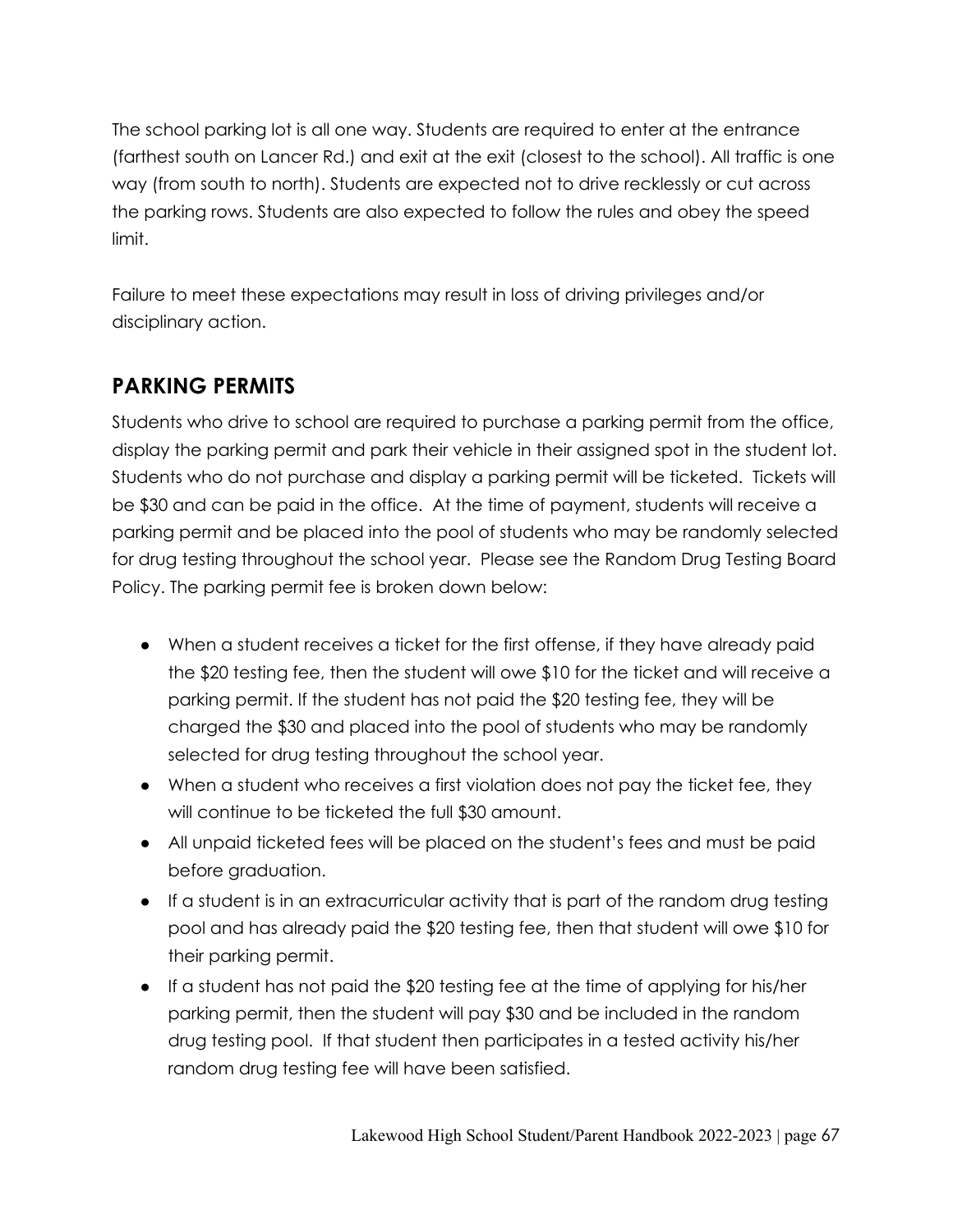The following policy will be followed to correct inappropriate parking behavior:

1st Offense: Ticket

2nd Offense: Ticket and After School Detention

3rd Offense: Ticket and 2-hour Saturday Detention or equivalent

4th Offense: Ticket and 4-hour Saturday Detention or equivalent

5th Offense: Ticket and In-School Detention

#### **Cars not displaying a permit corresponding with their parking space or parked in unauthorized areas may be towed from school property at the owner's expense.** All student forms (registration, handbook acknowledgement, emergency medical etc.) must be completed and turned in before a parking pass will be issued. Parking passes may be revoked for unsafe driving or other disciplinary issues. No refunds will be issued.

#### **PUBLICATIONS**

Publications such as the school newspaper, website and yearbook are connected to the overall school program and are subject to editorial control by the school's authorities. Student names and/ or images may appear in school publications. If you or your parents do not want your name or image to appear, please notify the school principal in writing by September 15.

#### **PUBLIC RECORDS POLICY**

Access to information concerning the conduct of the people's business is a right of every person in the state. Records of Lakewood Local School District which are not exempt from disclosure under the law are available for inspection and copying in accordance with the Ohio Public Records Act. Requests for records may be made during regular business hours to:

Financial Other

Lakewood Local School District Lakewood Local School District 525 E. Main St. 525 E. Main St.

Glenna Plaisted, Treasurer/CFO Dr. Mark Gleichauf, Superintendent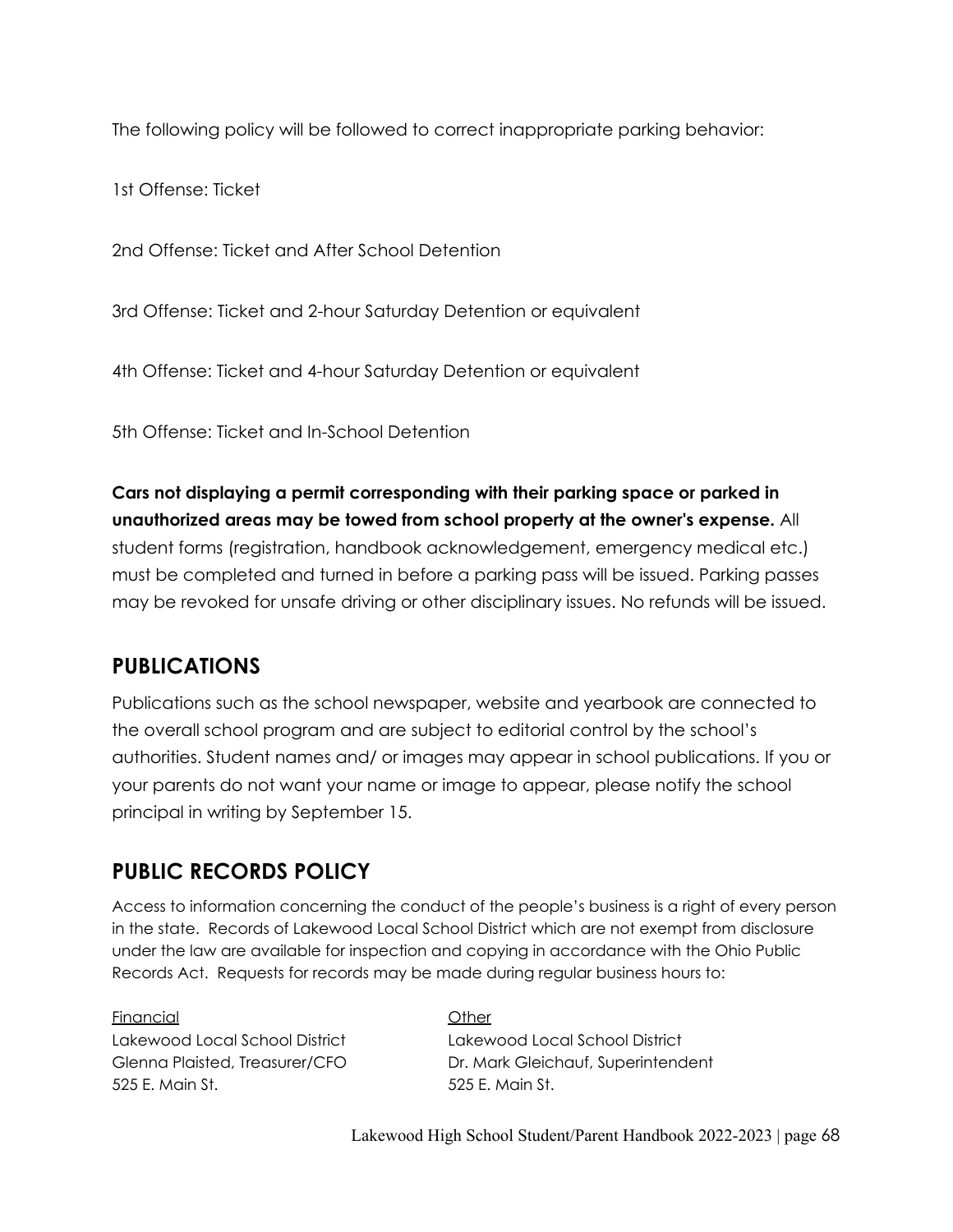P.O. Box 70 P.O. Box 70 Hebron, OH 43025 Hebron, OH 43025 740-928-1928 740-928-5878

[gplaisted@lakewoodlocal.org](mailto:gplaisted@lakewoodlocal.org) [mgleichauf@lakewoodlocal.org](mailto:mgleichauf@lakewoodlocal.org)

## **SIGNS AND POSTERS**

Any sign or poster that is displayed in the building must be approved by the administration.

## **SAFETY DRILLS**

Lakewood High School will conduct six (6) fire drills and the required tornado drills during tornado season. We will also conduct 3-5 security drills that will be situational based on the Lakewood Local Security Levels.

## **EMERGENCY CLOSINGS AND DELAYS**

Occasionally unexpected emergencies will cause school to be closed or delayed. When school officials make the decision to close/delay school, the superintendent or designee will utilize the school one-call system to notify parents. The district will also notify the following media organizations:

| <b>Radio Stations</b>      |                             |
|----------------------------|-----------------------------|
| <b>WCLT (1430 AM)</b>      | WCLT (100.3/104.7/98.7 FM)  |
| <b>WHTH (790 AM)</b>       | WNKO (101.7/107.7 FM)       |
|                            |                             |
| <b>Television Stations</b> | <u>Web sites</u>            |
| WBNS TV (channel 10)       | www.lakewoodlocal.k12.oh.us |
| WCMH TV (channel 4)        | Facebook.com/Lakewood Local |
| WCMH TV (channel 6)        | www.NewarkAdvocate.com      |
| WITE TV (channel 28)       | Twitter: @lakewoodHighSc2   |

@LancerSupt @LakewoodLSD\_HS

## **SCHOOL LOCKERS**

School lockers are available upon request.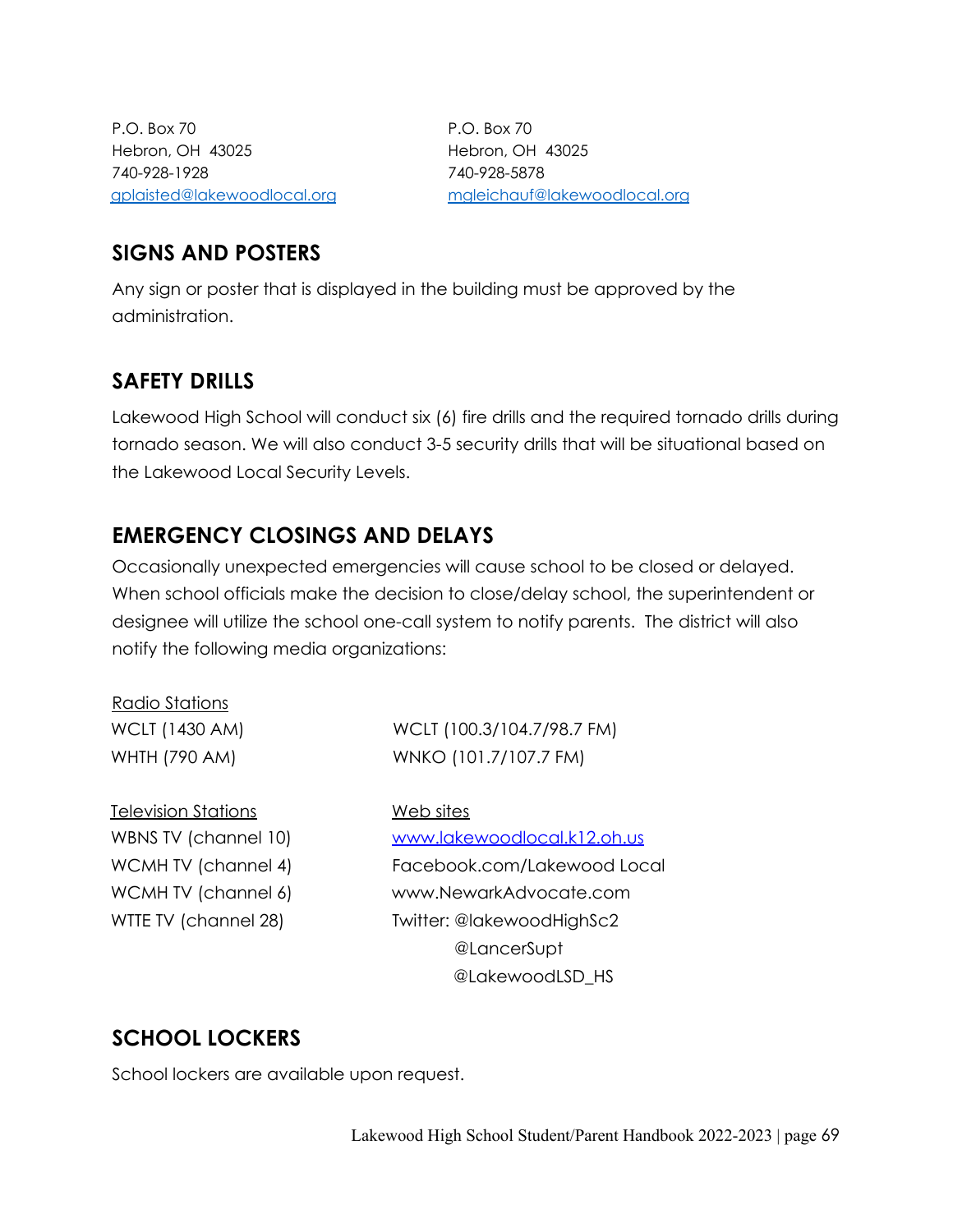To open your locker: Begin by turning the dial 2-3 full turns clockwise, stopping on the first number of the combination. Then turn the dial counter-clockwise one full turn past the first number stopping on the second number. Then turn the dial clockwise directly to the final number.

Lockers are assigned by the school administration. If your locker is not working, please notify the office. All school lockers, desks and other such property are considered school property. All lockers and the contents thereof are subject to random searches at any time without regard to any reasonable suspicion.

## **SEARCH AND SEIZURE**

Search of a student and his/her possessions, including lockers, may be conducted at any time the student is under the jurisdiction of the Board of Education, if there is reasonable suspicion that the student is in violation of Ohio law or school policies. A search may also be conducted to protect the safety of others. All searches may be conducted with or without the student's consent. Failure to comply with a reasonable search will be considered insubordination.

## **SCHOOL PERSONAL PROPERTY**

Students are responsible for the care of their own personal property. The school will not be responsible for personal property. Valuable or irreplaceable items should not be brought to school. On the first offense, confiscated items will be returned to a parent at the end of the day. On subsequent offenses, the students may be subject to further discipline and the item may be returned after the student complies with any disciplinary consequences that were imposed.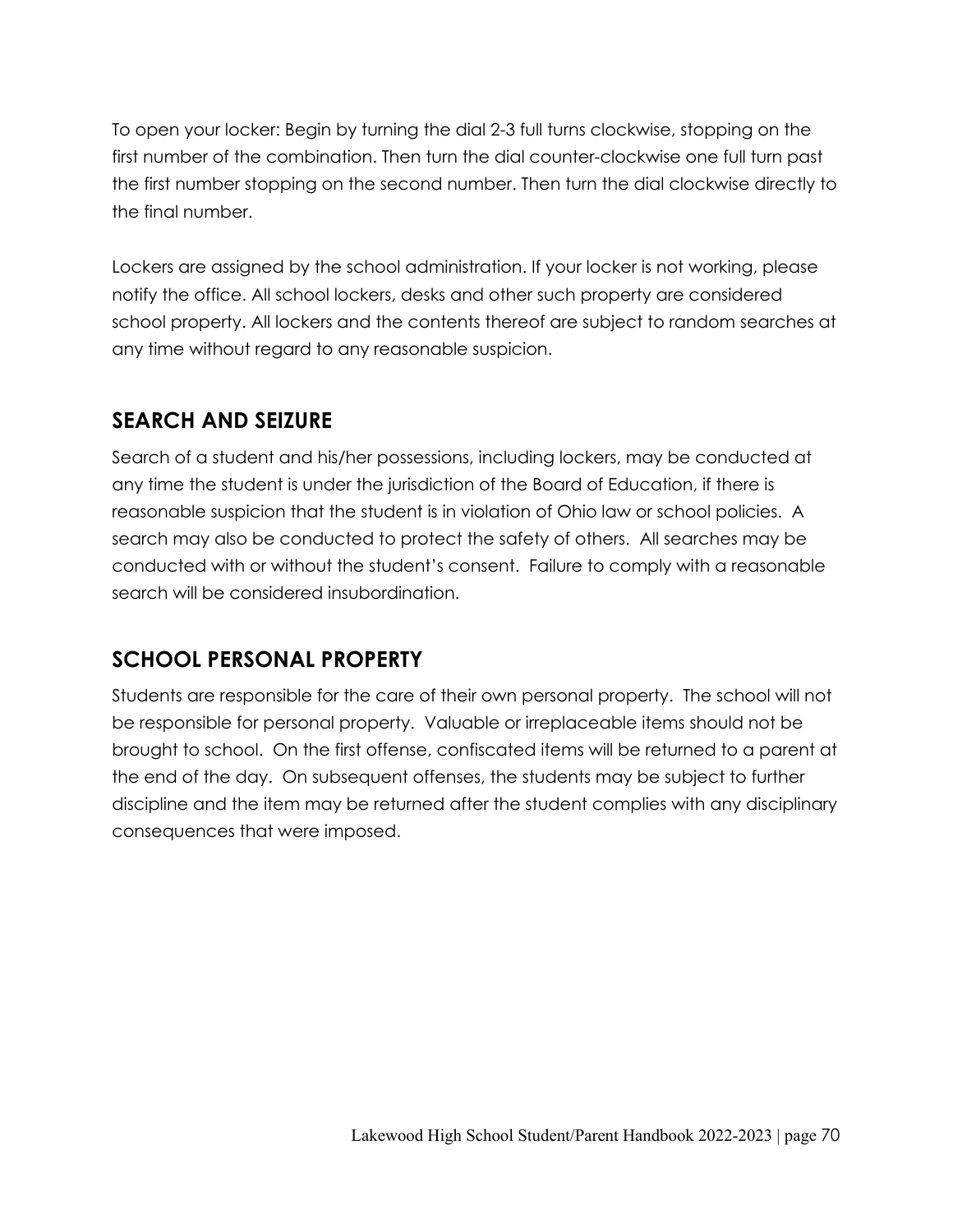## **VIDEO SURVEILLANCE**

Video surveillance and electronic monitoring may be in use throughout the school building, school grounds and on school buses. The devices are being used to observe, monitor and/or record the behavior and activity of all persons on school property or grounds, or participating in school functions. Information obtained through video surveillance/electronic monitoring shall be used to enhance security for students, staff and visitors, and to assist in the detection and deterrence of criminal activity (theft/vandalism) and/or violations of Board policy of the Student Code of Conduct.

## **VISITORS**

All visitors to the building must report to the main office immediately upon entering the building. To be admitted, visitors should press the call button on the intercom located outside the entrance nearest the office. This includes parents, guests, delivery personnel or any other individuals who enter the building during school for any reason. Alumni visits are restricted to before and after school hours. Alumni may meet with former teachers during their conference period provided arrangements have been made in advance. Visitors are required to sign in and pick up and wear a visitor's pass, sticker or badge.

## **WELLNESS POLICY**

The Lakewood Board of Education recognizes that good nutrition and regular physical activity affect the health and well-being of the District's students. Furthermore, research suggests that there is a positive correlation between a student's health and well-being and his/her ability to learn. Moreover, schools can play an important role in the development process by which students establish their health and nutrition habits by providing nutritious meals and snacks through the schools' meal programs, by supporting the development of good eating habits and by promoting increased physical activity both in and out of school.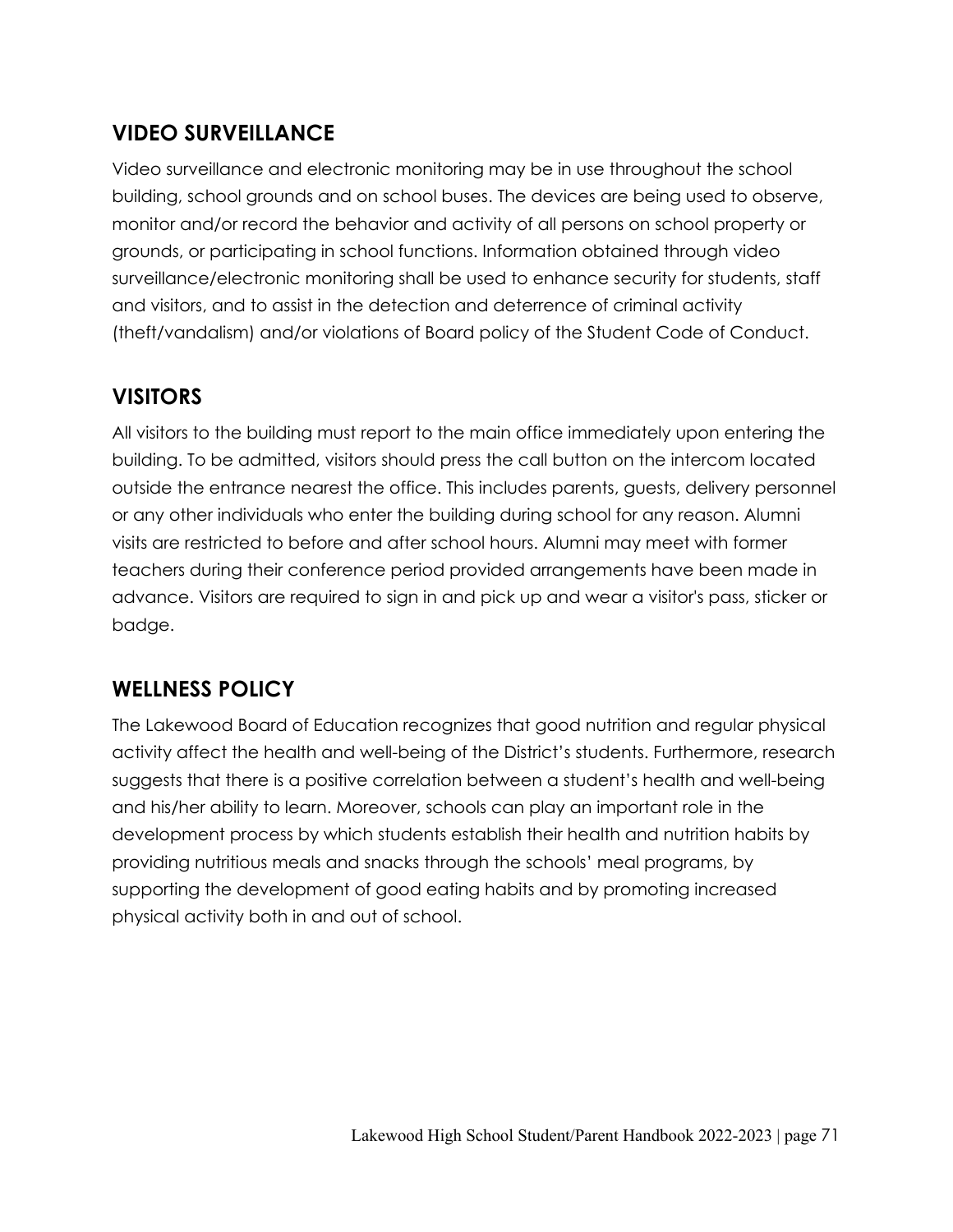# **G. EXTRA-CURRICULAR ACTIVITIES**

# **ATHLETIC CODE OF CONDUCT / EXTRA-CURRICULAR HANDBOOK**

The Lakewood Local School District and Athletic Department has developed an Athletic Code of Conduct and an extra-curricular handbook that all students and athletes in our district must abide by. A copy of the Athletic Code of Conduct or extracurricular handbook should be distributed to each student or athlete prior to the beginning of an athletic season or activity. A failure to abide by these guidelines could result in a loss of eligibility and/or other penalties.

# **EXTRA-CURRICULAR MEMBERSHIP**

Membership and participation in extracurricular activities is a privilege. No student is guaranteed this membership. Students are reminded and expected to conduct themselves in such a way that their actions will not embarrass themselves or Lakewood High School. Take pride in yourself and your school. Violators may be excluded from further participation.

# **NATIONAL HONOR SOCIETY**

The Lakewood High School chapter of the National Honor Society recognizes students who excel in the areas of scholarship, leadership, character and service. Students meet the scholarship requirement by earning a cumulative GPA of 3.35 or higher. Once inducted, students are required to maintain these standards and to participate in various service projects and fundraisers.

During the second semester of each year, sophomores, juniors and seniors who meet the GPA requirement may complete an application listing co-curricular, community, leadership and work experiences. Applicants must also complete an essay on a provided topic. A committee of five faculty members reviews the applications and judges the applicants' contributions to their school and the community. Students must have the votes of at least three of the five committee members in order to be selected.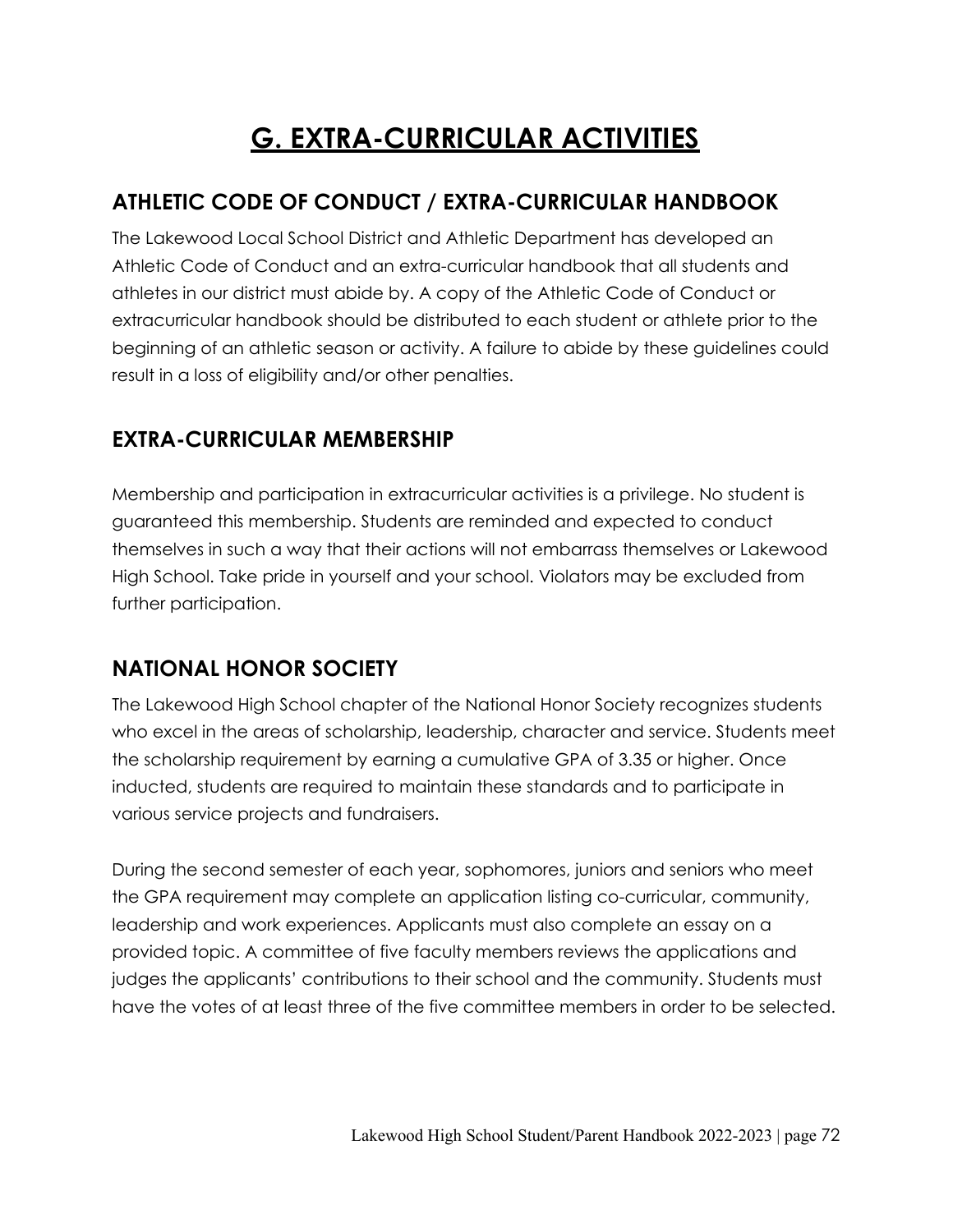# **STUDENT ATTENDANCE AT EXTRACURRICULAR ACTIVITIES**

Attendance at extracurricular activities is a **privilege**. Examples include, but are not limited to school dances, assemblies, athletic events, award nights, banquets, programs, school or class field trips. **Proper attire is expected for the occasion.** Students that have discipline problems in school, at school events or on the buses, may be prohibited from these activities. Students that accrue excessive absences from school may be denied access to these events. Note: A student must be in school on the day of a dance or extracurricular activity in order to attend that event. An exception would be a doctor's appointment for that day. The administration feels that attendance at and participation in "extra" activities should be viewed as a reward for students who are good citizens and strive to follow school rules and policies.

# **STUDENT COUNCIL**

Your Student Council provides for student activities, and serves as a training experience for both leaders and followers. It promotes the common good, gives students a share in the management of the school, and develops high ideals of personal conduct. It also acts as a clearing house for student activities, seeks to interest students in school affairs, and helps solve problems that may arise. Representatives are elected from each class.

### **WORK PERMITS**

Work Permit applications may be obtained in the high school office, or on the district website. Students under the age of eighteen (18) are required to provide a Work Permit to their employers in order to comply with child labor laws.

Applications consist of three parts: 1) Required parent information and signature; 2) verification of hire by the employer; and 3) recent physician's statement of health. Correctly completed applications should be brought back to the high school office for processing. The work permit can usually be issued within 1-2 business days. Permits may be pulled by school administrators for unacceptable school attendance and or poor academic performance.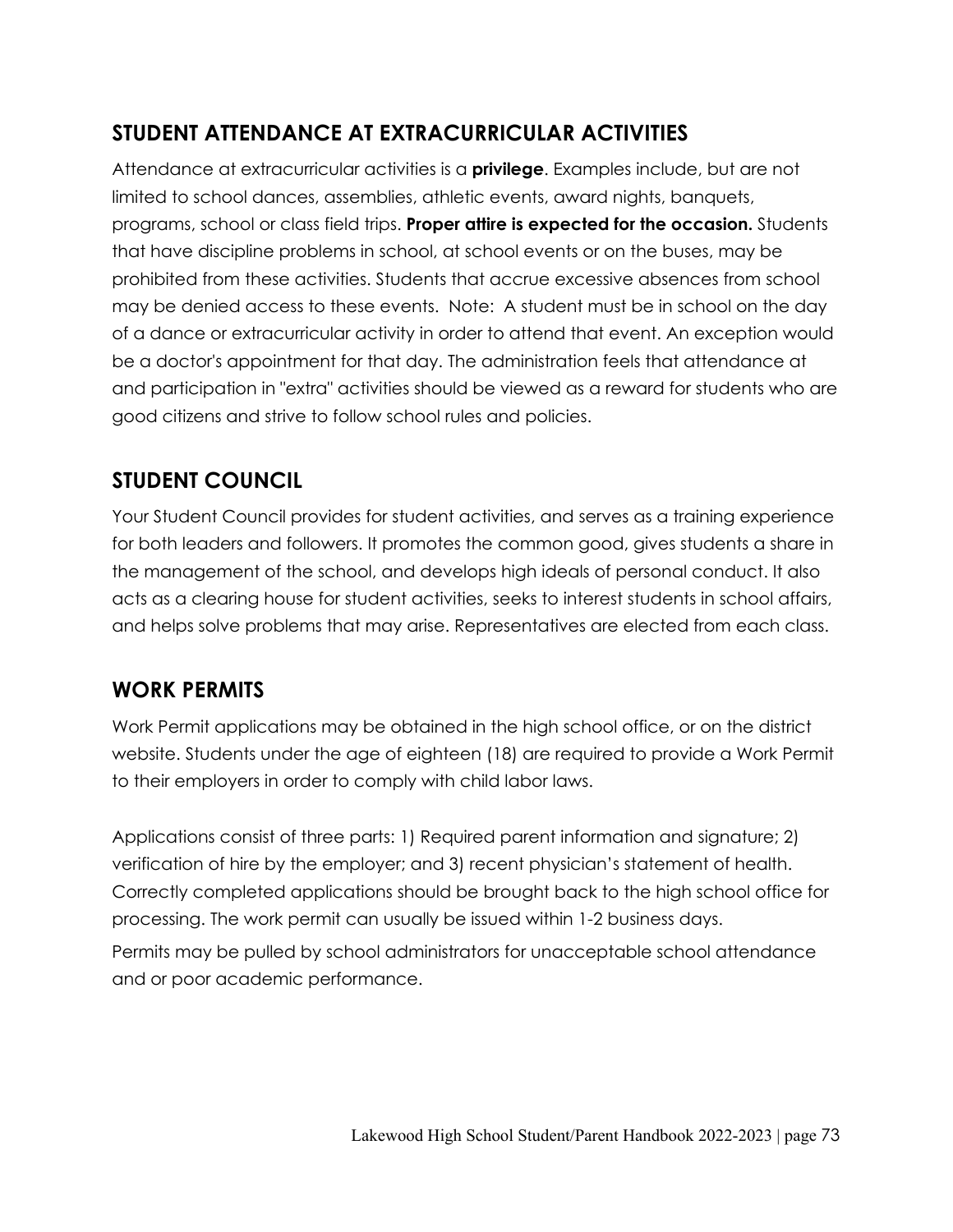# **RANDOM URINE DRUG TESTING PROGRAM**

This policy applies to all students in Grades 7-12 participating on an OHSAA-sanctioned athletic team, an extracurricular activity as defined by the Board, or a student required to have a parking permit. Please refer to board policy for specifics of the program. Consequences of a positive test are as follows:

**First Violation** - For the first positive result, the student will be given two options:

A. Denial of participation in athletics, extracurricular activities, parking on District property when a permit is required, and social probation for one calendar year. (NOTE: Social Probation includes any student being denied the privilege to attend any or all of the school's social events at home or away facilities. This includes, but is not limited to: dances, performances, athletic events, etc.)

### **OR**

B. The student will have to make an appointment with a certified chemical dependency counselor (or at an agency certified by the Ohio Department of Health or the Ohio Department of Alcohol and Drug Addiction Services) for chemical dependency assessment and then follow the recommendations of the counselor. The parent/guardian/custodian is responsible for all expenses and for providing the school administrator with documentation that the student completed all recommendations of the counselor. The student will be denied participation for a minimum of **25%** of the combined present and next athletic or extracurricular season. The parent/guardian/custodian and student will meet with the school administrator and coach/advisor to determine reinstatement. The student may be required, at parent/guardian/custodian expense, to submit to weekly or random testing for the remainder of the current athletic season.

For Example: Athletics: The student will be denied participation for 25% of the current season, with any remaining percentage of the denial of participation applied to the next season of participation if needed. (NOTE: The student may continue to practice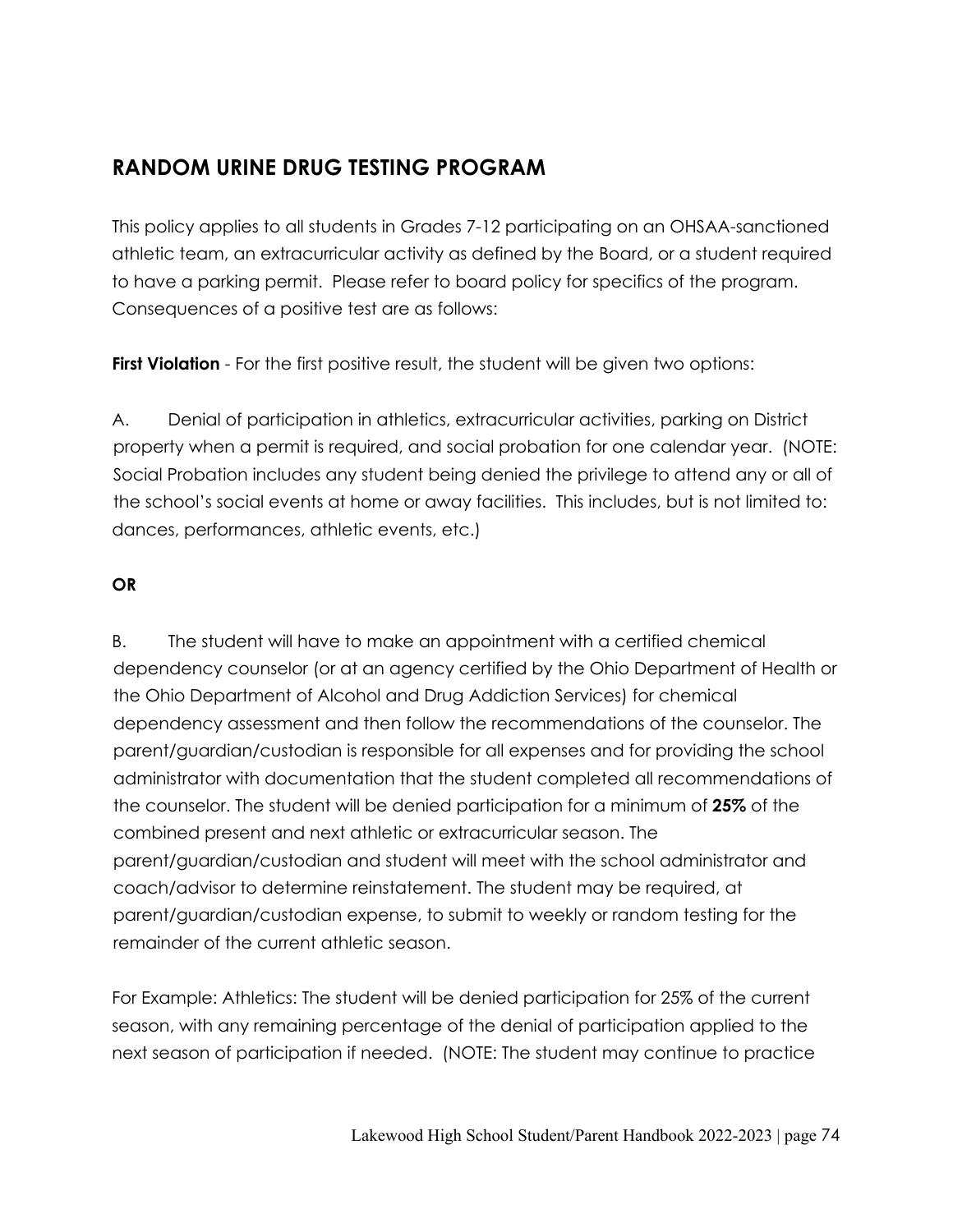and travel with the team. The student may not wear a team uniform, warm up with the team, or sit/stand with the team during this denial of participation.)

Extracurricular Activities: The student will be denied participation in 25% or 45 school days of all extracurricular activities, with any remaining percentage/days of denial of participation applied to the next season of participation if needed. (NOTE: The student may not attend club meetings and or participate in off-campus trips or special events. Students who participate in extracurricular activities that have performances may continue to practice/rehearse but may not perform during the denial of participation.)

Driving and Parking: The student will be denied 25% or 45 school days of driving/parking privileges on District property.

In order for participation and privileges to be reinstated after the 25% penalty, the student must have already agreed to submit to a minimum of 5 follow-up drug tests within 6 months at no cost to the District. The drug testing dates will be determined by the principal/designee.

**B. Second Violation** - For the second positive result, the student will be given two options:

A. Permanent denial of participation in athletics, extracurriculars and social probation during the student's remaining career at Lakewood High School.

#### **OR**

B. The student will have to make an appointment with a certified chemical dependency counselor (or at an agency certified by the Ohio Department of Health or the Ohio Department of Alcohol and Drug Addiction Services) for chemical dependency assessment and then follow the recommendations of the counselor. The parent/ guardian/custodian is responsible for all expenses and for providing the administrator with documentation that the student completed all recommendations of the counselor. The student will be denied participation for a minimum of **50%** of the combined present and next athletic or extracurricular season. The student may be required, at parent/guardian/custodian expense, to submit to weekly or random testing for the remainder of the current athletic season.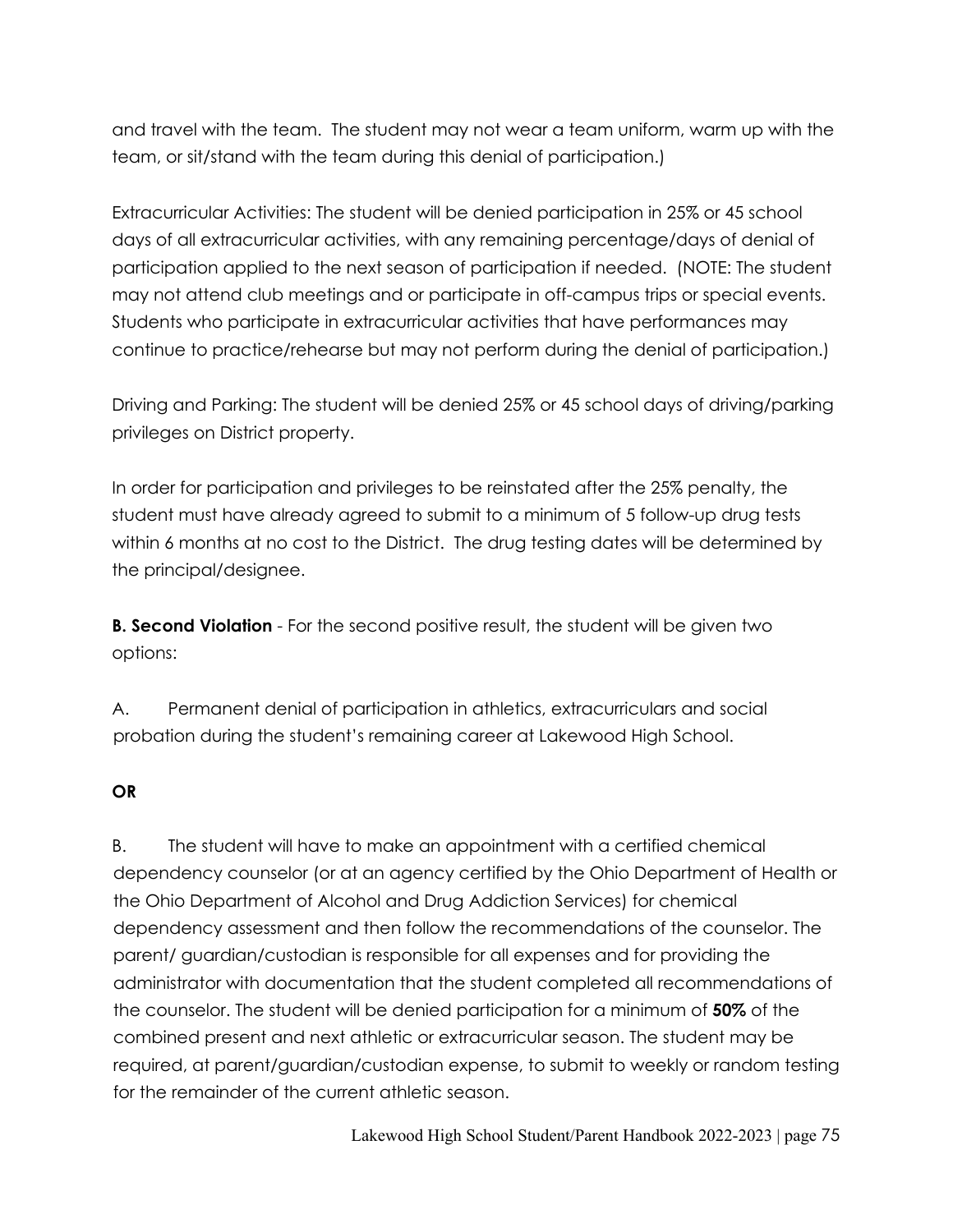For Example:

Athletics: The student will be denied participation for 50% of the current season, with any remaining percentage of the denial of participation applied to the next season of participation if needed. (NOTE: The student may continue to practice and travel with the team. The student may not wear a team uniform, warm up with the team, or sit/stand with the team during this denial of participation.)

Extracurricular Activities: The student will be denied participation in 50% or 90 school days of all extracurricular activities, with any remaining percentage/days of denial of participation applied to the next season of participation if needed. (NOTE: The student may not attend club meetings and or participate in off-campus trips or special events. Students who participate in extracurricular activities that have performances may continue to practice/rehearse but may not perform during the denial of participation.)

Driving and Parking: The student will be denied 50% or 90 school days of driving/parking privileges on District property.

**In order for participation and privileges to be reinstated after the 50% penalty, the student must have already agreed to submit to a minimum of 5 follow-up drug tests within 6 months at no cost to the District. The drug testing dates will be determined by the principal/designee.**

**Third Violation** – For the third positive result:

The student will be permanently denied participation in athletics, extracurricular activities and driving/parking privileges and will be placed on social probation immediately.

### **Violations are cumulative throughout the student's school career (Grades 7-12).**

Students who have been had three positive testing results are eligible to appeal their permanent denial of participation to the Superintendent after the following conditions have been met:

1. The student has remained in the testing pool and has submitted to testing for 12 consecutive months (at the family's expense). All test results must be negative.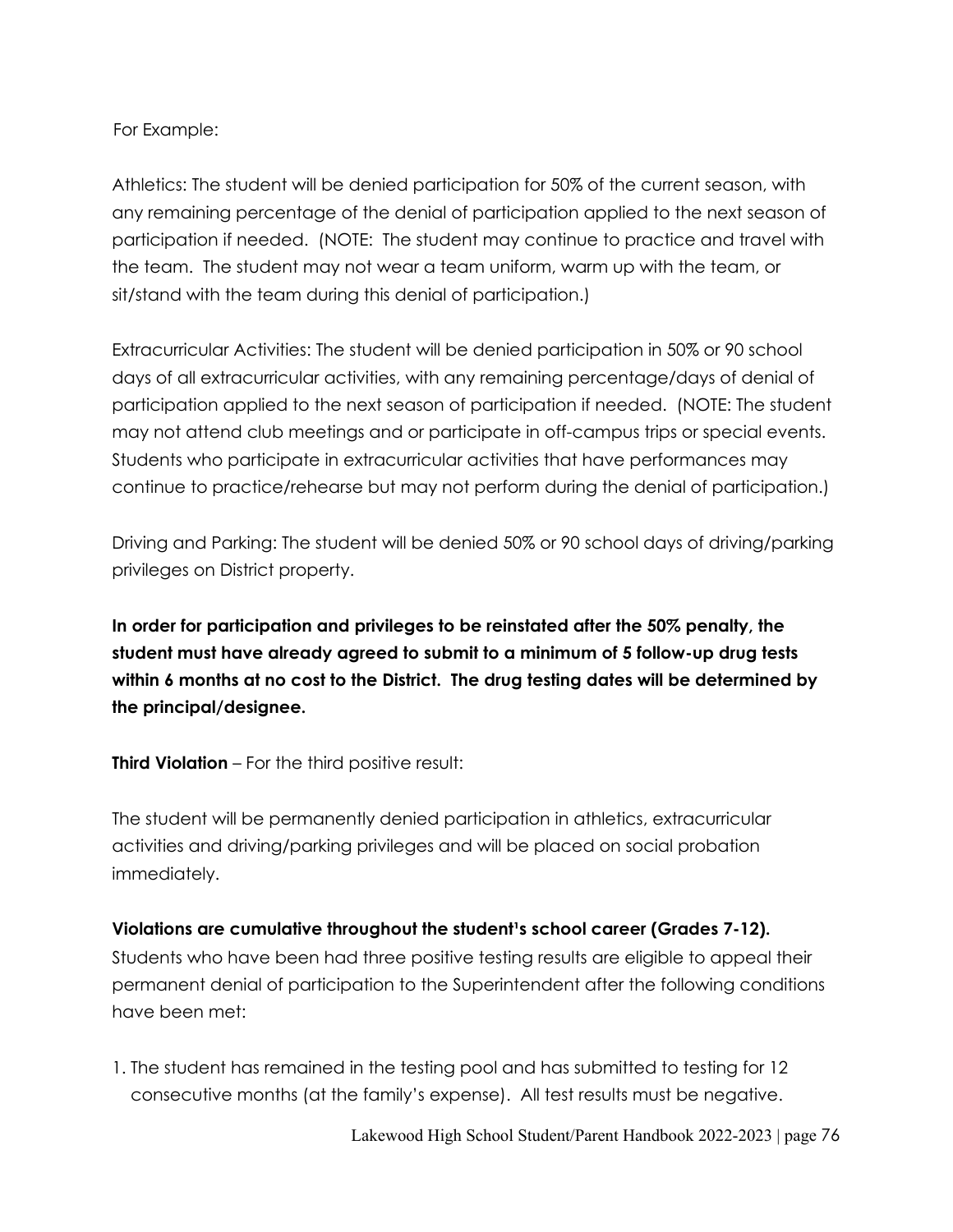- 2. The student is in good academic standing during the 12 month testing period.
- 3. The student maintains a clean discipline record during the 12-month testing period. Students whose appeals are denied by the Superintendent may appeal their permanent denial to the Board of Education.

#### **SELF-REFERRALS:**

A student may give a self-referral once in 6 years, between Grades 7-12. Self-referrals can only happen before being randomly selected for testing. A self-referral occurs when a student asks a coach, advisor, director, counselor, administrator or any other school personnel for help and an assessment prior to any known violations of this policy. A self-referral will not be subject to any disciplinary action provided that:

A) The student completes a drug assessment and counseling program and verification is provided to the principal/designee. The counselor and or agency must be certified by the Ohio Department of Health or the Ohio Department of Alcohol and Drug Addiction Services. Parents/Guardians/Custodians must pay for this expense.

B) The student agrees to submit to 5 follow-up drug tests within 6 months at no cost to the District. The testing dates will be determined by the principal/designee and testing will be completed by the District's drug testing company. If the student tests positive during the follow-up drug tests, the student will be subject to first-time offense consequences.

### **Student Participants: Random Urine Drug Testing Program (\*Denotes High School &**

### **Middle School)**

| <b>Baseball</b>                          | Bowling – Boys & Girls                                                       | Cheerleading - Boys & Girls* |
|------------------------------------------|------------------------------------------------------------------------------|------------------------------|
| Cross Country - Boys & Girls*            | Drum Major Fall Play                                                         | Flag Corp                    |
| Football*                                | <b>Junior Class Officers</b>                                                 | Quiz Bowl                    |
| Robotics                                 | Senior Class Officers                                                        | Soccer – Boys & Girls        |
| Softball                                 | <b>Spring Musical</b>                                                        | Student Council (7-12 only)* |
| Swimming - Boys & Girls                  | Track & Field – Boys & Girls*                                                | Volleyball*                  |
| Wrestling*<br>Basketball - Boys & Girls* | Golf – Boys and Girls*<br>Student Drivers required to have a parking permit. |                              |

Lakewood High School Student/Parent Handbook 2022-2023 | page 77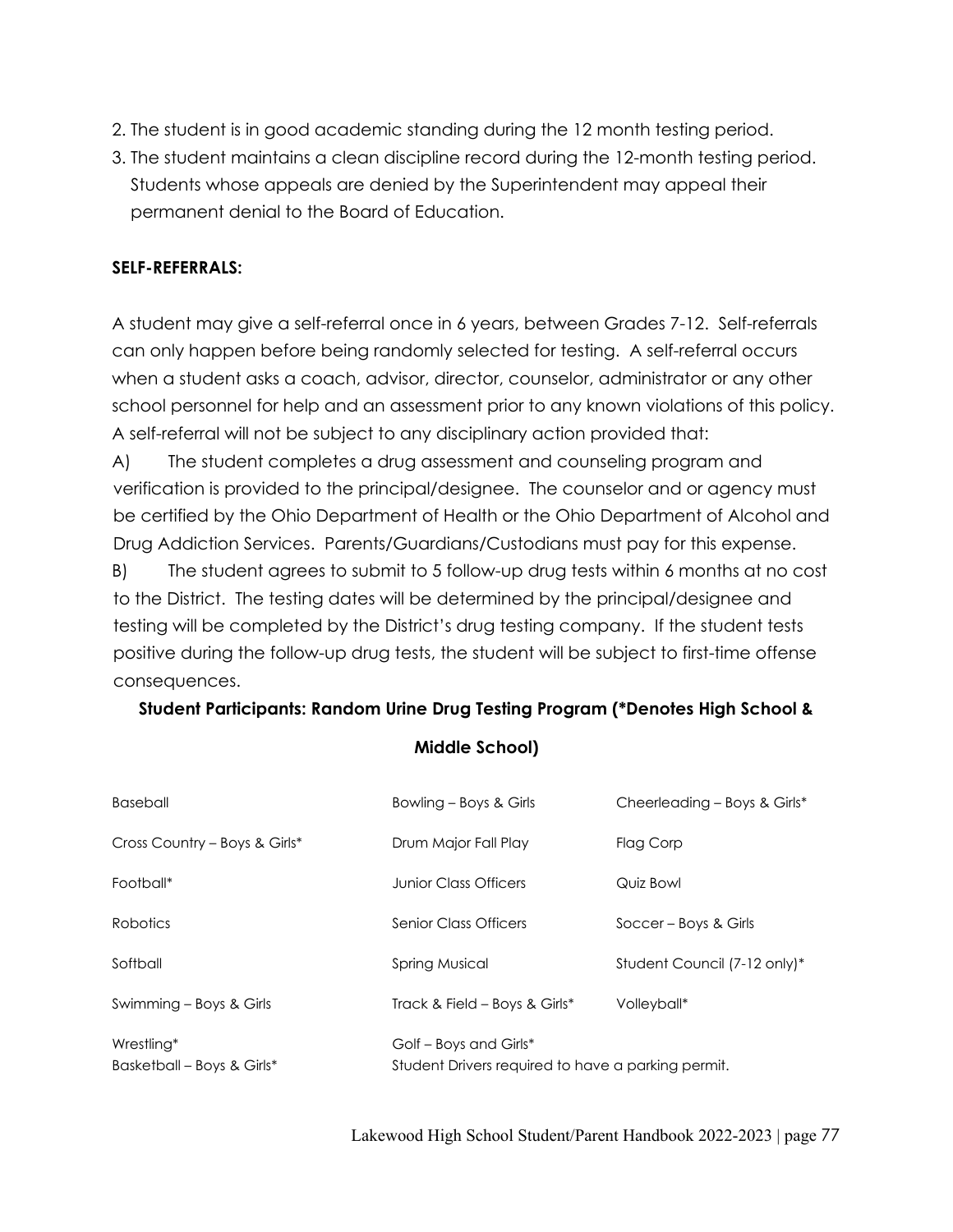# **H. APPENDICES**

### **School Songs**

#### **THE STAR SPANGLED BANNER**

O say can you see by the dawn's early light, What so proudly we hailed at the twilight's last gleaming, Whose broad stripes and bright stars through the perilous fight O'er the ramparts we watched were so gallantly streaming? And the rockets' red glare, the bombs bursting in air Gave proof through the night that our Flag was still there! O say does that star-spangled banner yet wave O'er the land of the free, and the home of the brave?

#### **LAKEWOOD HIGH SCHOOL ALMA MATER**

As voices ring out bright with cheer We hear our Lakewood loud and clear We feel the peoples' unity Their shouts express their loyalty As time rolls on in golden haze We'll remember high school days We will try to do our best For our dear old L. H. S.

#### **LANCER FIGHT SONG**

On ye Lancers, On ye Lancers On to victory Show your spirit, show your courage Show your loyalty On ye Lancers, On ye Lancers Fight with all your might We're behind you all the way So fight, fight, fight!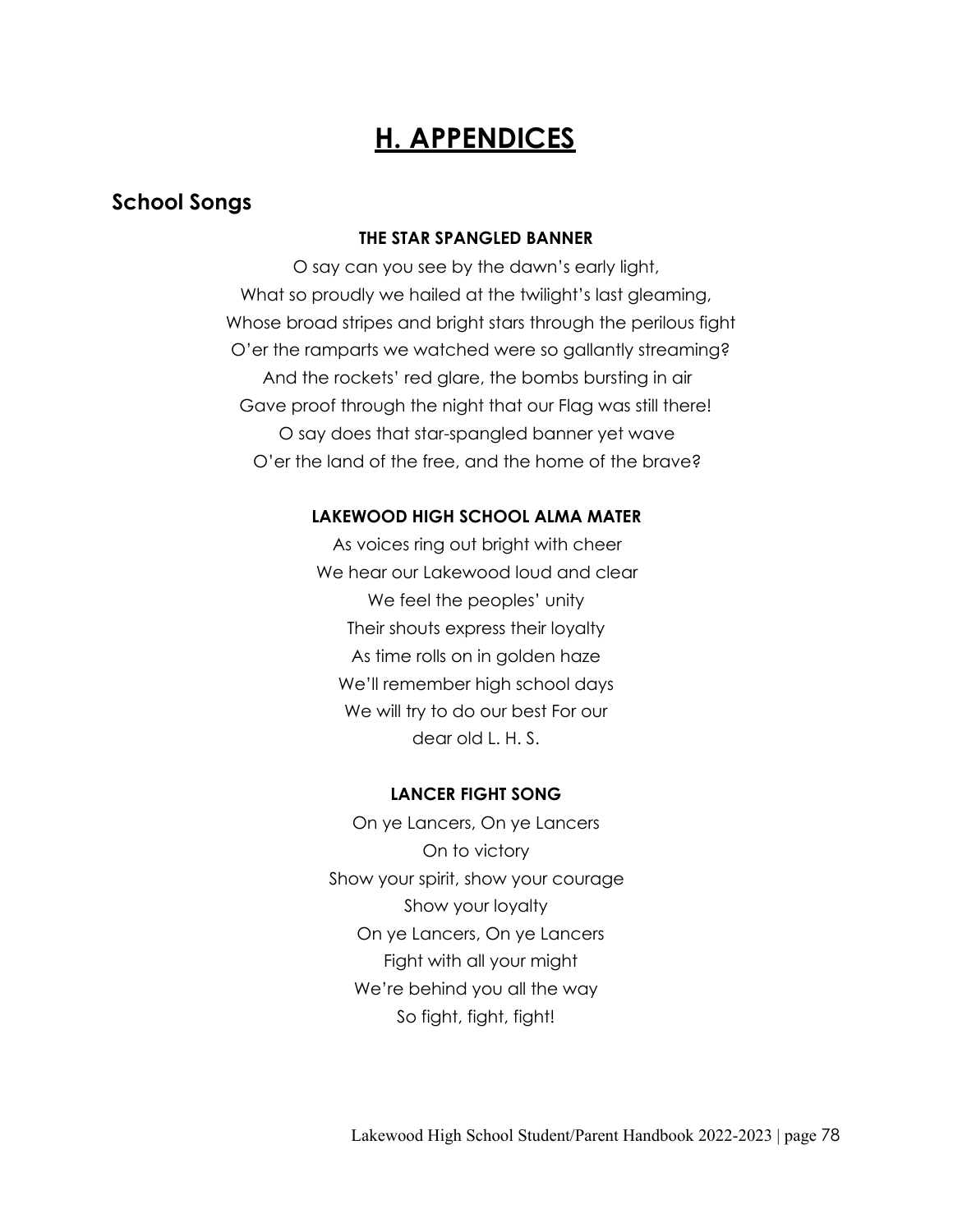### **Certificated staff roster**

**Principal:** Kevin Krier **Assistant Principal:** David Hayward **Athletic Director:** Jason Lee

**Guidance Department**: Valerie Kiefer, Phil Sikorski

**Media/technology Department:** Michael Haudenschild, Jennifer Leistikow, Tim Owen, Zachary Cramer

- **Speech/language:** Katie Magelainer
- **STEM:** Dee Martindale
- Art: Michelle Robinson
- **Careers**: Terri McKenzie
- **CBI/Business and Industry Partnership Coordinator:** Mike Mohler
- **Computers/CIS:** Sharon Smith, Mark Vukovic
- **Drama:** Martha Fickle
- **Engineering:** Lisa Hawthorn
- **English:** Michelle Duncan, Mandy Ewing, Cheryl Lapp, Janessa Maybury, Mandy O'Dell
- **Health/PE:** Brian Cooperrider, Lori Moore, John Poulnott
- **Math:** Andy Bowman, Tyler Brown, Rob Englert, Brent Smith
- **Music:** Lauren Domenick, Derek Shell
- **Science:** Ryan Bergeman, Kelsey Boyer, Lindsey Fawcett, Candace Haudenschild, Angela Maselli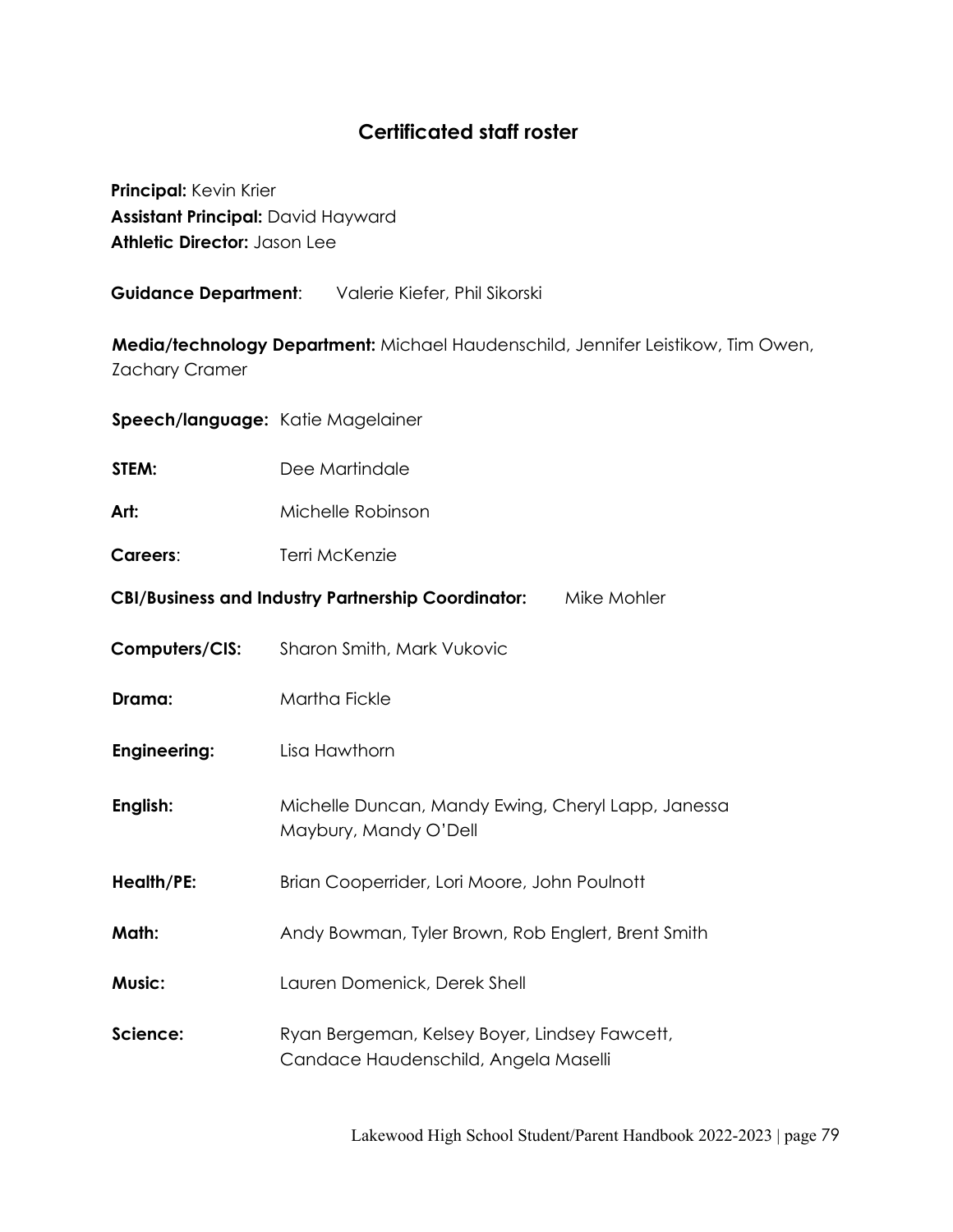### **Social Studies:** Brittany Baker, Doug Jewitt, Viola Levin, Jace Maybury

**Spanish:** Kara Caton-Searls, Charlotte Mahoney

**LHS Full-Time Substitute:** Kevin Miller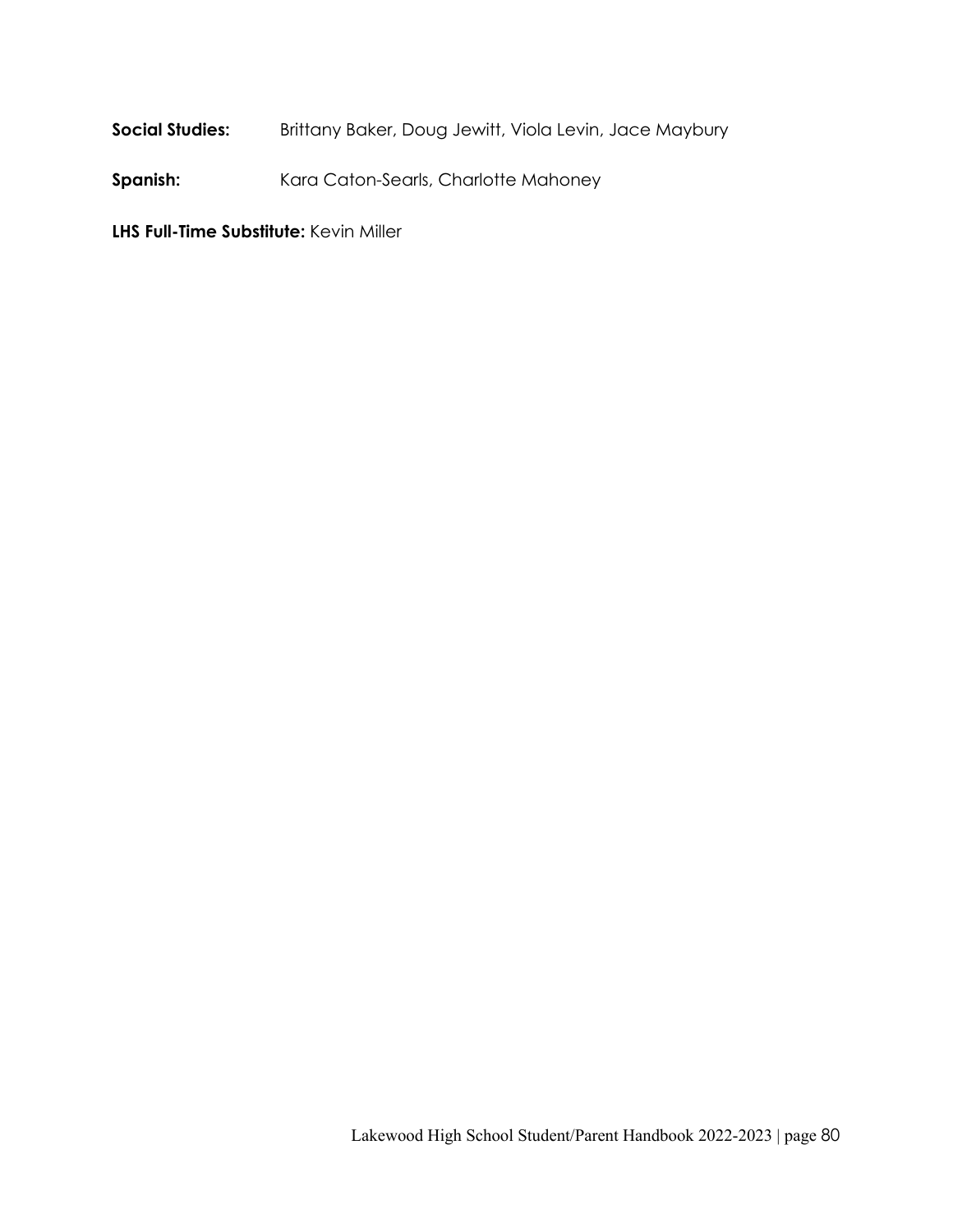### **Classified Staff Roster**

- **Cafeteria Staff:** Marsha Parlet (Head Cook), Sherie Campbell (Cashier/Server), Mary Swineharte (Cashier/Server)
- **Custodian:** Rodney Clark
- **In-School Detention Monitor:** April Gillham
- **Study Hall Monitor:** Tawni Hess
- Secretaries: Penny Truex (Guidance), Chris Wogan (Front Office / Building)

### **Telephone numbers**

| <b>Lakewood High School:</b>      | 740-928-4526 (office), 740-928-3731 (fax)                                              |
|-----------------------------------|----------------------------------------------------------------------------------------|
|                                   | Lakewood Local Central Office: 740-928-5878 (office), 740-928-3152 (fax)               |
| <b>Transportation Department:</b> | 740-928-8886 (office), 740-928-6791 (office)                                           |
| <b>Office of Civil Rights:</b>    | 216-522-4970 (office), 216-522-2573 (fax),<br>877-521-2172 (TDD), OCR.Cleveland@ed.gov |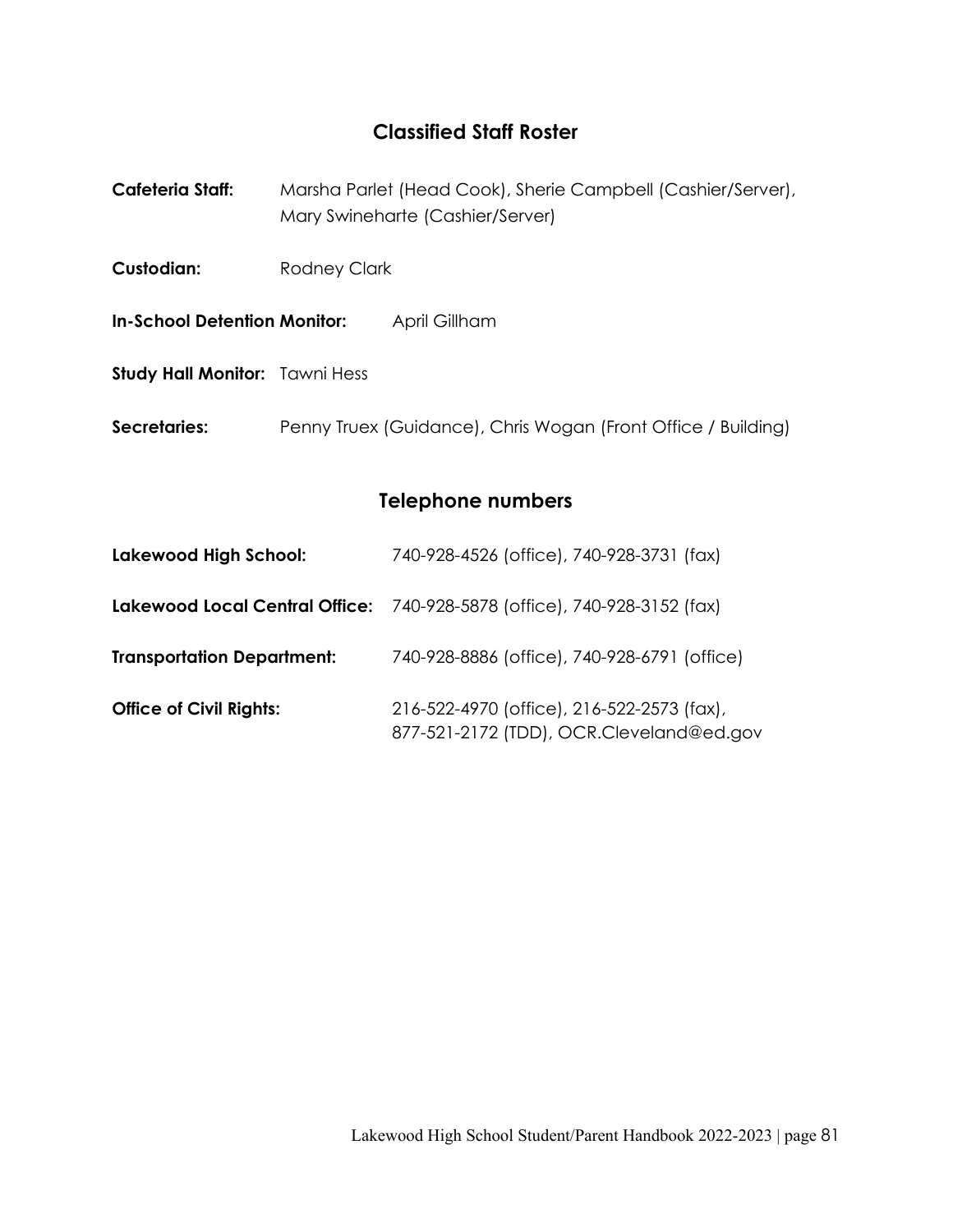# **NOTICE OF RIGHT TO KNOW TEACHER QUALIFICATIONS**

LAKEWOOD LOCAL SCHOOLS 525 E. Main Street, P.O. Box 70 Hebron, OH 43025 Phone (740-928-5878) – Fax (740-928-3152)

### NOTICE OF RIGHT TO KNOW TEACHER QUALIFICATIONS 2022-2023

You have the right to know about the teaching qualifications of your child's classroom teacher in a school receiving Title I funds. The Federal Every Student Succeeds Act (ESSA) requires that any local school district receiving Title I funds must notify parents that they may ask about the professional qualifications of their child's classroom teacher. The qualifications include:

- 1. Whether the teacher has met the Ohio teacher licensing criteria for the grade level and subject areas in which the teacher provides your child instruction.
- 2. Whether the teacher is teaching under emergency or temporary status that waives state licensing requirements.
- 3. The undergraduate degree major of the teacher and any other graduate degree or certification (such as National Board Certification) held by the teacher and the field of discipline of certification or degree.
- 4. Whether your child is provided services by instructional paraprofessionals and, if so, their qualifications.

You may ask for the information by returning this letter to the address listed above. Or you may fax your request to the above listed fax number. E-mail requests may be sent to ppickering@laca.org. Be sure to give the following information with your request:

| Child's full name:<br><u> Child's</u> full name: |
|--------------------------------------------------|
|                                                  |
|                                                  |
|                                                  |
| Sincerely, Dr. Mark Gleichauf                    |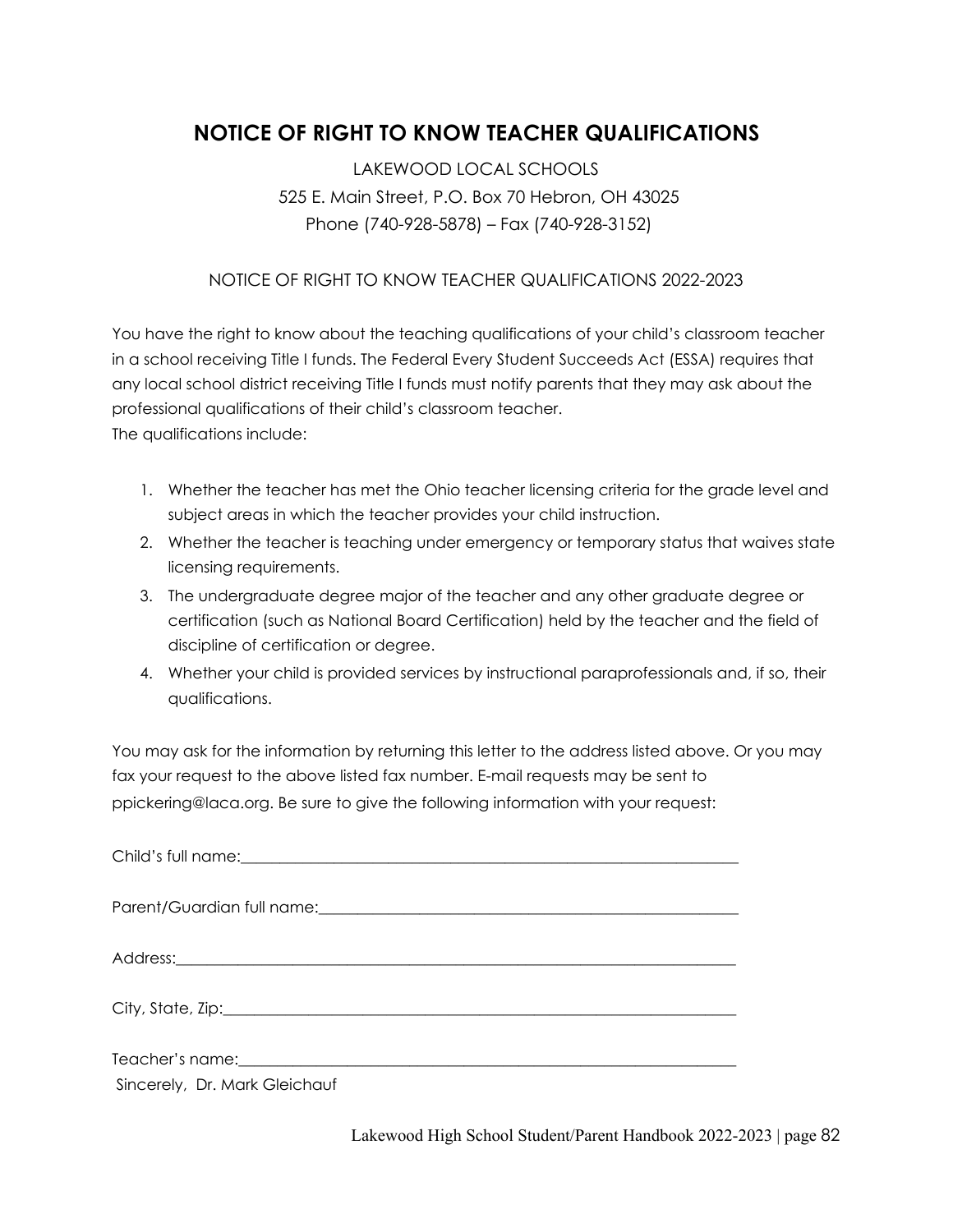# **DRUG TESTING POLICY AND EXPECTATIONS INFORMED CONSENT AGREEMENT**

Student name (print)

### **AS A STUDENT:**

- I understand and agree that participation in athletics, extra-curricular activities and parking on school grounds is a privilege that requires me to comply with the District's Drug Testing Policy and Expectation; and I understand that that privilege may be withdrawn for violations of the Drug Testing Policy and Expectations, hereinafter Drug Testing Policy.
- I have read the Drug Testing Policy and thoroughly understand the consequences that I will face if I do not honor my commitment to the Drug Testing Policy.
- I understand and realize that there is risk of injury in participating in activities and driving to school.
- I understand that when I participate in any athletics or extra-curricular programs, and/ or receive a parking permit, I may be subjected to initial and random urine drug testing, and if I refuse, I will not be allowed to practice, participate or park. I have read the consent on the reverse of this form and agree to its terms.

\_\_\_\_\_\_\_\_\_\_\_\_\_\_\_\_\_\_\_\_\_\_\_\_\_\_\_\_\_\_\_\_\_\_\_\_\_\_\_\_\_\_\_\_\_\_ \_\_\_\_\_\_\_\_\_\_\_\_\_\_\_\_\_\_

● I understand this is binding while a student within the Lakewood Local School District.

Student signature **Date** Date **Date** 

### **AS A PARENT/GUARDIAN/CUSTODIAN:**

- I have read the Drug Testing Policy and understand the responsibilities of my son/daughter/ward as a participant in athletics, extra-curricular activities, and/or parking privileges in the Lakewood Local School District.
- I understand and realize that there is an assumed risk of injury involved for my son/daughter/ward as a participant in activities and driving to school.
- I understand that, in order for my son/daughter/ward to participate in athletics, extracurricular activities, and/or receiving a parking permit, he/she may be subjected to initial and random urine drug testing, and if he/she refuses, he/she will not be allowed to practice, participate, or receive a parking permit. I understand that there are consequences for a positive test, as described in the Drug Testing Policy. I have read the consent on the reverse of this form and agree to its terms.
- I understand that this is binding for one calendar year from the date of signature.

| Parent/Guardian/Custodian signature    | Date       |            |
|----------------------------------------|------------|------------|
| Parent/Guardian/Custodian name (print) | Home phone | Work phone |

Lakewood High School Student/Parent Handbook 2022-2023 | page 83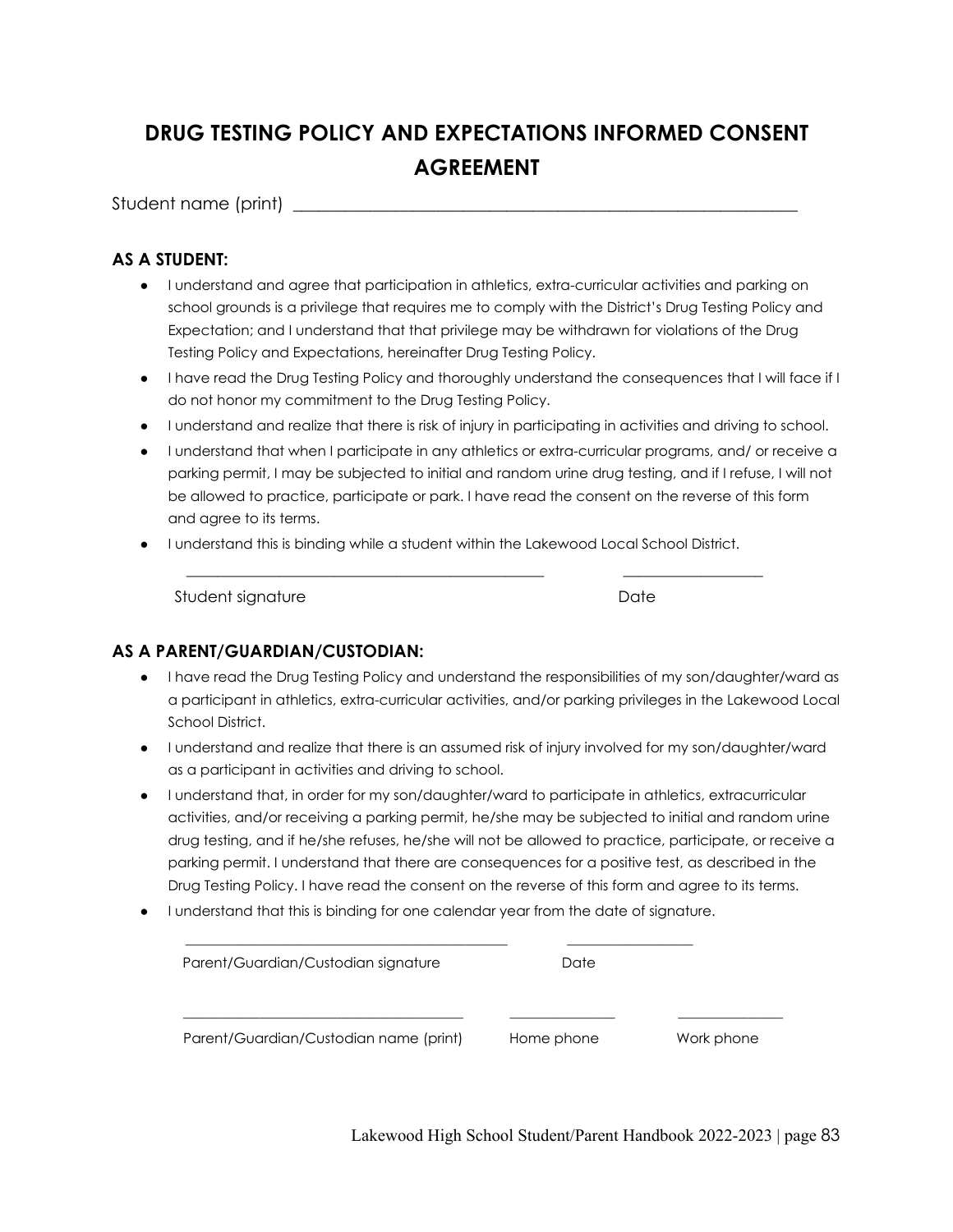# **CONSENT TO PERFORM URINALYSIS FOR DRUG TESTING**

As a parent/guardian of a student enrolled in the Lakewood Local Schools, I/we hereby consent to allow the student named on the front of this form to undergo urinalysis testing for the presence of illegal/illicit drugs or banned substances in accordance with the Policy and Procedure for Random Urine Drug Testing of Lakewood Local School District as approved by the Lakewood Local School District Board of Education.

I/We understand that the collection process will be overseen by a qualified vendor and I/we accept the vendor's method of collection, analysis, and all other procedures controlled by the vendor.

I/We understand that any urine samples will be sent only to a certified medical laboratory for actual testing, and that the samples will be coded to provide confidentiality.

I/We hereby give our consent to the medical vendor selected by the Lakewood Local School District Board, their laboratory, doctors, employees, or agents, together with any clinic, hospital, or laboratory designated by the selected medical vendor to perform urinalysis testing for the detection of illegal/illicit drugs or banned substances.

I/We further give permission to the medical vendor selected by the Lakewood Local School District Board, its doctors, employees, or agents, to release all results of these tests to the Medical Review Officer (MRO) working for the medical vendor. I/We understand these results will be forwarded to the Building Principal, shared with necessary administrators, and will also be made available to me/us.

I/We understand that consent pursuant to this **Informed Consent Agreement** will be effective for all athletics, extra- curricular activities, and parking privileges in which this student might participate during the this consent is valid, from the date of signature for one calendar year.

I/We hereby release the Lakewood Local School District Board of Education, the qualified vendor selected by the Lakewood Local School District Board, and their employees from any legal responsibility or liability for the release of such information and records.